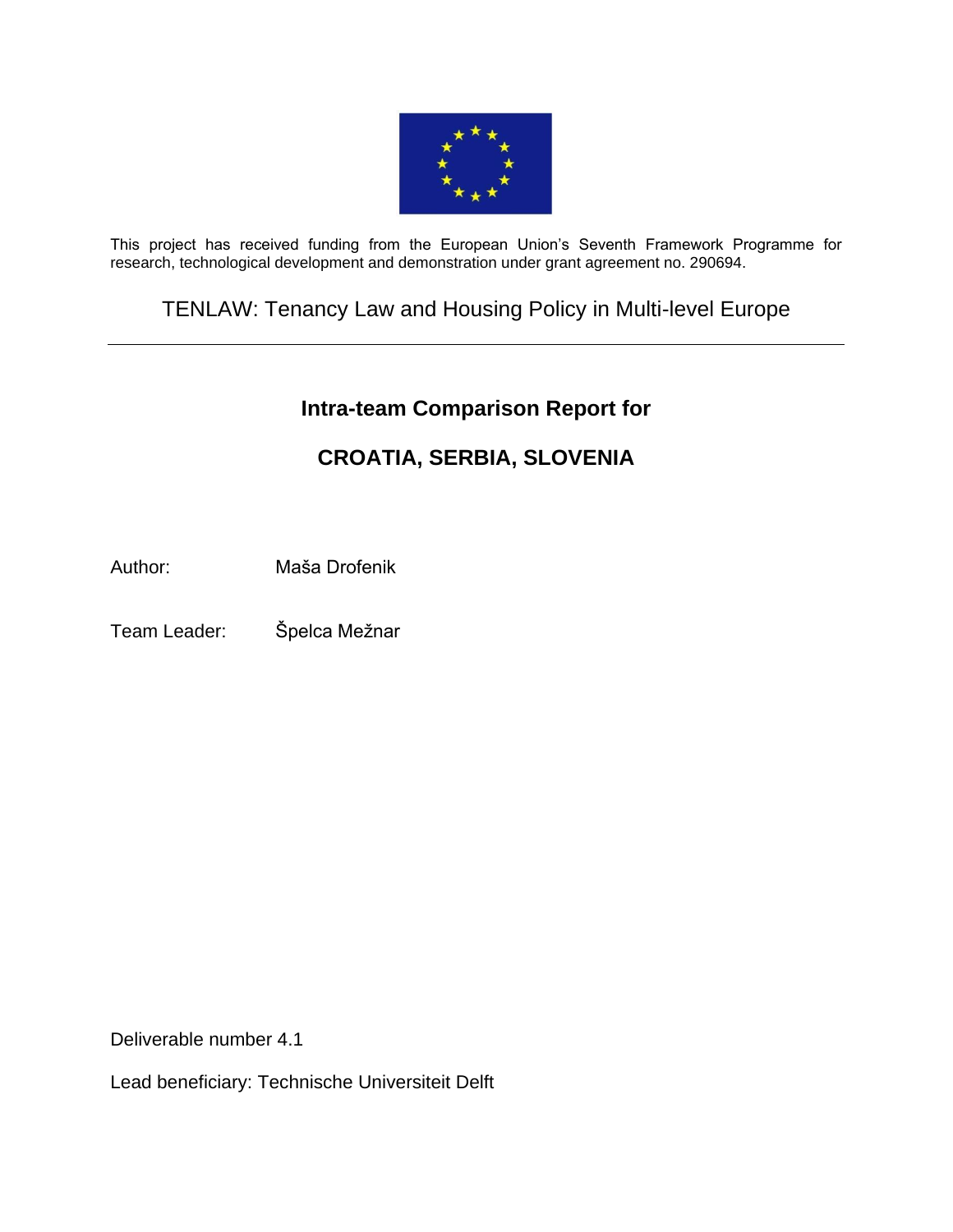# **Table of Contents**

| 1.1. |                                                                                             |  |
|------|---------------------------------------------------------------------------------------------|--|
|      | 1.1.1. Historical evolution of the national housing situation and housing policy 4          |  |
|      |                                                                                             |  |
|      |                                                                                             |  |
|      | 1.1.4. Other general aspects of the current housing situation in comparative perspective  8 |  |
|      |                                                                                             |  |
|      |                                                                                             |  |
|      |                                                                                             |  |
|      |                                                                                             |  |
|      |                                                                                             |  |
|      |                                                                                             |  |
| 1.3. | Urban and social aspects of the housing situation in comparison 15                          |  |
|      |                                                                                             |  |
|      |                                                                                             |  |
|      |                                                                                             |  |
| 2.1. |                                                                                             |  |
| 2.2. |                                                                                             |  |
|      |                                                                                             |  |
|      |                                                                                             |  |
| 2.3. |                                                                                             |  |
| 2.4. |                                                                                             |  |
| 2.5. |                                                                                             |  |
| 2.6. |                                                                                             |  |
|      |                                                                                             |  |
| 3.1. |                                                                                             |  |
|      |                                                                                             |  |
|      |                                                                                             |  |
| 3.2. |                                                                                             |  |
|      |                                                                                             |  |
|      |                                                                                             |  |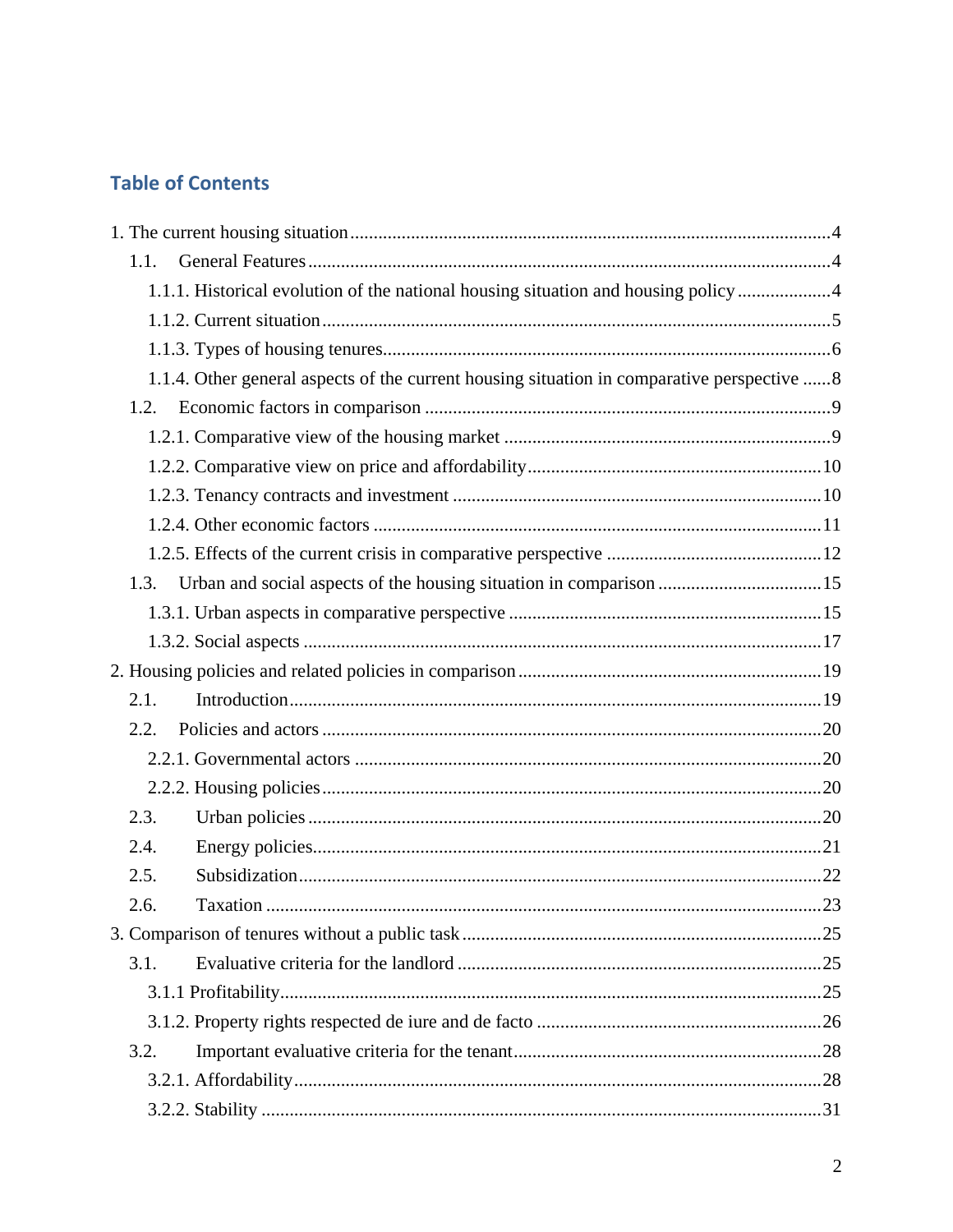| 4.1. |                                                                      |  |
|------|----------------------------------------------------------------------|--|
| 4.2. | Evaluative criteria for public/social/private subsidized landlords36 |  |
| 4.3. |                                                                      |  |
|      |                                                                      |  |
|      |                                                                      |  |
|      |                                                                      |  |
|      |                                                                      |  |
|      |                                                                      |  |
|      |                                                                      |  |
| 6.1  |                                                                      |  |
| L.   |                                                                      |  |
| Π.   |                                                                      |  |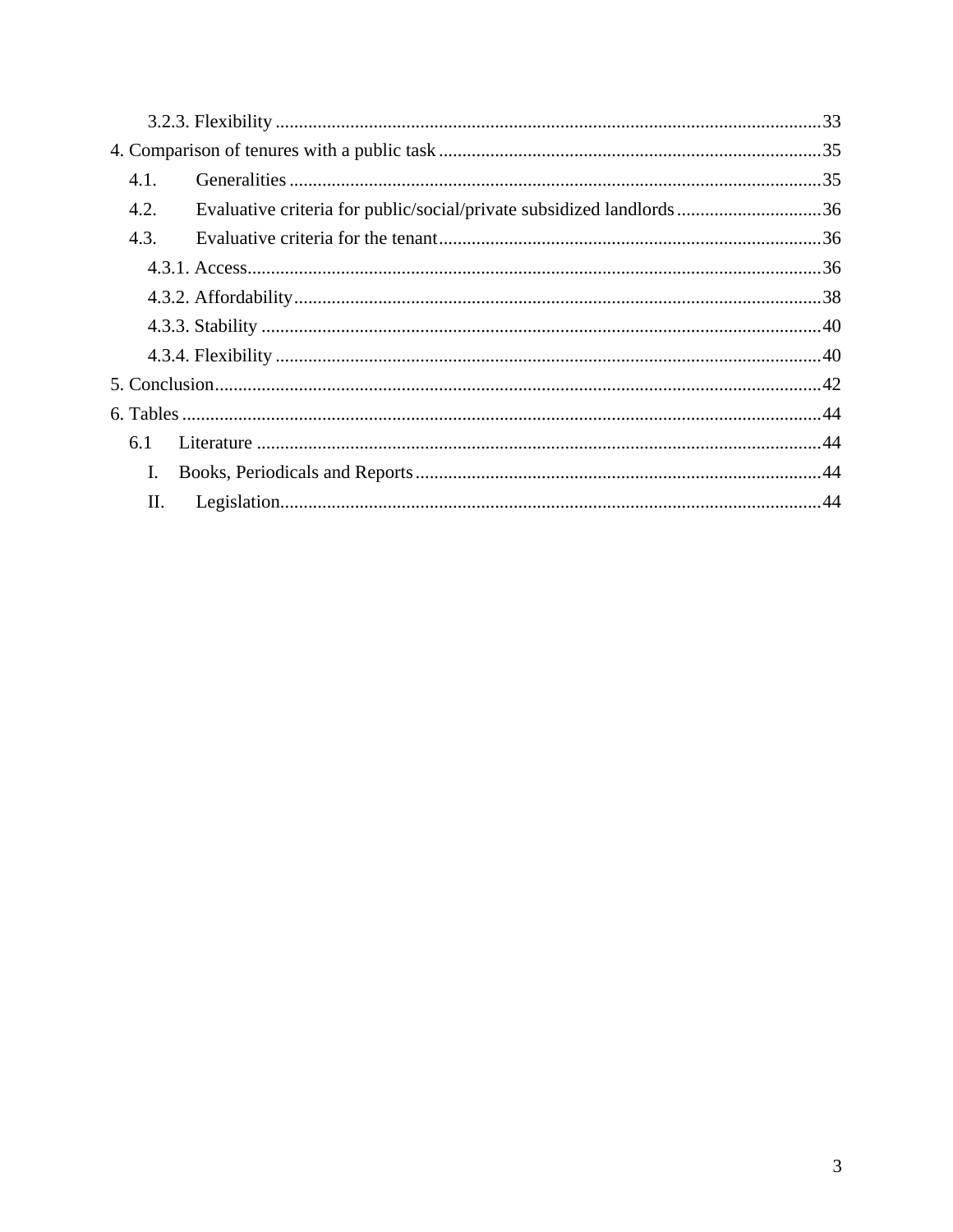# <span id="page-3-0"></span>**1. The current housing situation**

#### <span id="page-3-2"></span><span id="page-3-1"></span>**1.1. General Features**

#### **1.1.1. Historical evolution of the national housing situation and housing policy**

Housing system and policy in Slovenia, Serbia and Croatia have their roots in the beginning of twentieth century. During the socialist era the development of the principal types of housing tenures was similar as in other former Yugoslav republics. The collective rights were set as major priority, while individual rights were neglected to a certain extent. The notion of "social ownership" was developed and housing property was transferred into "the housing right".<sup>2</sup> A category of "solidarity apartments" for low-income citizens existed. In general, the real property regime was marked by two tenure systems: (i) private ownership and (ii) social ownership. In the 1960s and 1970s, the housing rights were prevailing in urban areas, while rural areas remained privately owned.

When comparing Slovenia to other socialist republics one can note that there was an early formation of market actors. Supply was represented by building (state) enterprises, while demand was represented by other state enterprises and individuals. Enterprises were mainly buying the dwellings in order to allocate them to their employees based on the housing rights. There had been no institutionalized economic activity of gathering and renting during this period, but it was rather a part of collective consumption. $3$ 

After the process of dissolution of the former Yugoslavia in the early 1990s and after the independence of countries, the process of shifting the responsibility for housing issues from state to local authorities or to individuals began. The most important part of the housing reform was the sale of public housing with the housing rights. As a result of privatization and restitution of denationalized housing stock Slovenians, Croats and Serbs have become a nation of extremely high proportion of homeownership (with an extremely low share of households living in rented dwellings).

In Slovenia and Croatia housing building boom happened in the previous decade (around 2004-2007/2008) and has stopped because of the economic crises. In Serbia, however, the effect of the economic crisis on the housing sector was not as pervasive as in other two countries, since the general economic circumstances in Serbia were not promising even before the crisis. $4$ 

The Yugoslav war caused a number of housing problems in Croatia and Serbia (e.g. demolition of housing units). There was a mass influx of refugees and IDPs to both countries. They had been placed in poor housing conditions, for example

 $1$  A "social ownership" was a specific kind of ownership right and a special legal institute in Yugoslavia. It

was a dominant and basic type of ownership.<br><sup>2</sup> "The housing right" was a specific tenure type in Yugoslavia. Comparing to civil law, the housing right holder could be described as "a beneficiary of rights, which go beyond those of a protected tenant but which do not include all those of a private owner.

 $3$  T. Petrović, National Report for Slovenia, p. 8.

<sup>4</sup> T. Petrović, National Report for Serbia, p. 4.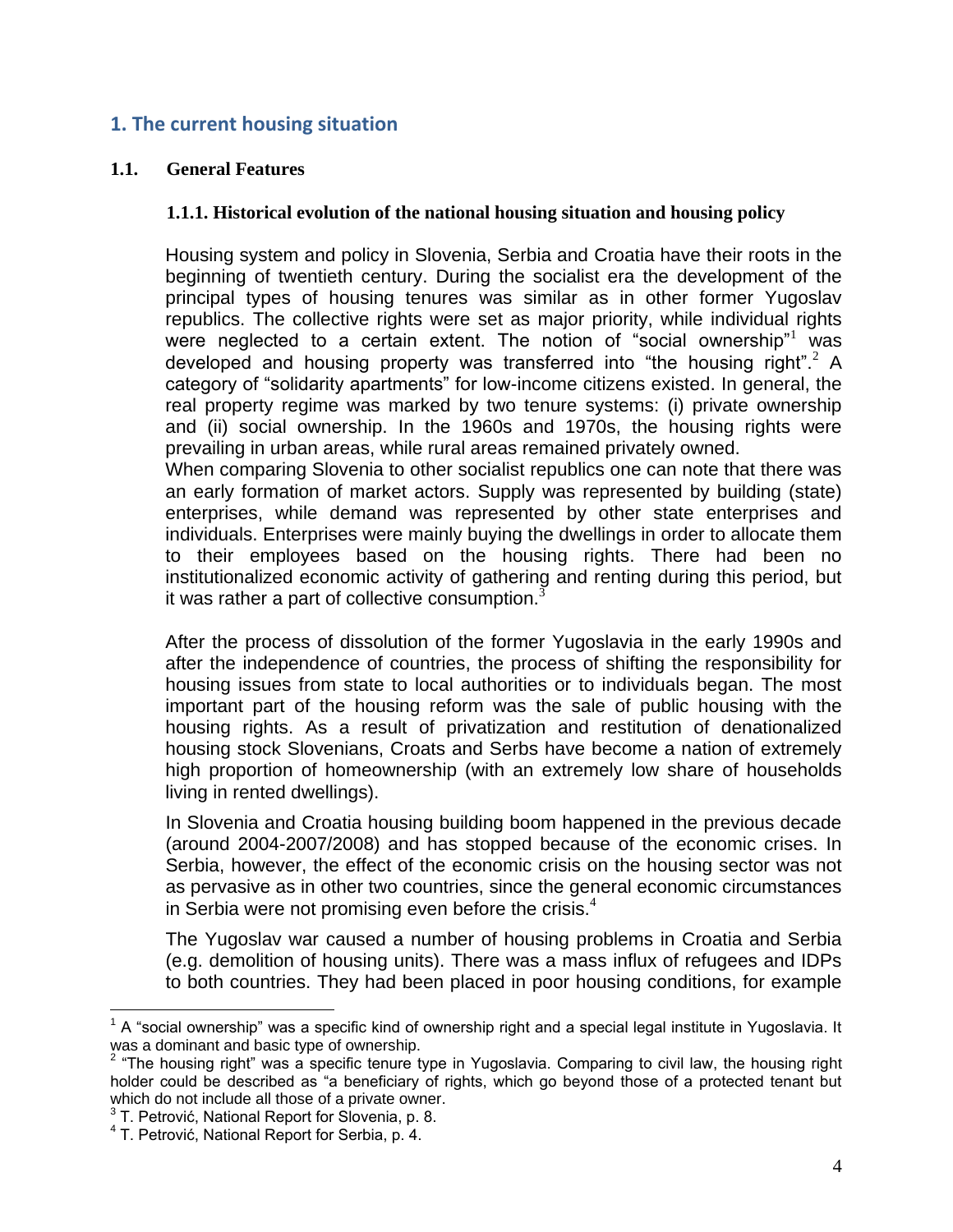in collective centres or in illegal settlements lacking basic facilities. In Serbia, the living conditions of refugees gradually improved during the period 1996-2004 due to the construction of individual houses and multi-apartment buildings for refugees. However, some refugees (approximately 2,500 people) still reside in collective centres, in poor quality temporary housing or in illegal settlements lacking basic facilities.<sup>5</sup>

In Croatia the renovation of housing units and accommodations of the victims of war began in 1997 and lasted until  $2006<sup>6</sup>$  In addition to the demolished housing units, the non-acknowledgement of the former housing right impeded the return of Serb refugees to Croatia. For the most part, the restitution of the ownership of homes, land and other real estate to their legal owners was accomplished by 2005.

Slovenia, as opposed to the other two countries (Serbia and Croatia), did not have such a massive influx of individuals from the other republics of former Yugoslavia. While migrants from other EU countries have not influenced the housing situation, the working migrants from non-EU countries (particularly from ex-Yugoslav countries), who live in terrible conditions (in overcrowded single homes, unsuitable individual houses or sub-rented rooms), still present an important housing problem in Slovenia. With this regard the Rules on Setting Minimal Standards for Accommodation of Aliens, Who are Employed or Work in the Republic of Slovenia<sup>7</sup> was enacted in 2011. The act defines the duties of employers and organizations, which employ the workers.<sup>8</sup>

# <span id="page-4-0"></span>**1.1.2. Current situation**

As it is common in other post-socialistic countries, there is an extremely high preference of home-ownership over renting in all of three countries being compared. This is confirmed by the data in Table 1. The relationship between owner-occupied dwellings and rented dwellings is comparable among the three countries.

|               | Number of<br>dwellings/households | <b>Owner-occupied</b><br>dwellings | <b>Rented dwellings</b> |
|---------------|-----------------------------------|------------------------------------|-------------------------|
| Slovenia      | 849,825                           | 77%                                | 9%                      |
| Croatia       | 2,246,910                         | 89,4%                              | 5,6%                    |
| <b>Serbia</b> | 3,243,587                         | 87,5%                              | 6.7%                    |

**Table 1. Number of dwellings and ownership<sup>9</sup>**

The quality of housing in Slovenia can be evaluated as more well-developed amongst the newer members of EU and less well-developed than the older

 $\overline{a}$ <sup>5</sup> National Report for Serbia, p. 10.

 $6$  A. Jakopič/M. Žnidarec, National Report for Croatia, p. 21.

<sup>&</sup>lt;sup>7</sup> Pravilnik o določitvi minimalnih standardov za nastavitev tujcev, ki so zaposleni ali delajo v Republiki Sloveniji, Official Gazette, No. 71/2011.

<sup>8</sup> National Report for Slovenia, p. 12.

<sup>&</sup>lt;sup>9</sup> Based on the data from National Reports for countries under review. All numbers are from the year 2011.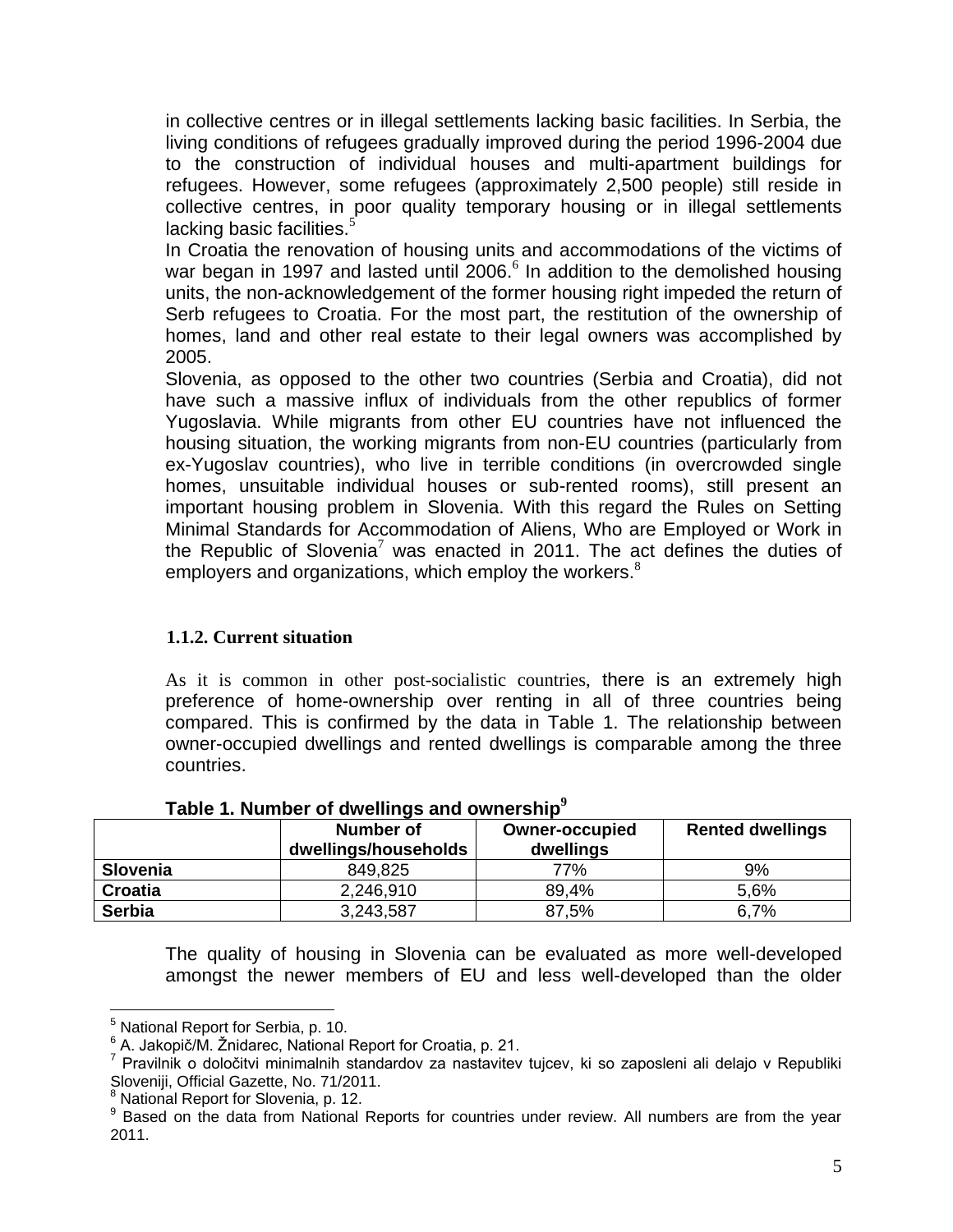ones.<sup>10</sup> Likewise, the standard of living in Croatia has been growing steadily in the second half of the twentieth century. Equipment of housing units in Croatia is also relatively satisfactory and has noted positive trends in the past decade.<sup>11</sup> On the contrary, the quality of dwellings in Serbia is very low compared to supply and quality of housing units in Slovenia and Croatia.

## <span id="page-5-0"></span>**1.1.3. Types of housing tenures**

In Slovenia, Croatia and Serbia, a condominium is defined as the ownership of a single unit in a building and co-ownership of common areas. However, this is a real property right, which is not an intermediate form of tenure.<sup>12</sup>

Company law schemes are not present in Slovenia and Serbia.<sup>13</sup> In Croatia, on the other hand, the tenure in the new Rent-to buy scheme (so called POS programme) can be classified as an intermediate form of tenancy. In these cases the tenants are the future potential buyers of the apartments they rent. $14$ 

As far as cooperatives are concerned, Slovenian legislation is familiar with the institute of cooperative<sup>15</sup> and Serbia also has several housing cooperatives. However, they all differ from the traditional meaning of the housing cooperatives.<sup>16</sup>

There is a distinction between rental tenures with and without a public task in all three countries under review. However, small differences in rental tenure types among countries exist. The comprehensive comparison between the three countries based on the share in the housing stock is impossible, since not all data on the shares is available.

In Slovenia, there are 70% of dwellings with non-profitable rent<sup>17</sup> and 3% of special purpose rental apartments. The two have a public task. The other two, which are employment based apartments (7%) and dwellings with market rents  $(20\%)$ , do not have a public task.<sup>18</sup>

In Croatia only private market rental housing as the rental tenure does not have a public task. Other categories, i.e. protected tenants rentals, social housing, public rental tenures and POS Programme Rent-to buy scheme, all have a public task.<sup>19</sup> 2.9% of households rented their dwelling in the private rental sector, 1.8% of households lived in housing with protected rent and 0.9% rented a part of a flat in

<sup>&</sup>lt;sup>10</sup> National Report for Slovenia, p. 19.

<sup>&</sup>lt;sup>11</sup> National Report for Croatia, p. 41.

<sup>&</sup>lt;sup>12</sup> National Report for Slovenia, p. 17, National Report for Serbia, p. 20, National Report for Croatia 37.

<sup>&</sup>lt;sup>13</sup> National Report for Slovenia, p. 17 and National Report for Serbia, p. 20.

<sup>&</sup>lt;sup>14</sup> National Report for Croatia 37.

<sup>&</sup>lt;sup>15</sup> For more on the topic see National Report for Slovenia, p. 17.

<sup>&</sup>lt;sup>16</sup> National Report for Serbia, p. 20.

<sup>&</sup>lt;sup>17</sup> The Slovenian 2003 Housing Act (Stanovaniski zakon (SZ-1), Official Gazette of RS, No. 69/03 and later amendments) does not distinguish between social and non-profitable dwellings. For both categories there is only one rent, non-profitable one.

<sup>&</sup>lt;sup>18</sup> National Report for Slovenia, p. 18.

<sup>&</sup>lt;sup>19</sup> National Report for Croatia, p. 35.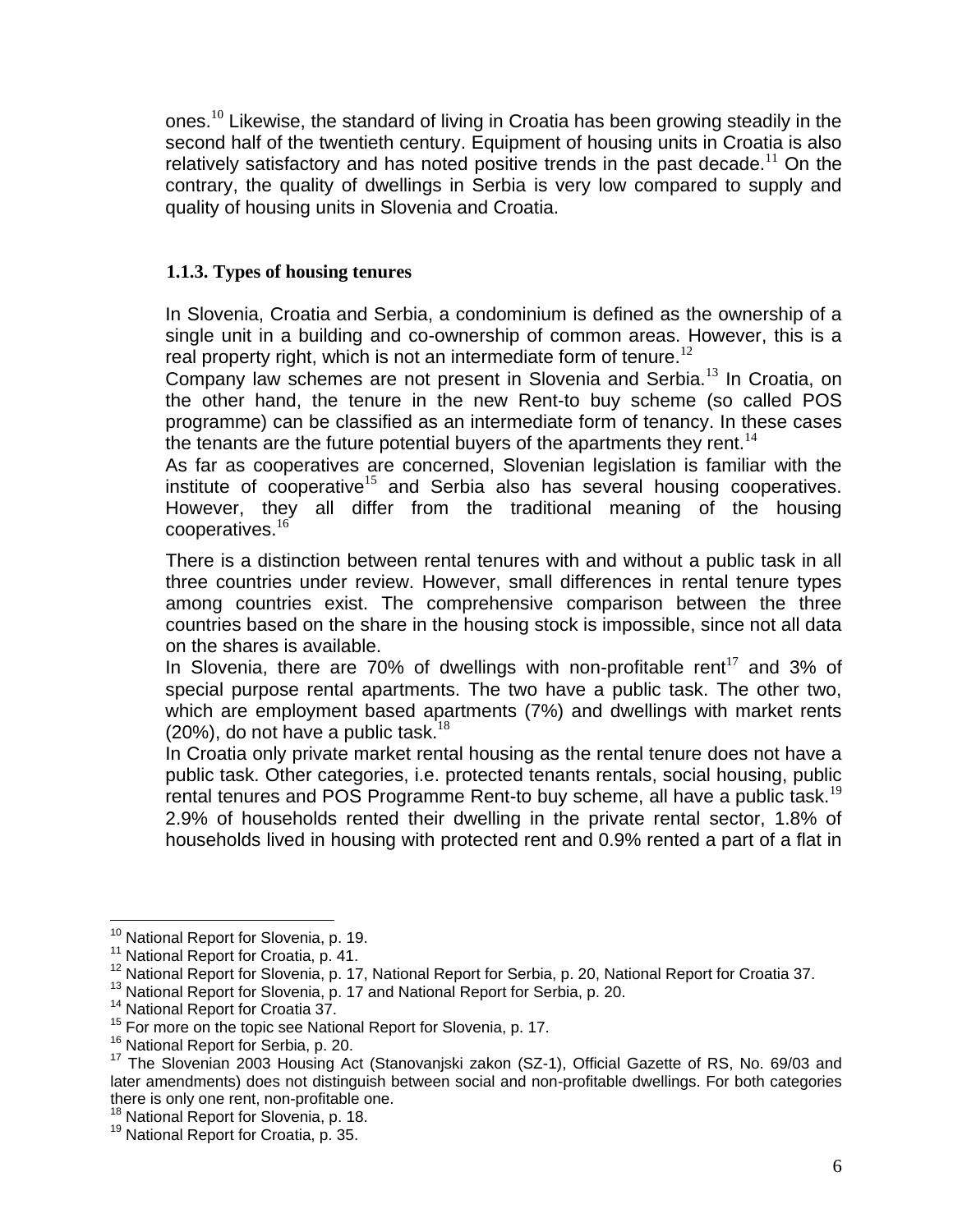2011. Official data on the share of public rental housing in Croatia are not available. $^{20}$ 

Finally, in Serbia dwellings owned by the state and other state organs and institutions (municipalities, ministries, etc.) have public task. These encompass less than 2% of the entire housing stock in Serbia. Rentals without public task are market or private rentals. Employment based apartments, as the rental tenure without public task, are also present in Serbia, but they encompass only minuscule proportion of the public rental tenures. $21$ 

In Slovenia and Croatia the quality of housing is relatively satisfactory, even though the quality of newly built housing units is often questionable. In Serbia, on the other hand, the quality of dwellings in general is very low compared to supply and quality of housing units in Slovenia and Croatia.

The majority of dwellings in Slovenia possesses three rooms and is followed by houses with two rooms. An average usable area of a dwelling is 27,4  $m^2$ . Central heating is found in 80%, whereas bathrooms are found in 93% of homes in Slovenia.<sup>22</sup> Likewise, in Croatia three-bedroom housing units prevail (34,4%), followed by houses with two rooms (27,5%). The average size of inhabited apartment is  $80.94m^2$ . Merely 2,11% of housing units have neither toilet nor bathroom and 1,56% of housing units in Croatia have no bathroom. $^{23}$ 

Serbian housing stock consists mostly of two-room dwellings. The average area of the dwelling is  $72.3 \text{ m}^2$ , the communal infrastructure is imperfect, piped water and sewer are not provided in some parts of Serbia, whereas gas supply and central heating are also underdeveloped. More than one half of dwellings (around 54%) still use hard fuels as a source of heating. Quality of dwelling is especially low in the rural areas of Serbia, where 40% of rural housing lacks flush toilet or shower.<sup>24</sup>

Most of the dwellings are privately owned. This applies to all three countries being compared. In Slovenia as much as 90% of all dwellings are privately owned (mostly by natural persons), while public sector (municipal and other non-profit housing organizations) owns only 6% of all housing units.<sup>25</sup> Secondly, 97.3% of the total number of permanently occupied housing units in Croatia is in the ownership of natural persons, while legal persons own 2.7%.<sup>26</sup> Also data from Serbia shows that the largest proportion of dwellings is owned by private persons (natural and legal) – around 98.3% according to data from the 2011. Smaller proportion of dwellings in Serbia is state / publicly owned  $-1.7\%$ <sup>27</sup>

<sup>&</sup>lt;sup>20</sup> National Report for Croatia, p. 35.

<sup>&</sup>lt;sup>21</sup> National Report for Serbia, p. 21.

<sup>&</sup>lt;sup>22</sup> National Report for Slovenia, p. 20-23.

<sup>&</sup>lt;sup>23</sup> National Report for Croatia, p. 38-41.

<sup>&</sup>lt;sup>24</sup> National Report for Serbia, p. 22-25.

<sup>&</sup>lt;sup>25</sup> National Report for Slovenia, p. 25.

<sup>26</sup> National Report for Croatia, p. 45.

<sup>&</sup>lt;sup>27</sup> National Report for Serbia, p. 25.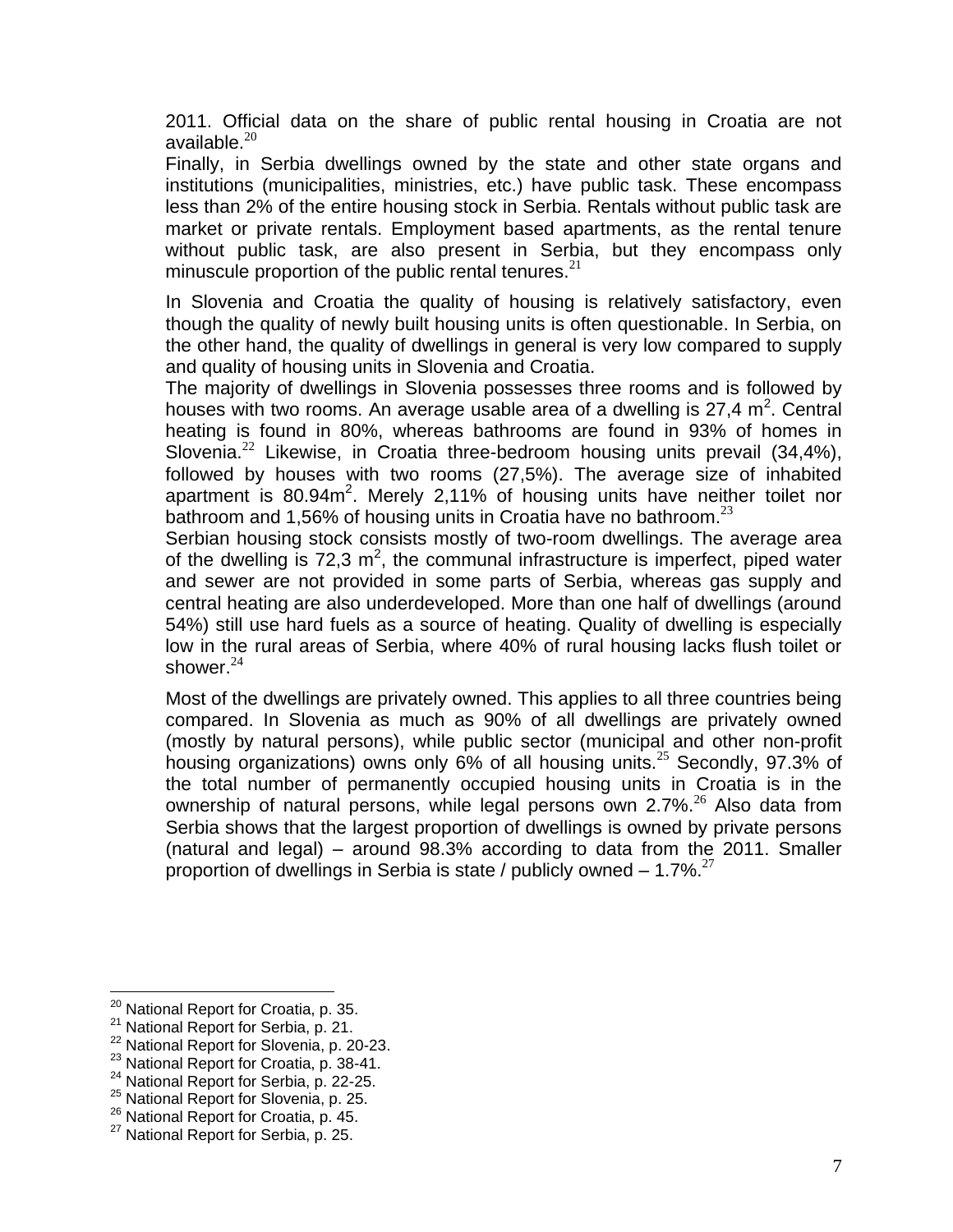## <span id="page-7-0"></span>**1.1.4. Other general aspects of the current housing situation in comparative perspective**

Associations of tenants operate in Slovenia, Croatia as well as in Serbia. There are several such associations in Serbia and Croatia, while in Slovenia only one group operates on behalf of the tenants. In general, associations act as lobby groups and mainly protect the rights of tenants by offering legal help and information about their rights. However, their actual role in the political and social sphere is insignificant.

In Slovenia and Croatia there is also an interest group working on behalf of the owners of property or landlords (see Table 2 below), whereas there is no data on the existence of such or similar group in Serbia.

|                                   | <b>Slovenia</b>                                                        | Croatia                                                                                                                                                                                              | <b>Serbia</b>                                                                                                                                                      |
|-----------------------------------|------------------------------------------------------------------------|------------------------------------------------------------------------------------------------------------------------------------------------------------------------------------------------------|--------------------------------------------------------------------------------------------------------------------------------------------------------------------|
| <b>Associations</b><br>of tenants | • Association of<br>Tenants of<br>Slovenia                             | • Alliance of Tenants'<br>Associations of<br>Croatia<br>• Croatian Association<br>of Tenants<br>• Associations of<br>Tenants - Co-<br>owners of<br><b>Apartment Buildings</b><br>• Association Franc | • Association for the<br>Protection of<br>Rights and needs<br>of Tenants in<br>Serbia<br>• Association of<br>Users of<br>Apartments in<br><b>Private Ownership</b> |
| <b>Associations</b><br>of owners  | • Association of<br><b>Owners of Real</b><br>Properties in<br>Slovenia | • Croatian Association<br>of Owners of<br>Property<br><b>Confiscated During</b><br>the Fascist and<br>Communist<br>Regimes                                                                           |                                                                                                                                                                    |

# **Table 2. Active Lobby Groups**

All three countries under review are facing the problem of vacant dwellings. In Slovenia there is approximately 100,000 vacant dwellings, $^{28}$  which are not (yet) available on the housing market. The number is even higher in Croatia - 416,343 or 21,8% in total (some are temporarily vacant, others are abandoned)<sup>29</sup> and in Serbia – 587,715 or 18%. $^{30}$ 

<sup>&</sup>lt;sup>28</sup> National Report for Slovenia, p. 27.

 $^{29}$  National Report for Croatia, p. 46.

<sup>&</sup>lt;sup>30</sup> National Report for Serbia, p. 26.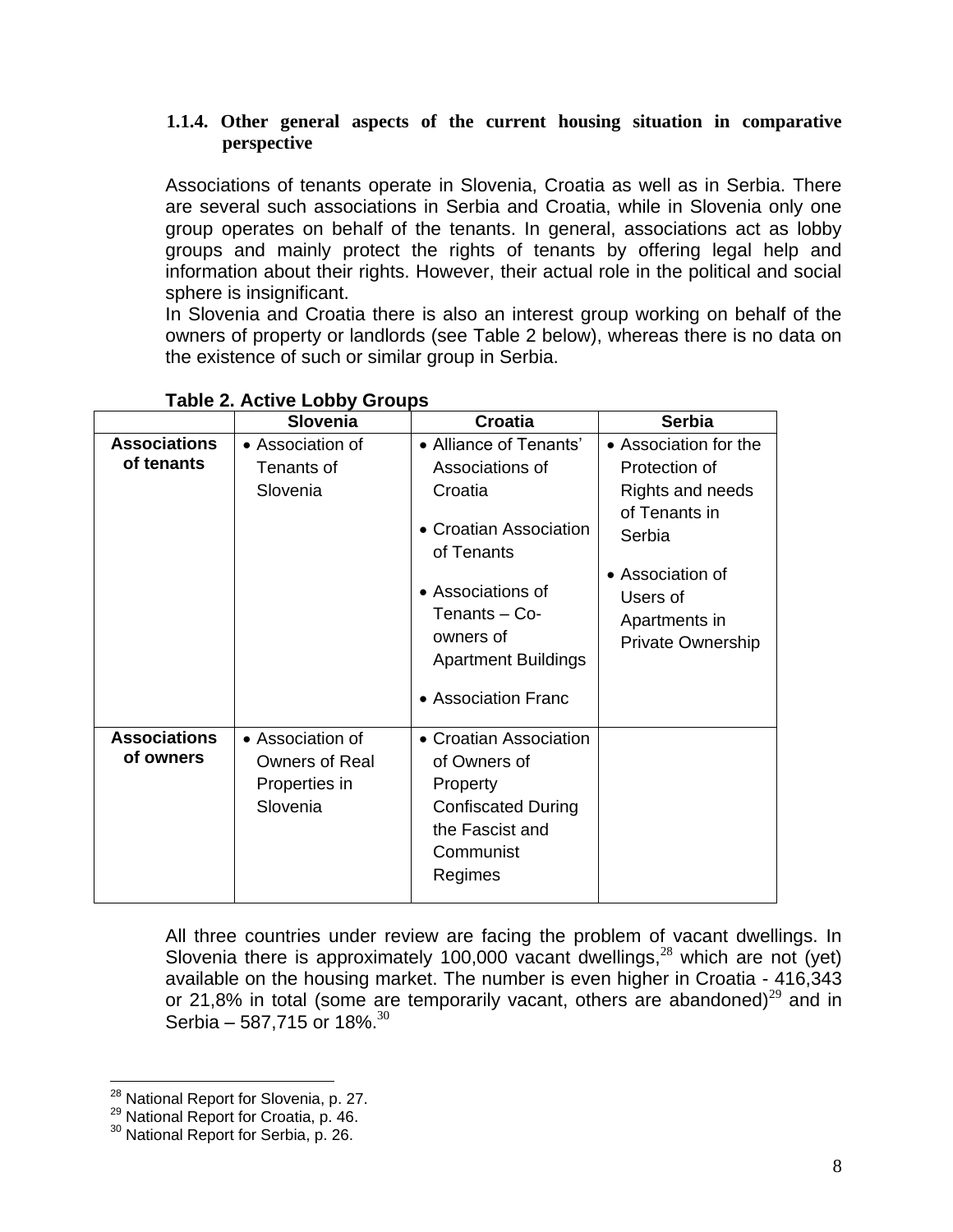Furthermore, in all three countries the majority of the rental sector is executed through the unofficial (black) market, with very little officially registered contracts. Landlords do not opt to register the contract in order to avoid paying the tax. This can lead to disadvantages especially for the tenant (e.g. in Croatia tenants without the contract are not eligible for housing allowance).  $31$ 

There are no other important black market or otherwise irregular phenomena and practices on the housing market in Slovenia.<sup>32</sup> However, this does not apply to Serbia and Croatia. The housing market in Croatian's larger cities is controlled by speculative interests of different stakeholders. Fighting for extra profit, developers misuse their position and use bribe to get permits with higher density. In additional, illegal construction of family houses, without building permits, on the edges of cities is also a problem. $33$  Similarly, Serbia is also facing with illegal construction as a major problem in the housing sector.  $34$ 

## <span id="page-8-1"></span><span id="page-8-0"></span>**1.2. Economic factors in comparison**

## **1.2.1. Comparative view of the housing market**

In Slovenia, the rental price for the market as well as purpose and employment based apartments is determined freely on the market.<sup>35</sup> The rent for the non-profit apartments, on the other hand, is determined with a special methodology.<sup>36</sup> The base is calculated according to administratively determined value of the dwelling. Newer and more modern apartments have more value points, meaning also higher rent price.<sup>37</sup>

Similarly to Slovenia, in Croatia free housing market also exists, where the level of freely determined rent is left for contractual parties to determine.<sup>38</sup> On the other hand, the amount of protected rent (which is a form of social housing) is determined on the basis of conditions and measures set by government.<sup>39</sup>

In Serbia, all housing prices are usually determined freely on the market, since the rental-housing sector in Serbia is under-regulated. $40$ 

Since the crisis, there has been a larger supply of dwellings in all three countries under review, leading to a decrease in the prices of rentals. Even though the construction sector has been gravely affected due to economic crisis, there is a surplus of unsold apartments, especially in Slovenia and Croatia. In addition, in Slovenia the number of smaller households (i.e. households of one or three members) has been raising due to the ageing population. Therefore, more

<sup>&</sup>lt;sup>31</sup> National Report for Croatia, p. 47.

<sup>&</sup>lt;sup>32</sup> National Report for Slovenia, p. 27.

<sup>&</sup>lt;sup>33</sup> National Report for Croatia, p. 47.

<sup>&</sup>lt;sup>34</sup> National Report for Serbia, p. 27.

<sup>&</sup>lt;sup>35</sup> Pursuant to Article 115(2) of Slovenian 2003 Housing Act.

<sup>&</sup>lt;sup>36</sup> Pursuant to Article 117 of Slovenian 2003 Housing Act.

<sup>&</sup>lt;sup>37</sup> National Report for Slovenia, p. 32.

<sup>&</sup>lt;sup>38</sup> National Report for Croatia, p. 49.

<sup>&</sup>lt;sup>39</sup> In accordance to Article 7 of Croatian Lease of Flats Act (Zakon o Najmu Stanova, Official Gazette of RC, No. 91/96 and later amendments).

<sup>&</sup>lt;sup>40</sup> National Report for Serbia, p. 32.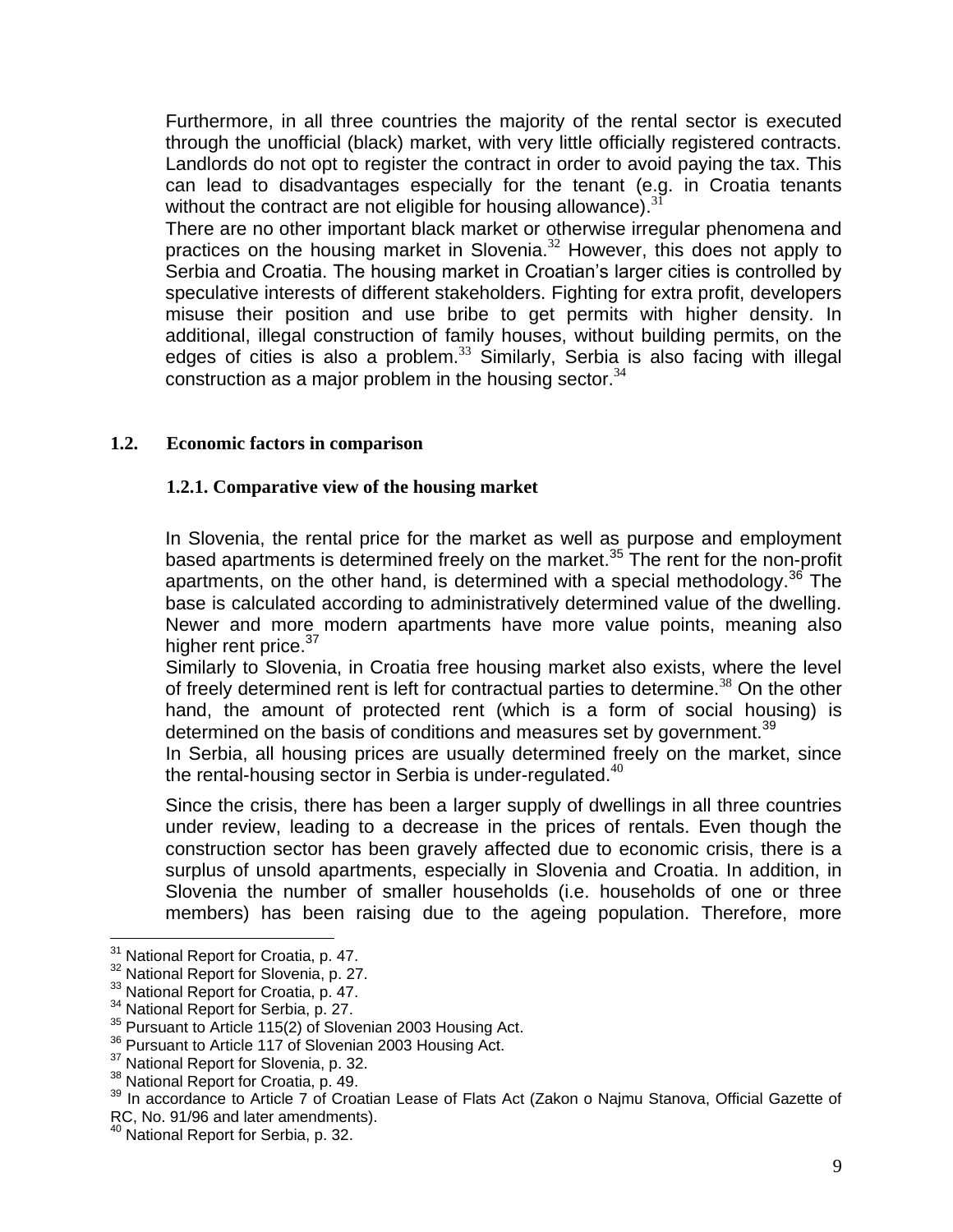purpose apartments are going to be needed in the future, as well as smaller regular apartments. $41$ 

The demand for a rental dwelling is greater in bigger municipalities and towns, as well as in their inner parts (this applies to all three countries), due to better possibilities for employment, schooling and road networks. So far, one could say that none of the countries under this review has presented an efficient program in terms of demand and supply.

# <span id="page-9-0"></span>**1.2.2. Comparative view on price and affordability**

The average cost of market rent in Slovenia is approximately 550 EUR per month for a two-room dwelling, while the rent-income ratio is 0.28 or 28%.<sup>42</sup> The average amount of rent in private sector in Croatia for an apartment from  $20\n-40m<sup>2</sup>$ amounts to 289 EUR per month, for an apartment from  $40$ -60m<sup>2</sup> to 410 EUR, for an apartment from  $60-80m^2$  to 499 EUR per month and for an apartment from 80- $100m<sup>2</sup>$  to 633 EUR per month.<sup>43</sup> The calculation of rent-income ratio for the apartment of size up to  $60m^2$  in Croatia (Novi Jelkovec) shows that rent-income ratio for private renting in Croatia is  $0.26\%$  or 26%.<sup>44</sup> For Serbia there is no official information on the market rents. However, a study done for UN-Habitat indicates that rent-income ratio in Serbia exceeds 0.50 or 50%. $45$ 

According to these data the average rent for the apartments in Croatia is lower compared to the average rent for the apartments in Slovenia. Furthermore, the highest rent-income ratio is in Serbia and the lowest in Croatia.

There is an extremely high preference of home ownership over renting in Slovenia, Croatia and Serbia. Citizens of countries being compared are traditionally more inclined towards home ownership than to living as tenants in rental housing. Even though there is a relatively weak affordability of ownership of homes in Slovenia<sup>46</sup> and Croatia and a massive affordability problem exists also in Serbia, $47$  renting is usually still just a temporary solution. Many households would rather opt for mortgage loan instead of a rent. But since the conditions for obtaining a housing loan are not very favourable (this apply to all three countries), renting is a temporary alternative to home ownership (and not the other way around).

## **1.2.3. Tenancy contracts and investment**

<span id="page-9-1"></span> $\overline{a}$ <sup>41</sup> National Report for Slovenia, p. 32.

<sup>&</sup>lt;sup>42</sup> According to the data from 2013. See National Report for Slovenia, p. 34.

<sup>43</sup> According to the data from the research for city of Zagreb in August 2012. See National Report for Croatia, p. 51.

<sup>44</sup> National Report for Croatia, p. 51.

<sup>45</sup> National Report for Serbia, p. 32.

<sup>&</sup>lt;sup>46</sup> National Report for Slovenia, p. 35.

<sup>&</sup>lt;sup>47</sup> National Report for Serbia, p. 33.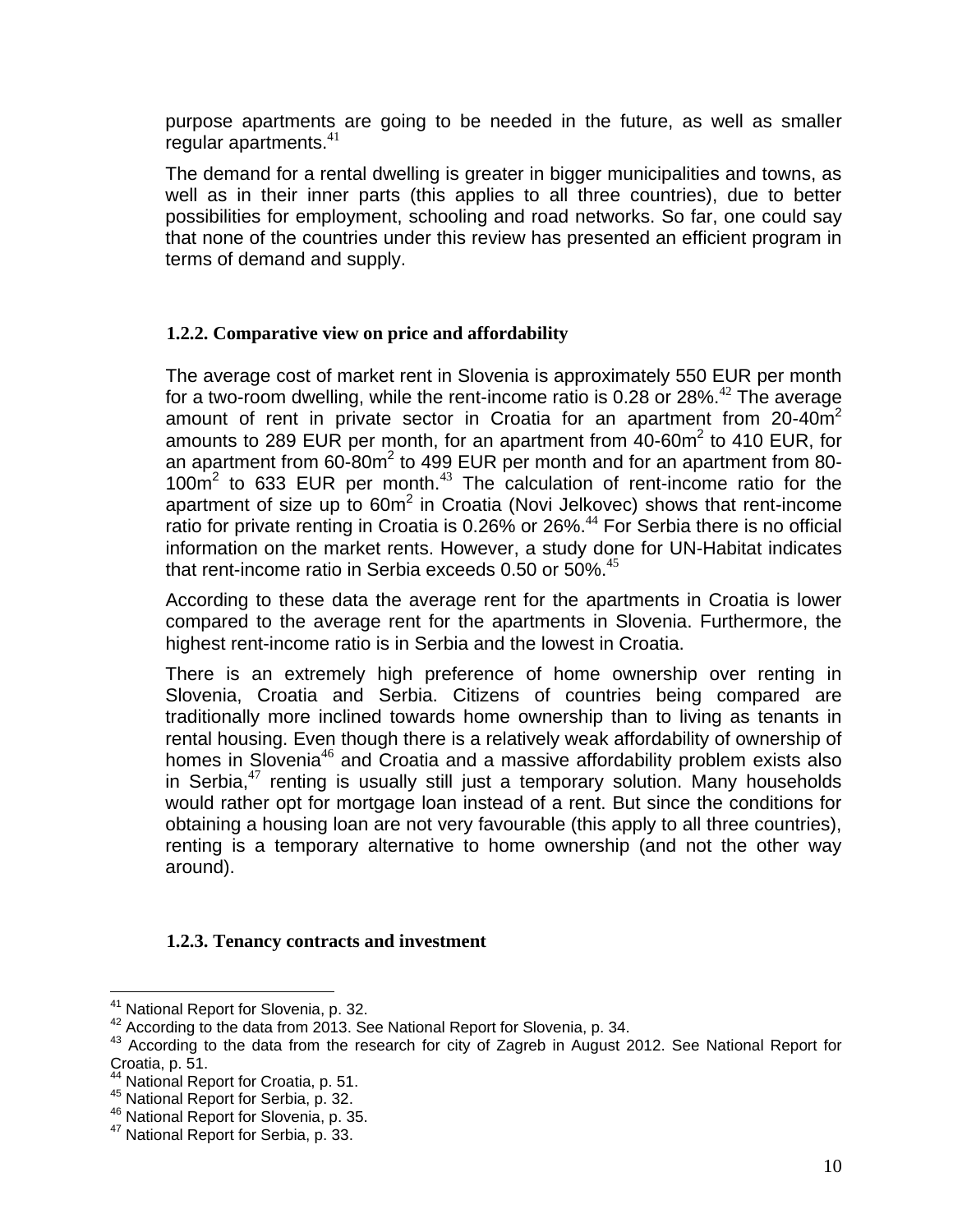Return on investments for a rental dwelling is unattractive for landlords-investors in all three countries under review. Prevailing opinion in Croatia and Serbia is that this kind of investment is simply not profitable for investors.<sup>48</sup> The main reason in Croatia is too low and too slow return on investments. For the same reason (the rent usually does not cover the basic costs of the construction) investors in Slovenia are not interested in building rental apartments.<sup>49</sup>

## <span id="page-10-0"></span>**1.2.4. Other economic factors**

Purchasing, selling or renting a dwelling with a help of an estate agent is not a common practice in any of the countries being compared. In Slovenia, many individuals decide to use services only when they themselves are not able to sell the dwelling or find the adequate one. $50$  In Croatia the percentage of renting relationships concluded through real-estate agencies is small<sup>51</sup> and the services of estate agents are used mainly by foreigners, especially foreign companies.<sup>52</sup> Real estate agencies in Serbia enjoy very low reputation, probably because the sector is under-regulated, while the usually low financial status of potential renters and bad reputation of the real estate agents prevents them to engage such services. Only a small percentage (10%) of the agencies advertises in local newspapers, more than half of the agencies (77%) do not have their own web page. The agents are generally poorly educated. In addition, there have been numerous scams in the past. For all of those reasons individuals in Serbia are reluctant to hire an agency in search of the housing. Many of them are not prepared to pay the commission, since the services of the agencies do not guarantee for the higher protection. $53$ 

Fees of real estate agents for selling are comparable in all three countries. The value of the agent's commission in Slovenia is usually between 2% and 4% of the contractual price (maximum value of the agent's commission set by law is 4% of the selling price),  $54$  in Croatia agencies in practice usually take 2% of the buyer and 2% of the seller (maximum value of the agent's commission set by law is 6% of the selling price),  $55$  while in Serbia in case if a brokerage contract is concluded only a buyer must pay additional 3% of the selling price for the agency fee (in general the services of the agency are without charge).<sup>56</sup> There are no data on commission fees in case of renting.

The commissions are comparable with other countries, so they may be characterised as fair and just. However, since prices of real estates in Slovenia

 $\overline{a}$ <sup>48</sup> National Report for Croatia, p. 56 and National Report for Serbia, p. 33.

<sup>49</sup> National Report for Slovenia, p. 36.

<sup>50</sup> National Report for Slovenia, p. 37.

<sup>&</sup>lt;sup>51</sup> According to the Croatian survey on renting only 7% of the tenants came across the information on the property they are renting over the real estate agency and only 14% of landlords found the tenants through the real estate agency.

<sup>&</sup>lt;sup>52</sup> National Report for Croatia, p. 61.

<sup>53</sup> National Report for Serbia, p. 35.

<sup>54</sup> National Report for Slovenia, p. 37.

<sup>55</sup> National Report for Croatia, p. 61.

<sup>56</sup> National Report for Serbia, p. 35.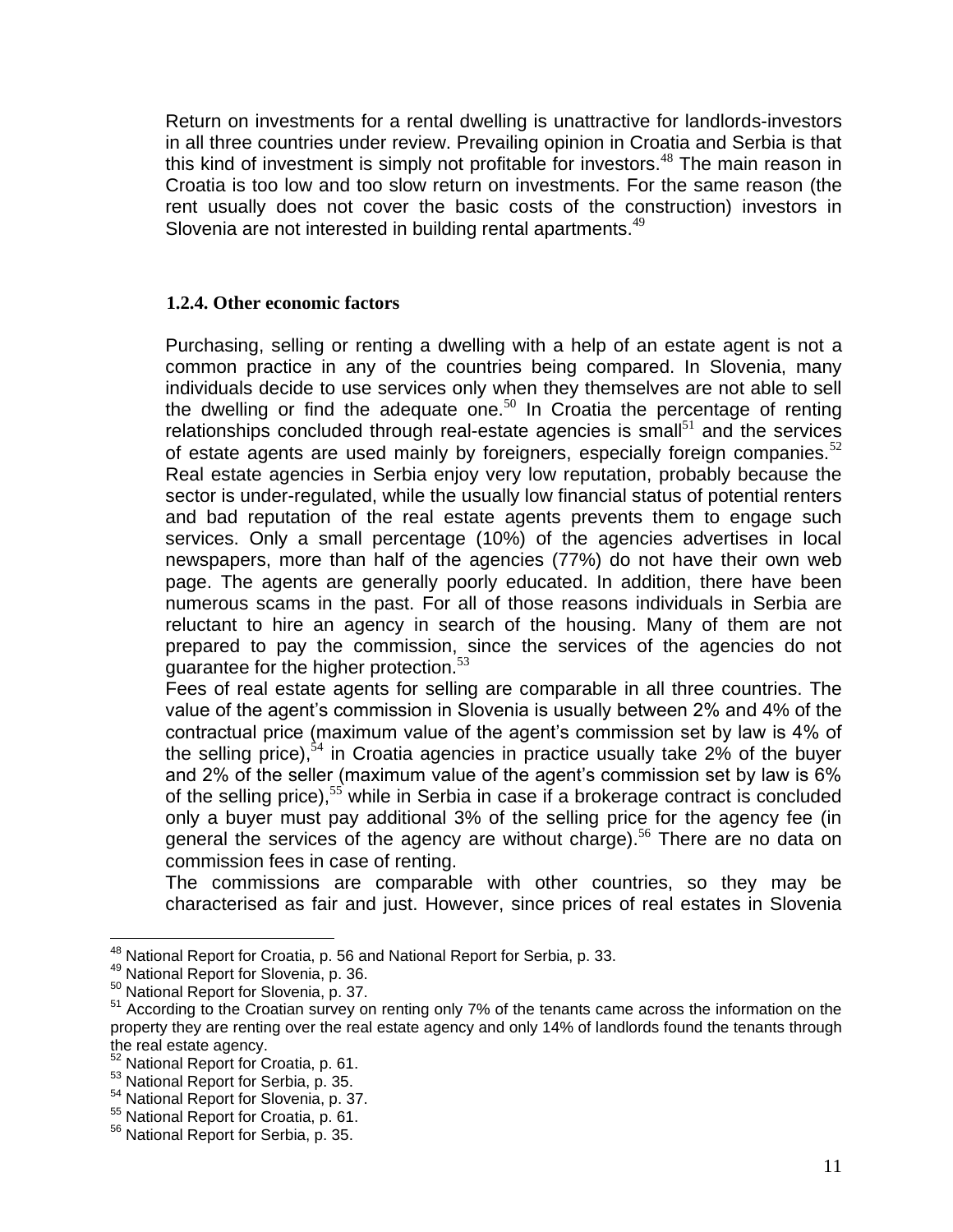are relatively high compared to other countries, the commission can be regarded as rather high. Likewise, the commission in Serbia could be regarded as unfair, since the work of the real estate agencies is of a very poor quality.

## <span id="page-11-0"></span>**1.2.5. Effects of the current crisis in comparative perspective**

The crisis in Slovenia, Croatia and Serbia is mostly seen in the construction sector and has affected demand and supply of dwellings, especially due to the decreased possibilities of obtaining banking loans. This applies especially to Slovenia and Croatia, while in Serbia the economic crisis weakened the construction sector only to a certain extent. But the effects of the crisis on the housing sector (rental sector) directly were not as pervasive as in Slovenia and Croatia. This is because the general economic circumstances in Serbia were not promising even before the crisis.<sup>57</sup> The mortgage defaults in Serbia have also increased, but the situation is not as alarming when compared to other two countries.

In Croatia, the housing market started to decline in 2008 due to the economic recession, when the credit crunch appeared. The growth of the housing loans began to stagnate from the start of the year 2008. One of the reasons for the stagnation is a weak demand for loans due to unfavourable economic conditions (banks have raised lending rates and tightened other lending terms).<sup>58</sup> The nonpayment of mortgage credit has also become a problem. Due to such mortgage default the number of real-estates that have been put to auction (mainly because of the non-payment of mortgage credit) have increased by 110% from September 2009 until September 2012.<sup>5</sup>

A similar credit crunch appeared in Slovenia. Firstly, banks were not willing to give loans for new property investments<sup>60</sup> and the number of approved housing loans dropped. According to the National Bank of Slovenia's data from 2012, the scale of new housing loans has dropped for the first time since the crisis started, while the number of construction permissions has been dropping four years in a row.<sup>61</sup> The trend of the decreased construction of new dwellings as well as decreased demand for housing loans continues $62$ . Moreover, the stock of planned newly constructed unsold apartments in Slovenia was around 4000 at the beginning of  $2011<sup>63</sup>$  Considering the fact that there were around 6000 built dwellings all together in the period 2009-2010, the number (4000 newly built apartments after 2009) is enormous. As far as repossessions are concerned, the

 $\overline{a}$  $57$  In Slovenia and Croatia housing building boom happened in the previous decade (around 2004-2007/2008), while in Serbia this was not the case.

<sup>58</sup> National Report for Croatia, p. 61-62.

<sup>59</sup> National Report for Croatia, p. 62.

 $60$  Therefore, there are a lot of projects, which need to be finished or selling of which was stopped.

<sup>&</sup>lt;sup>61</sup> National Report for Slovenia, p. 39.

 $62$  Reasons for this are the following: (i) there is no new capital available, (ii) almost all larger domestic construction business have failed, (iii) there is no interest from foreign investors, (iv) potential new investments are hamstrung due to the credit crunch of banks. See National Report for Slovenia, p. 39. <sup>63</sup> National Report for Slovenia, p. 39.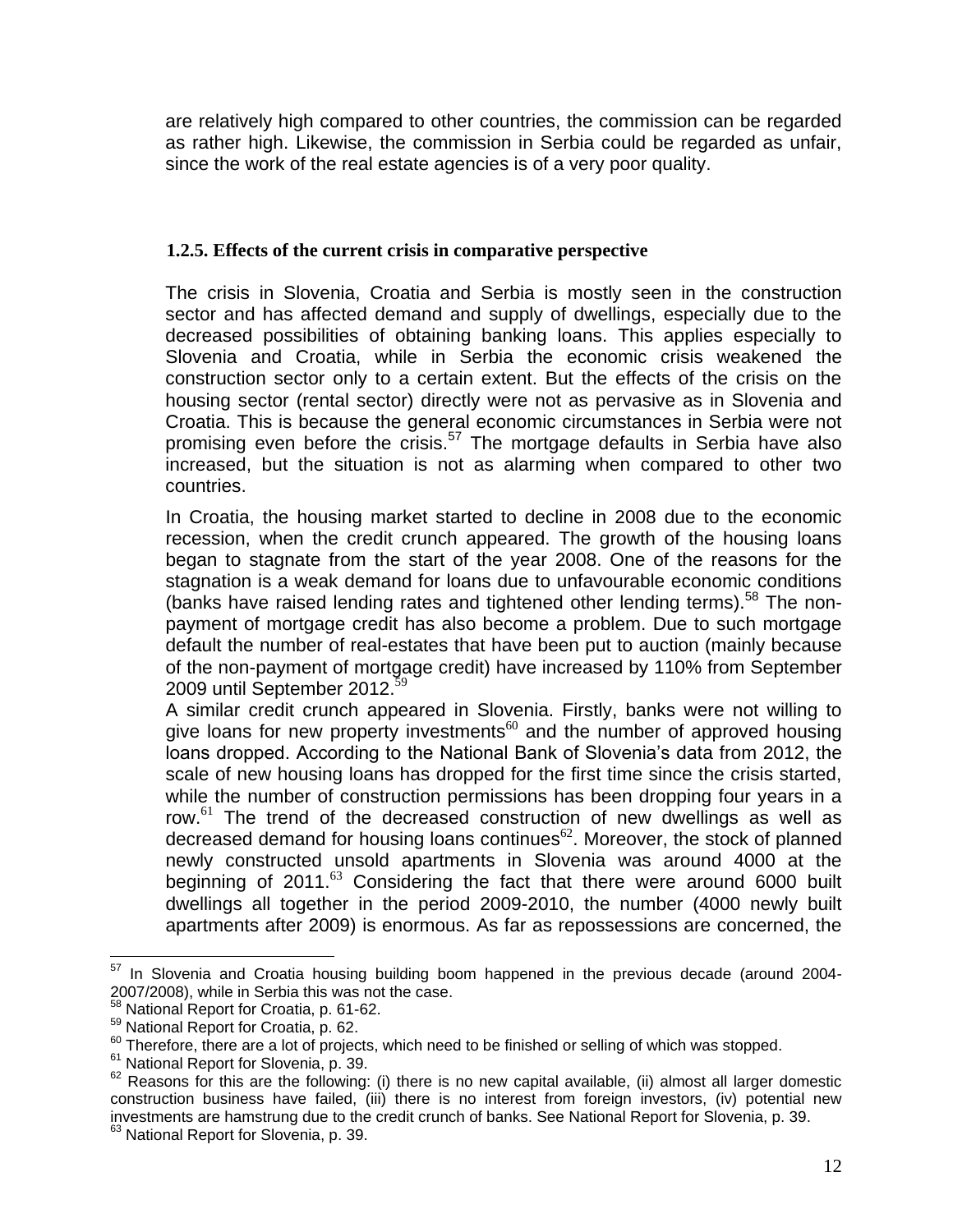actual number of repossessions is not publicly known in Slovenia. The impact on the rental sector has been insignificant so far. However, increased number of repossessions is expected in the future.<sup>64</sup>

There are about 934,000 dwellings under mortgage in Serbia. Many individuals are no longer able to cover the costs of instalments. $65$  Also, there is a lower demand for the housing loans, since the crisis has affected the labour market and many individuals are unemployed.<sup>66</sup> There is no precise data on the number of repossessed dwellings in Serbia. In general, there is not much repossession from individuals. $67$ 

After the crisis a larger supply of dwellings (especially rental apartments) led to a decrease in the house prices. This effect of the decreased house prices appeared in all three countries under review to a certain extent,  $68$  which is indicated by the following data. In Slovenia, the market rent prices of dwellings have decreased by around 30%-40% since 2008.<sup>69</sup> In Serbia, the rents have decreased for 50% on average.<sup>70</sup> Hence, rentals in Serbia have never been more affordable.<sup>71</sup> Finally, in Croatia according to estimation from 2008, only in the capital city Zagreb there was 6000 to 7000 unsold housing units on the housing market, which illustrate housing market crisis and pressure for price decrease.<sup>72</sup> In the period from 2008 to 2010, the average selling price of newly built apartments has therefore decreased for 9.29%, while the prices of all housing units (old, new, apartments and houses) have decreased for 20%.<sup>73</sup> Surplus of unsold apartments and consequently the decrease in the prices of housing units has led to the decrease also in the level of rents in the private renting sector.<sup>74</sup> This makes renting more affordable.

In response to the crisis the governments of all three countries have already adopted different housing-related legislation.<sup>75</sup> In addition, certain measures, especially regarding the tax system are expected to be taken in the near future (this applies mostly to Slovenia and Croatia), while some of the newly enacted laws have already proved to be inefficient.

 $\overline{a}$ 

<sup>73</sup> National Report for Croatia, p. 54.

<sup>&</sup>lt;sup>64</sup> National Report for Slovenia, p. 41.

<sup>&</sup>lt;sup>65</sup> National Report for Serbia, p. 29.

<sup>&</sup>lt;sup>66</sup> National Report for Serbia, p. 36.

<sup>&</sup>lt;sup>67</sup> There are around 4000 dwellings that are to be repossessed (according to article from 2012). These amount to around 1.6% of all individuals having a mortgage. National Report for Serbia, p. 36.

<sup>&</sup>lt;sup>68</sup> Again, one should bear in mind that the decrease in the house prices in Slovenia and Croatia happened due to the economic crisis, while the effect of the crisis in Serbia on the housing sector was not as pervasive.

<sup>&</sup>lt;sup>69</sup> National Report for Slovenia, p. 31.

<sup>70</sup> National Report for Serbia, p. 29.

 $71$  As far as the ownership market in Serbia is concerned, the purchase prices have also decreased. A luxurious apartment, which cost approximately 100,000 EUR in 2008, can now be purchased for 70,000 EUR.

<sup>&</sup>lt;sup>72</sup> National Report for Croatia, p. 19. There was 10,000 unsold housing units, finished or in construction, worth about 5.2 billion HRK (around 700 million EUR) on the real estate market in 2011.

 $74$  There is no official data on the decrease of the renting prices in Croatia, only the data analysed and published by different real-estate agencies. See National Report for Croatia, p. 54.

<sup>&</sup>lt;sup>75</sup> For a fully described new house-related legislation see National Report for Slovenia, p. 42, National Report for Croatia, p. 63 and National Report for Serbia, p. 37.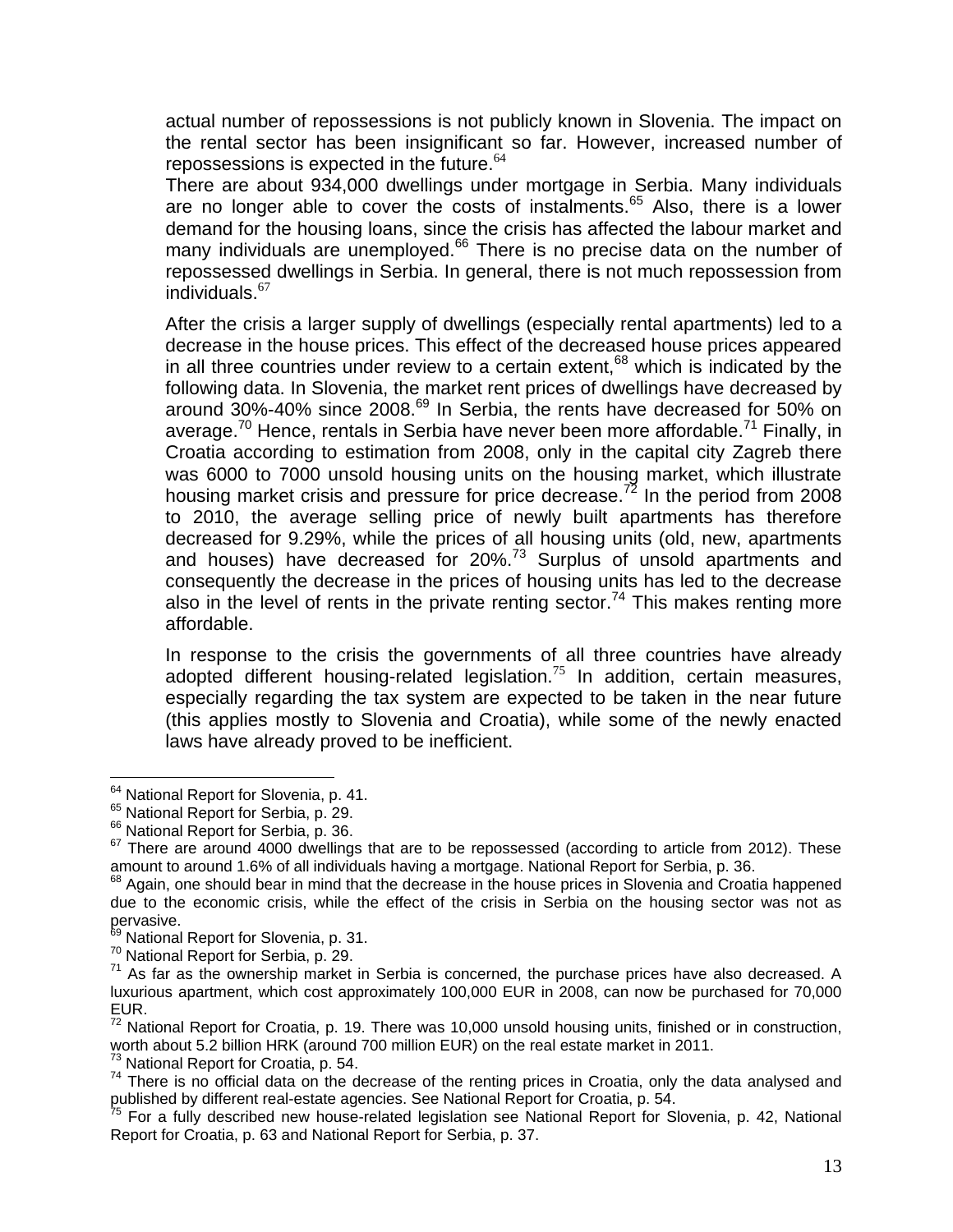For example, the Croatian government's answer to unsold housing units was the enactment of the Promotion of the Sale of Housing Units Act in 2010.<sup>76</sup> However, its use did not produce expected results. Instead of the planned 1000 housing units, in reality only 68 were sold. $^{77}$  Due to its inefficiency, the government derogated this law in 2011 by passing the Subsidies and State Guarantees for Housing Loans Act.<sup>78</sup> The act introduced two measures.<sup>79</sup> The first measure consists of state paying half of the monthly instalment during the first four years of housing loan repayment. The second measure consists of state's obligation to pay interest on overdue instalments, starting from the first instalment repayable after onset of the reasons for inability of repayment to the termination of this reason, but no longer than one year after the start of the inability to repay the loan. $80$  In the period from 2011-2012, a total number of 2253 subsidies were given, worth around 43 million HRK. One should bear in mind that the amount spent in one year should be ensured for the following three years, since the subsidy applies to the period of four years from the first year of loan repayment. $81$ Data on the number of realized guarantees are not available.

The current crisis in Croatia has introduced innovations in the POS programme $^{82}$ as well. In the city of Varaždin, the non-profit organization conducting this program has started to rent the unsold apartment within the public rental program.<sup>83</sup> A new Rent-to buy scheme in the POS programme has also been launched. The new POS programme had a big success among the citizens so far, since all the offered apartments have been already taken.<sup>84</sup>

One of the statutes enacted in response to the crisis in Slovenia was the Act on the Natural Persons Guarantee Scheme of the Republic of Slovenia.<sup>85</sup> The act has enabled individuals to obtain state guaranteed loans.<sup>86</sup> The state obliged itself to provide for 300 million EUR of guarantees for those settling their houses issue for the first time. Such guarantees of the state were available until the end of  $2010.<sup>87</sup>$ 

 $76$  Zakon o poticanju prodaje stanova, Official Gazette of RC, No. 38/10. Under the provisions of Promotion of the Sale of Housing Units Act a buyer could in the process of purchase of a new house obtain a government loan in the amount of 100-300 EUR per square meter. This subsidy was designed only for the newly built houses of the licensed contractors, who were also the investors.

National Report for Croatia, p. 19.

<sup>78</sup> Zakon o subvencioniranju i državnom jamstvu stambenih kredita, Official Gazette of RC, No. 31/11.

<sup>79</sup> Two measures of the Subsidies and State Guarantees for Housing Loans Act are: (i) subsidies for housing loans from commercial banks and (ii) state guarantees for the repayment of interests on housing loans from commercial banks in case a person loses means for the repayment due to the loss of employment.

<sup>80</sup> National Report for Croatia, p. 32.

<sup>&</sup>lt;sup>81</sup> National Report for Croatia, p. 33.

<sup>&</sup>lt;sup>82</sup> Also called Publicly Subsidised Residential Construction Program.

<sup>83</sup> National Report for Croatia, p. 17.

<sup>&</sup>lt;sup>84</sup> National Report for Croatia, p. 17.

<sup>85</sup> Zakon o jamstveni shemi Republike Slovenije za fizične osebe, Official Gazette of RS, No. 59/2009.

<sup>86</sup> According to the provisions of Act on the Natural Persons Guarantee Scheme of the Republic of Slovenia temporarily unemployed persons and young families can obtain loans ranging from 5,000 to 100,000 EUR for maximum twenty-five years instalment period. The loans are to be safeguarded with mortgage or land debt on an immovable property.

<sup>&</sup>lt;sup>87</sup> National Report for Slovenia, p. 42.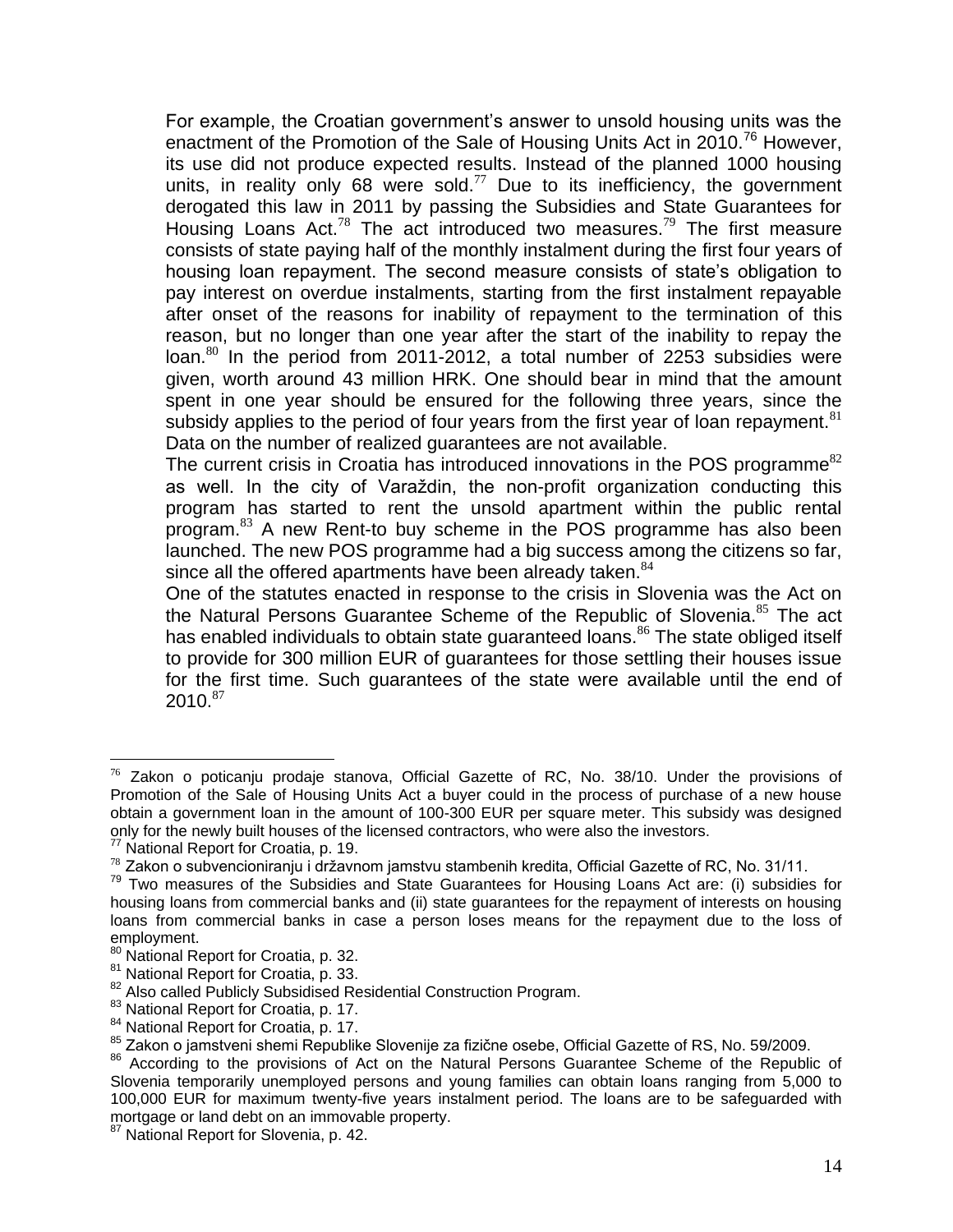In order to enable more lenient conditions of housing loaning, the government of Serbia also adopted new legislation. Regulation on Measures of Support to Construction Industry through Long-Term Housing Loans in 2012<sup>88</sup> first reduced the citizens' participation in housing loans from 10% to 5%, but the Regulation adopted for  $2013^{89}$  increased the participation again to 10%. According to the new Regulation, 10% of the loan is covered from the budgetary means, in form of a subsidy. The remaining 80% is given by the commercial bank, in form of a loan, with the National Corporation for Securing Housing Loans securing the loan. The user of the loan must first repay the instalments to the bank, in the period of no more than twenty-five years. Afterwards, the subsidy is to be repaid, within following five years without any interests. The interest rate for commercial banks' loans is maximum of 4.5% plus six-month EURIBOR. $90$ 

It seems that Serbia, where the economic circumstances were not promising even before the crisis, was the least affected by the crisis in terms of the housing sector. Slovenia and Croatia, on the other hand, did not overcome the crisis yet. It remains to be seen, which of the two countries will take proper or better measures to overcome the crisis. So far it looks like Croatia tried out more varied measures. Some of them were inefficient (i.e. Promotion of the Sale of Housing Units Act), while the others were successful (i.e. POS programme and Rent-to buy Scheme).

## <span id="page-14-1"></span><span id="page-14-0"></span>**1.3. Urban and social aspects of the housing situation in comparison**

#### **1.3.1. Urban aspects in comparative perspective**

The distribution of housing types in the city scale vs. the region scale is the same in the three countries being compared. Rented units are mainly situated in the centres of bigger municipalities (e.g. Ljubljana, Maribor, Zagreb, Split, Rijeka, Osijek, Belgrade, Niš, Novi Sad), whereas owner occupied dwellings are mainly located in the suburbs and smaller municipalities.<sup>91</sup> There are several reasons for this. One is certainly the fact that the prices of dwellings are lower in the suburbs and smaller towns. $52$  Secondly, there is a larger influx of students in university centres and towns hosting faculties and high schools. Consequently there is a larger demand for room and apartment rentals in town centres of these municipalities, since students usually do not possess a car or are reluctant to cover the costs of driving long distances from residence to the schooling area.

 $\overline{a}$ <sup>88</sup> Uredba o mjerama podrške građevinskoj industriji kroz dugoročno stambeno kreditiranje u 2012. godini, Official Gazette of RS, No. 4/2012 and 77/2012.

<sup>89</sup> Uredba o mjerama podrške građevinskoj industriji kroz dugoročno stambeno kreditiranje u 2013. godini, Official Gazette of RS, No. 124/2012.

<sup>&</sup>lt;sup>90</sup> National Report for Serbia, p. 37.

<sup>91</sup> National Report for Slovenia, p. 46, National Report for Croatia, p. 58, National Report for Serbia, p. 38.

 $92$  For example, a squared meter of a house in Ljubljana in the last quarter of 2011 was 2420 EUR, while in Kranj, which is relatively near Ljubljana, but has fewer inhabitants, it was 1804 EUR; a purchase price for a squared meter of a dwelling in Belgrade varies from 800 to 2000 EUR, while in Zrenjanin, which is relatively near Belgrade, but has fewer inhabitants, it is ranging from 450 to 900 EUR.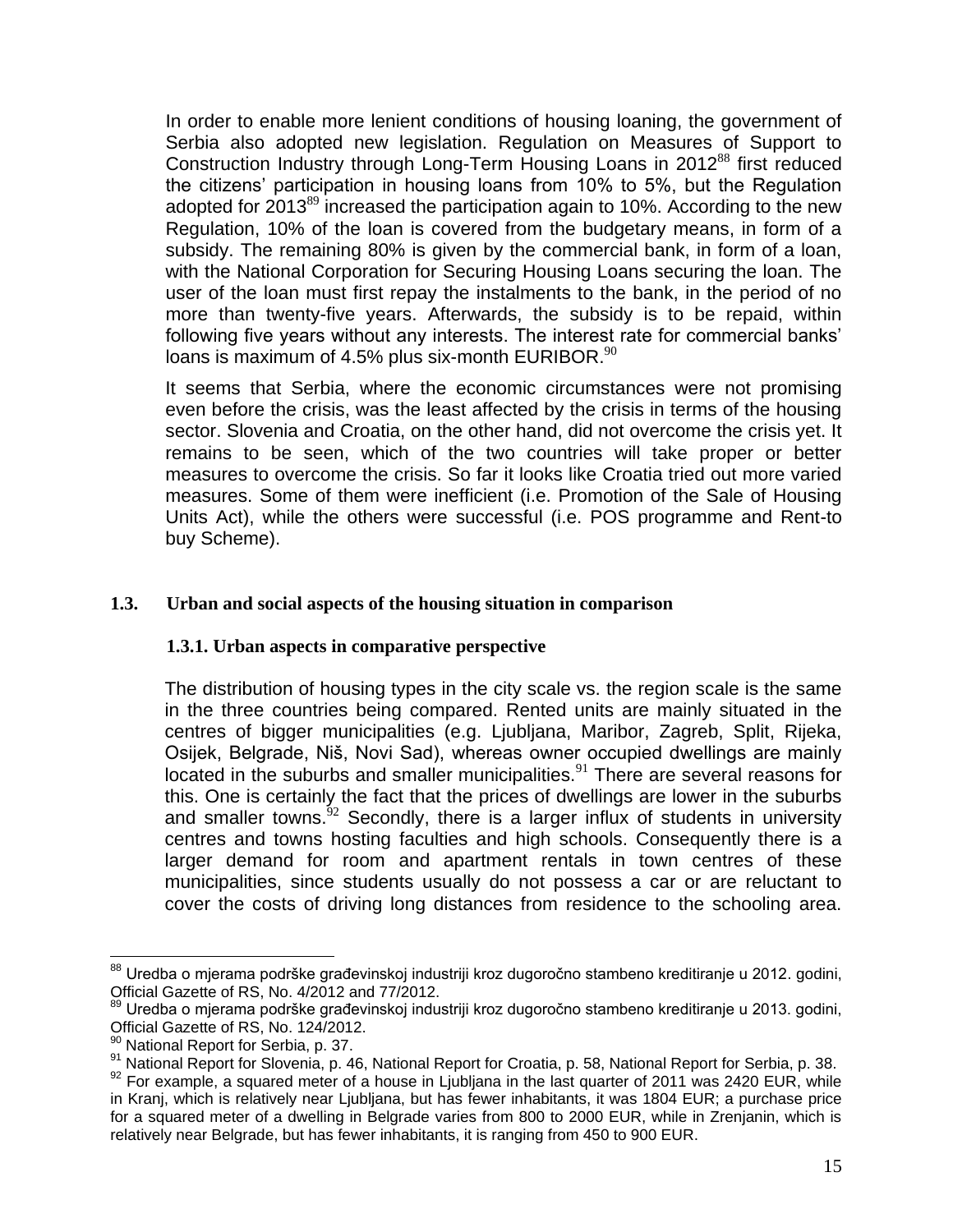The demand for rental housing is also higher in bigger cities due to the bigger possibilities for employment.

In Slovenia, Croatia, as well as in Serbia the process of social segregation of population can be observed. This process has appeared as a consequence of the general social transformation in the transitional period and can be seen mostly in urban areas with multi-apartment buildings. However, the degree of social degradation in Slovenia is in general less obvious than in some other transitional countries (like Serbia and Croatia). The degraded areas in Slovenia are not as pronounced as they are for example in Serbia. In the degraded areas in Serbia crime rates are higher. Concentrations of marginal social groups and underprivileged are lowering the housing prices and making such parts less favourable.<sup>93</sup>

As far as gentrification is concerned, it is rather difficult to define parts of urban areas in Slovenia as being gentrified, even though they exhibit some typical signs of gentrification,  $94$  while in Serbia gentrification is not even present.  $95$  Croatia, on the other hand, is showing signs of gentrification, especially in bigger cities, since the beginning of 1990s.<sup>96</sup> However, compared to the gentrification processes in Western Europe and USA, the Croatian gentrification reflects some particularities.<sup>97</sup>

Genuine ghettos are not present in Slovenia. Some social groups (i.e. Roma population and immigrants from former Yugoslav republics) that are unable to obtain legal housing are indeed segregated on specific locations and are forced to construct shacks, illegal houses or other forms of dwellings, but such settlements do not correspond to the widely accepted definition of a ghetto.<sup>98</sup> The situation in Serbia is different. In Serbia, many of Roma population live in poor housing conditions due to the lack of financial means and many of them are without any documents and ineligible for social assistance.<sup>99</sup>

A phenomenon of squatting is not very common in Slovenia.<sup>100</sup> Nevertheless, it is worth mentioning that even if an individual is to unlawfully seize a dwelling, he is not able to prescript either the dwelling or the land, since the individual is not in a good faith regarding the ownership (he is aware that the dwelling was not handed over from the owner).<sup>101</sup> The good faith is necessary for obtaining the ownership right. Since squatters are aware of the fact that they are occupying property that is not theirs, they do not fulfil the legal conditions for prescription.

 $\overline{a}$ 

99 National Report for Serbia, p. 39.

<sup>93</sup> National Report for Slovenia, p. 48.

<sup>&</sup>lt;sup>94</sup> For instance, some older residential districts with good accessibility and favourable living conditions are attractive for the population with higher incomes. This is particularly the case in some parts of Ljubljana. See National Report for Slovenia, p. 49.

<sup>95</sup> National Report for Serbia, p. 39.

<sup>96</sup> National Report for Croatia, p. 66.

 $97$  For more on the topic see National Report for Croatia, p. 67.

<sup>98</sup> According to notion of 'ghetto' forcibility of settlement in the segregated area is condition sine qua non. In Slovenia it is questionable whether the inhabitants are forced to live in these settlements or decide to inhabit them willingly. See National Report for Slovenia, p. 50.

<sup>&</sup>lt;sup>100</sup> National Report for Slovenia, p. 50.

<sup>&</sup>lt;sup>101</sup> According to Article 43 of Slovenian Code of Property.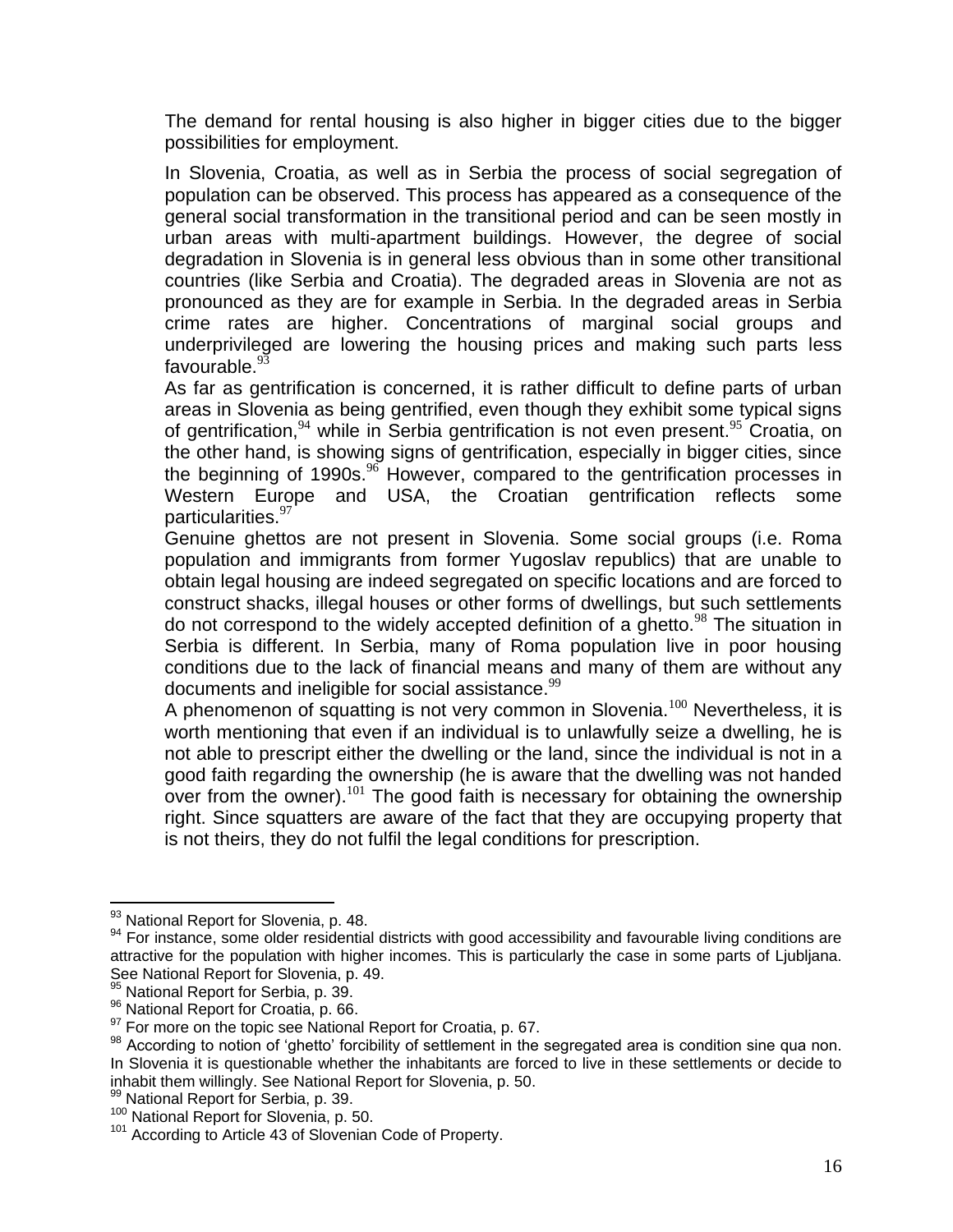Serbia and Croatia (particularly city of Zagreb), on the other hand, are more familiar with the phenomenon of squatting. In Zagreb, squatting is as an expression of alternative lifestyle, while in Serbia usually refers to Roma population occupying vacant factory warehouses or old houses.<sup>102</sup> Moreover, there are examples of squatting in Serbian's suburban areas, where citizens occupy a part of a land and build a shack or similar dwelling and use it as a second home.<sup>103</sup> The owner of the dwelling has a legal claim against the intruders.<sup>104</sup> This applies to Serbia, as well as to Croatia, where squatting as an act of autonomous disturbance of possession is prohibited.<sup>105</sup> The legal procedure initiated by such lawsuit is considered urgent (this applies to Serbia and Croatia).<sup>106</sup>

## <span id="page-16-0"></span>**1.3.2. Social aspects**

Slovenians, Croats and Serbs traditionally prefer home ownership to living in rental housing. In Croatia, for example, living in a rented dwelling is often seen as inferior, while home ownership implies financial success. This is why renting in general is regarded as temporary solution in Croatia.<sup>107</sup> The same fact applies to Slovenia, where ownership is preferable to rental to a great extent. Many of Slovenians see owning a home as the most valuable asset. They see homeownership as a secure investment after retirement. This is strongly preferred to renting a dwelling.<sup>108</sup> Renters, on the other hand, are often stigmatized and seen as "poor persons" in Slovenia.<sup>109</sup> That ownership of dwellings offers a higher standard of living is also a dominant public opinion in Serbia, where all types of renting are considered as inferior to ownership.  $110$ 

One of the problems in all three countries under review, apart from the rental sector being neglected to a certain extent, is the maintenance and managing of the multi-apartment buildings. The maintenance costs are often not included in the feasibility test when planning the investment into home purchase, as this is the case in Croatia. $111$  This attitude is due to the housing situation in the past, when the largest part of the rental housing stock was socially owned (i.e. by the state). After the privatization, the former holders of housing rights purchased the dwellings and became the owners of individual apartments, as well as co-owners of the common areas in the building. However, for many of them it was difficult to grasp what an owner of a housing unit in a multiunit building means. They did not invest in the renewals and maintenance. Furthermore, the purchased apartments

<sup>&</sup>lt;sup>102</sup> Squatting in Serbia has not developed into a social movement, but it is rather an individual phenomenon.

For example, such dwellings are present in forest of Miljkovica.

<sup>&</sup>lt;sup>104</sup> National Report for Serbia, p. 42.

<sup>&</sup>lt;sup>105</sup> According to Article 20-27 of Croatian Ownership and other Proprietary Rights Act (Zakon o vlasništvu i drugim stvarnim pravima, Official Gazette of RC, No. 91/96 and later amendments).

<sup>106</sup> Mational Report for Serbia, p. 42 and National Report for Croatia, p. 68.

<sup>107</sup> National Report for Croatia, p. 69.

<sup>108</sup> As much as 96% of elderly in Slovenia are homeowners, whereas in non-profit rentals there is a mere 1%. See National Report for Slovenia, p. 52.

<sup>&</sup>lt;sup>109</sup> National Report for Slovenia, p. 51.

<sup>&</sup>lt;sup>110</sup> National Report for Serbia, p. 42.

<sup>&</sup>lt;sup>111</sup> National Report for Croatia, p. 69.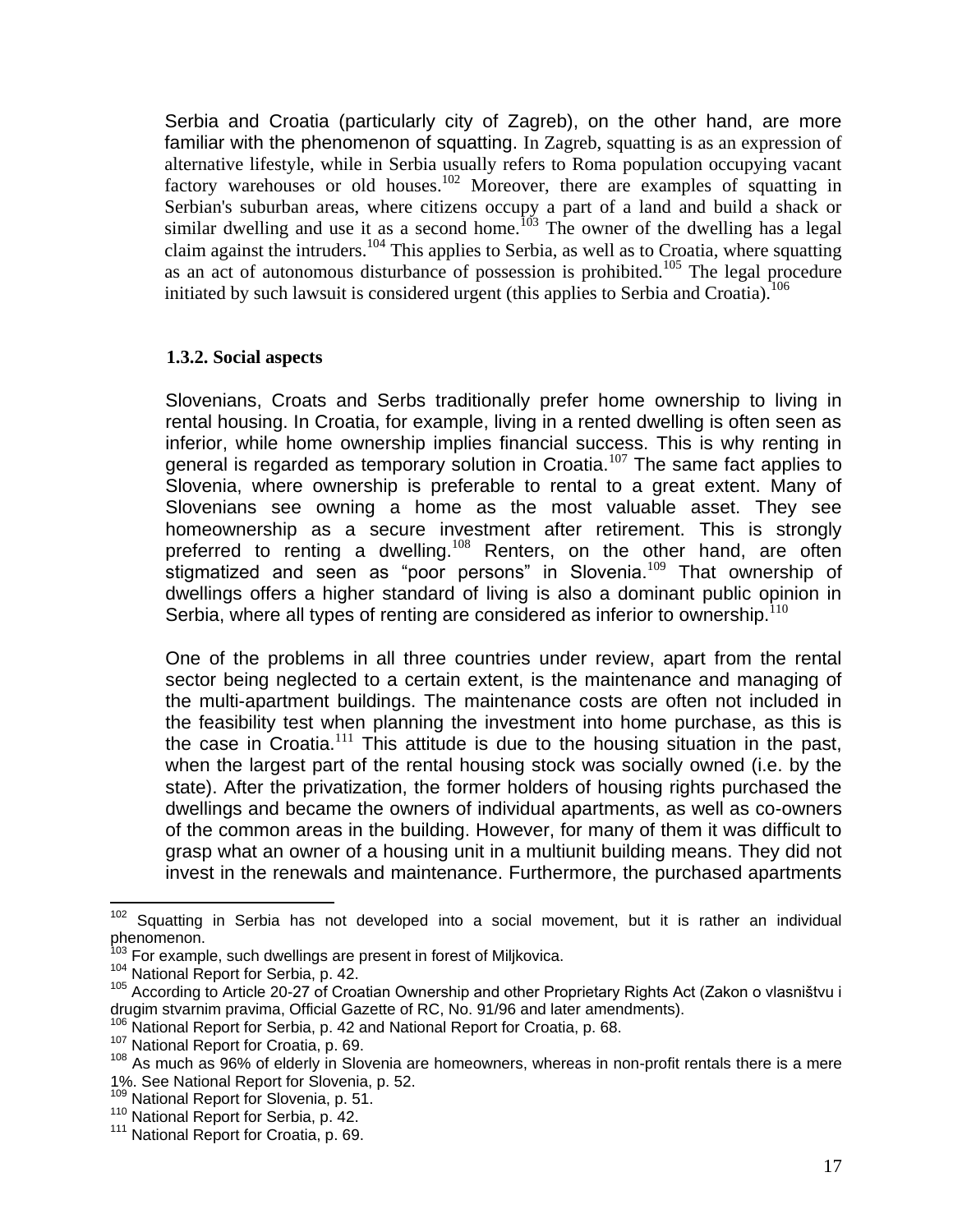were in some cases larger than the real needs of the households (this is the case mostly in Slovenia).<sup>112</sup> These owners are now relatively old, living in oversized apartments. Larger areas of units are linked to higher costs of residing, which are usually above income standards of the older owners. In addition, many of the owners residing in the housing unit still consider the state as the owner of the common parts of the buildings. A reason for the described situation in Serbia is legal instability in this sector,  $113$  because of which many multi-apartment buildings are neglected and ruined these days.

<sup>&</sup>lt;sup>112</sup> National Report for Slovenia, p. 52.

<sup>&</sup>lt;sup>113</sup> For more on this topic see National Report for Serbia, p. 42-43.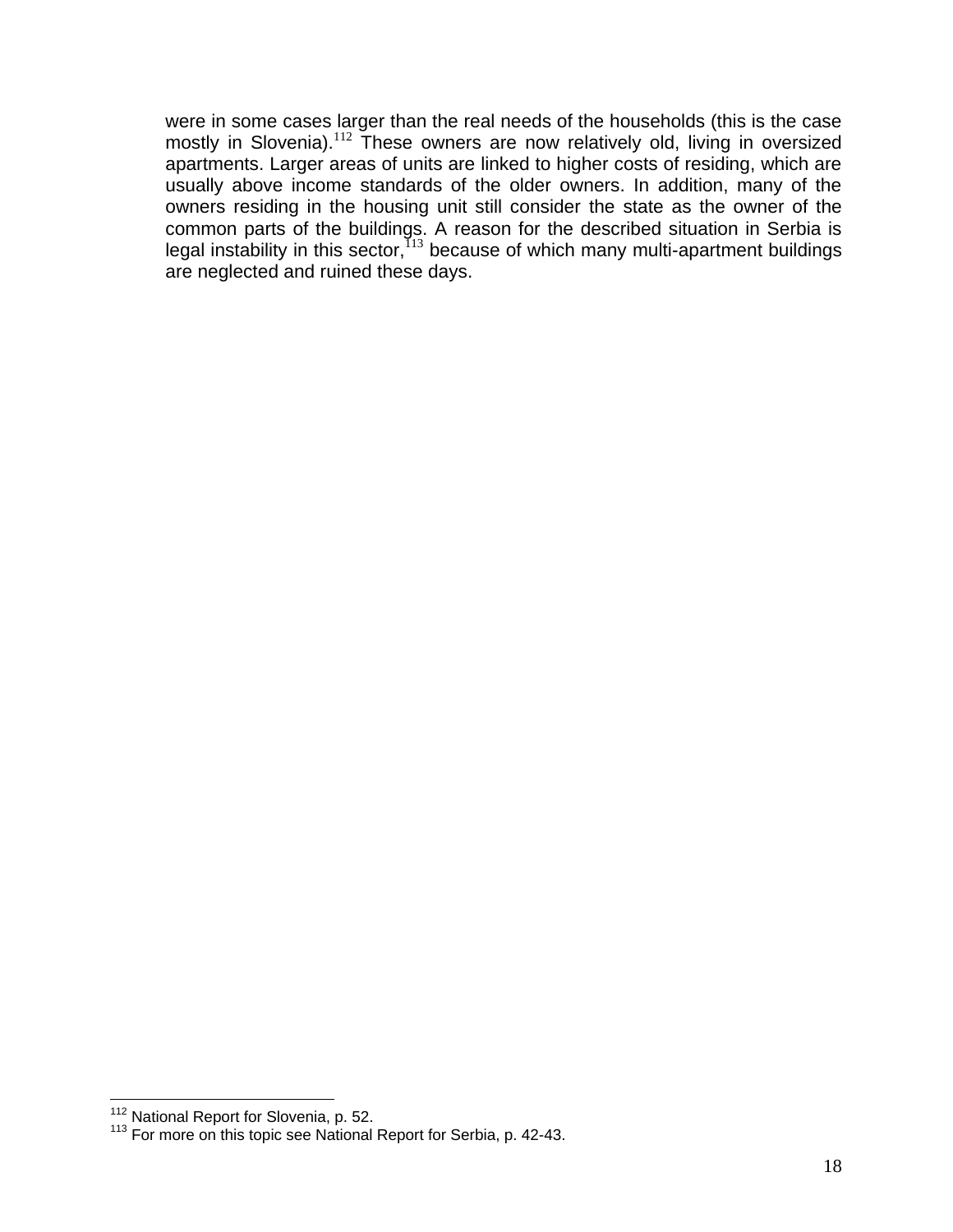# <span id="page-18-0"></span>**2. Housing policies and related policies in comparison**

#### <span id="page-18-1"></span>**2.1. Introduction**

In Slovenia, only a few official documents regarding the social and housing policy were enacted so far or are at least under preparation.<sup>114</sup> Unfortunately they were more or less inadequate for various reasons. Likewise, the Slovenian tax policy in regard to housing and tenancy law is inadequate. The major critic is directed towards the support of homeownership instead of promoting rental sector. Apart from the inadequacy of official documents, the ongoing crisis has brought further implications for the housing policy and welfare. Due to the harsh austerity measures by the Slovenian government, many rights and benefits regarding housing have been restricted or cancelled.<sup>115</sup>

Unlike in Slovenia, housing policy in Croatia has been neglected, forgotten and reduced to dealing with individual housing issues of particular groups of population. Today housing strategy in Croatia does not exist and there is no national programme of social rental housing. It is fragmented to the point that it cannot be considered a policy, and is mainly left to local governments.  $^{116}$ 

In Serbia, situation is similar to Croatia, since Serbia does not have an official, comprehensive national housing policy. Only recently the National Housing Agency has been established, but it is still too early for an assessment of its work. As far as taxation policy is concerned, it is important to stress that it has a negative effect on the rental sector (same as in Slovenia but for different reasons). There is a 20% tax rate imposed on the value of the monthly rent, in the form of the income tax. Since the inspection is derisory, many Serbian landlords decide to evade payments, supporting the black market in the rental sector.<sup>117</sup>

The right to housing in Serbia is not enacted in the Constitution or in any of the relevant statutes.<sup>118</sup> Although Slovenian Constitution has no provision on the fundamental right to housing, $119$  the Slovenian state is obliged to create possibilities for the citizens to obtain a suitable housing, i.e. to provide for appropriate conditions for the citizens regarding housing (Article 78 of the Constitution). Finally, the Constitution of the Republic of Croatia does not explicitly mention the responsibility of the state to help its citizens in meeting their housing needs.<sup>120</sup> At the same time, the Croatian Constitution does provide for quite some provisions in accordance with which it can be said, that such a legal obligation of Croatian state does in fact exist. $121$ 

 $\overline{a}$ <sup>114</sup> Slovenian official documents regarding the social and housing policy: National Housing Programme (NHP), The National Housing Savings Scheme (NHSS), The National Program of Social Security for 2011-2020.

<sup>&</sup>lt;sup>115</sup> National Report for Slovenia, p. 53-58.

<sup>116</sup> National Report for Croatia, p. 71.

<sup>117</sup> National Report for Serbia, p. 44-47.

<sup>&</sup>lt;sup>118</sup> National Report for Serbia, p. 48.

<sup>&</sup>lt;sup>119</sup> National Report for Slovenia, p. 53.

<sup>&</sup>lt;sup>120</sup> National Report for Croatia, p. 72.

 $121$  Constitutional provisions of proving the above are detailed in National Report for Croatia, p. 72.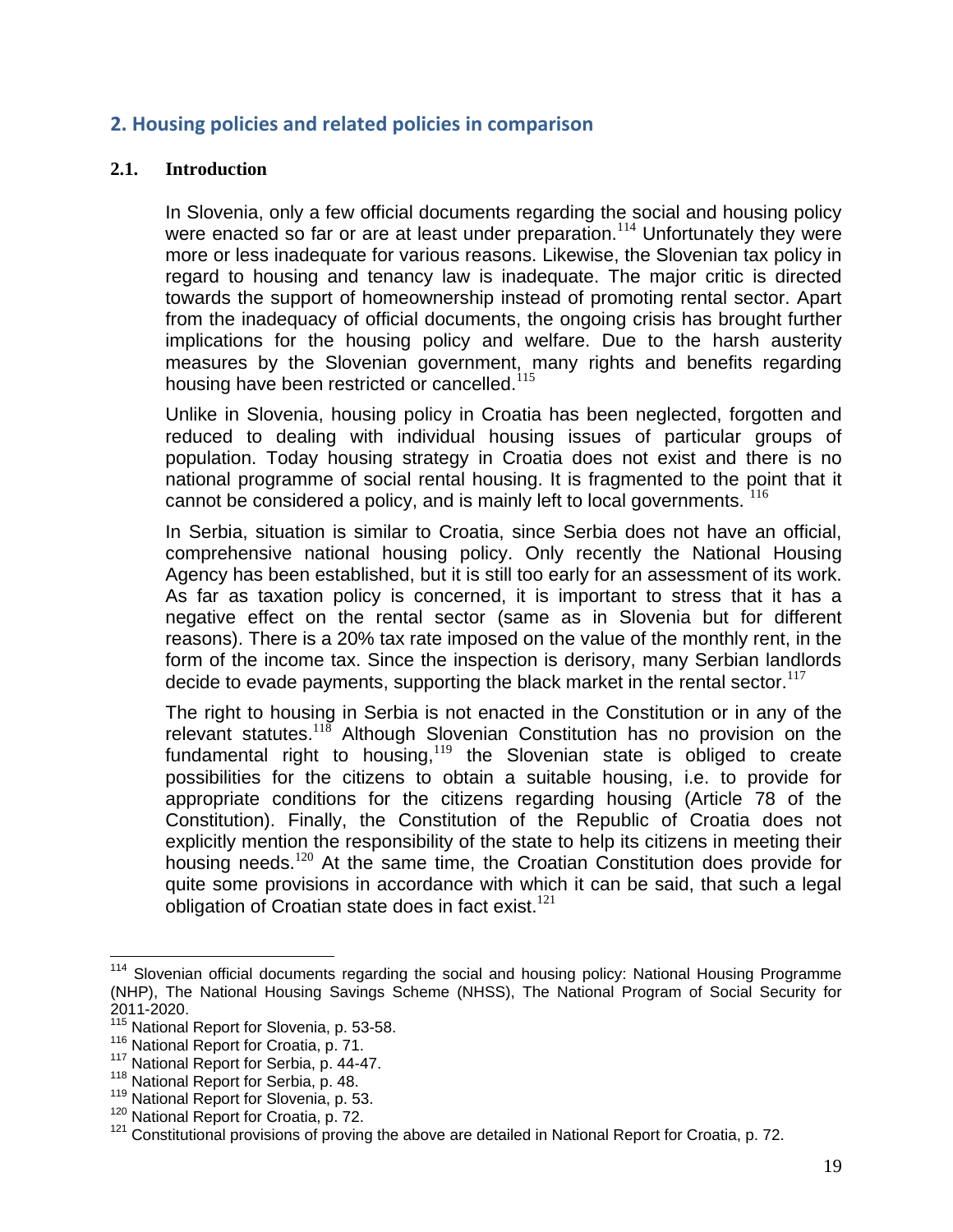## <span id="page-19-0"></span>**2.2. Policies and actors**

#### <span id="page-19-1"></span>**2.2.1. Governmental actors**

In Slovenia, housing policy is responsibility of both national and local government, while meso-level of government in Slovenia has not been introduced yet.<sup>122</sup> In Sebia and Croatia, on the other hand, all levels of government are involved in the housing policy: national, regional and local. $123$ 

#### <span id="page-19-2"></span>**2.2.2. Housing policies**

In Slovenia, the main objective of national housing policy is the general concern for the housing situation in the state.<sup>124</sup> Currently and unfortunately, there is no active or effective housing policy in Slovenia. Also, no special housing policies targeted at certain groups of the population are present in Slovenia.<sup>125</sup>

In Croatia, there is no general housing policy, which would aim at meeting the needs of entire population. Instead, the particular housing programmes are aimed at meeting the housing needs of particular groups of population. For example, the social rental housing is aimed at meeting the needs of most vulnerable groups of society. Secondly, there is a housing program for refugees and returnees as well as housing program for war veterans. In addition, there is a notable program aimed at housing accommodation of the elderly and disabled population. Besides these, particular programs the Action Plan for the Decade of Roma Inclusion 2005-2015 was introduced. One of the measures of this plan is the legalization of Roma settlements and the improvement of their housing conditions.  $126$ 

In all three countries, housing policies in general prefer and promote homeownership over renting. The rental sector in Slovenia and Croatia is underregulated and neglected to a certain extent, while in Serbia the situation is even worse.

## <span id="page-19-3"></span>**2.3. Urban policies**

<sup>&</sup>lt;sup>122</sup> National Report for Slovenia, p. 59.

<sup>&</sup>lt;sup>123</sup> National Report for Serbia, p. 48, National Report for Croatia, p. 73.

<sup>124</sup> National Report for Slovenia, p. 60.

<sup>&</sup>lt;sup>125</sup> National Report for Slovenia, p. 61.

<sup>&</sup>lt;sup>126</sup> National Report for Croatia, p. 74-76.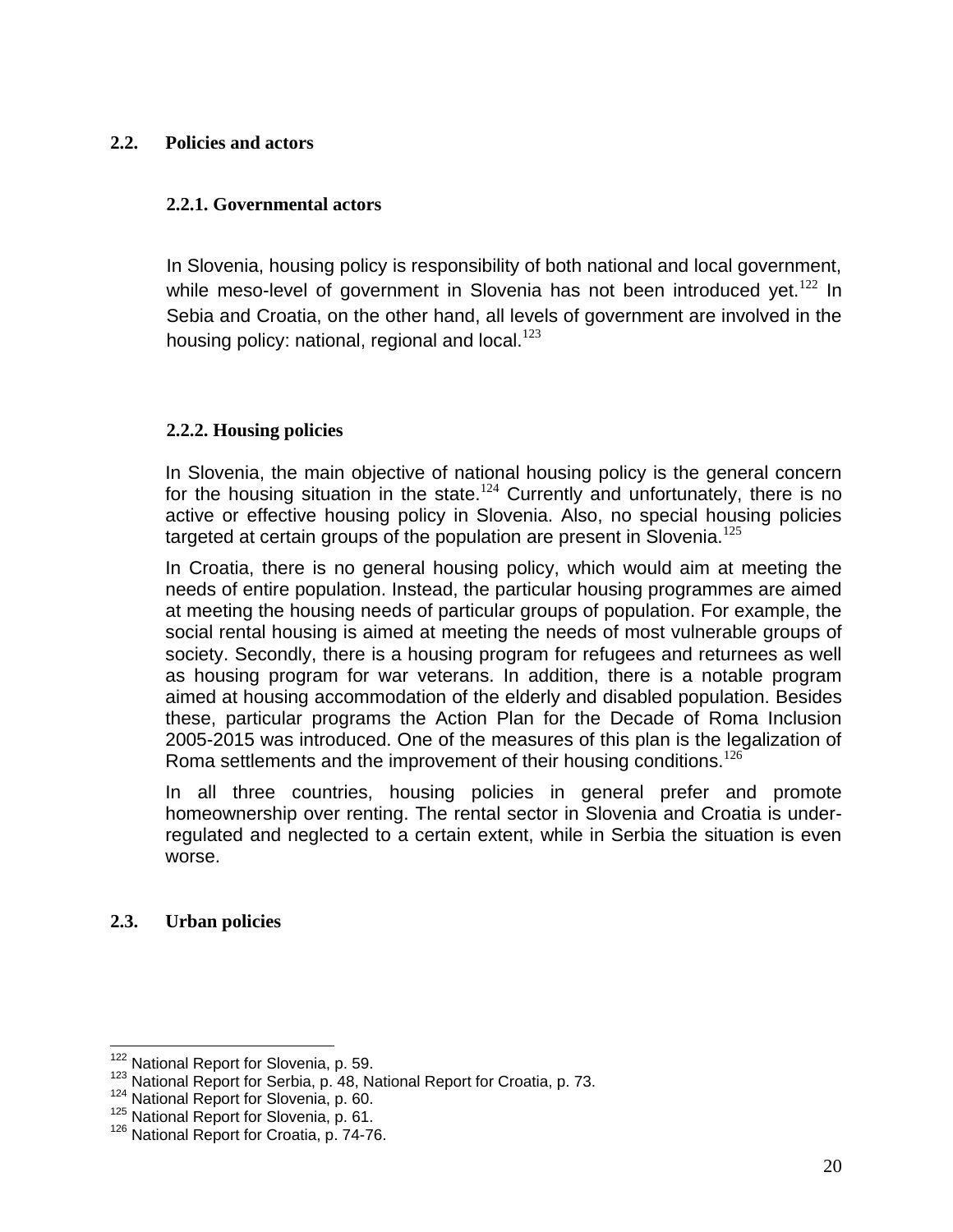Furthermore, there is no control of the quality of privately rented housing in Slovenia, Croatia or in Serbia.<sup>127</sup> The quality is determined and governed only by free market mechanism. In practice, this results in devastating living conditions of tenants in market rental sector.

Since in Slovenia genuine ghettoization is not an issue and the phenomenon of gentrification is not widely spread, there are no corresponding measures to avoid it.<sup>128</sup> Similarly in Serbia and Croatia at this time there are no special measures to prevent these two phenomena, even though in Croatia (especially in Zagreb and Split) the trends in urban development are showing the increase of ghettoization and gentrification.<sup>129</sup>

## <span id="page-20-0"></span>**2.4. Energy policies**

In Slovenia, the primary legal document regarding the energy policy is the Energy Act.<sup>130</sup> According to the Energy Act, Slovenian Parliament will enact the National Energy Program (NEP),<sup>131</sup> prepared by the Government.<sup>132</sup> In addition, pursuant to Article 68b of Energy Act, the owners of buildings are obliged to show their potential buyers or tenants energy performance certificate of the building before concluding a sale contract or a lease. For this reason the Energy Act has a direct influence on the housing policy and tenancy relations. Other measures include financial incentives - tax reliefs for energy-friendly building and dwellings.<sup>133</sup> Furthermore, on the local level each municipality or several municipalities jointly are obliged to plan the energy consumption and the energy supply scheme in the development documents at least every ten years.<sup>134</sup>

The two capital Croatian acts that were enacted in the framework of the energy efficiency (Physical Planning and Construction Act<sup>135</sup> and Energy Efficiency in Final Consumption  $Act^{136}$  set minimum requirements in construction and renovation of residential units in order to achieve energy efficiency. Furthermore, the owners of the residential units must obtain an energy performance certificate – energy certificate. From 1 of January 2016, the rental apartments will have to have a valid energy performance certificate available for the tenant before

<sup>&</sup>lt;sup>127</sup> National Report for Slovenia, p. 62, National Report for Serbia, p. 54 and National Report for Croatia,  $p. 77.$ 

National Report for Slovenia, p. 61-62.

<sup>129</sup> National Report for Serbia, p. 53 and National Report for Croatia, p. 76.

<sup>&</sup>lt;sup>130</sup> Energetski zakon, (EZ-1), Official Gazette of RS, No. 79/1999 and later amendments.

<sup>&</sup>lt;sup>131</sup> In Slovenian: "Nacionalni energetski program".

<sup>132</sup> Slovenian National Energy Program (NEP) is yet to be passed. At the moment there is only a draft version, which is in the process of coordination among ministers and public. The main goal of the NEP until the year 2020 is that entire stock of newly-build and renovated buildings are energy friendly. 133 National Report for Slovenia, p. 64.

<sup>134</sup> This document is called »local energetic concept«.

<sup>&</sup>lt;sup>135</sup> Zakon o prostornom uređenju i gradnj, Official Gazette of RC, No. 76/07 and later amendments.

<sup>136</sup> Zakon o učinkovitom korištenju energije u neposrednoj potrošnji, Official Gazette of RC, No. 152/08 and later amendments.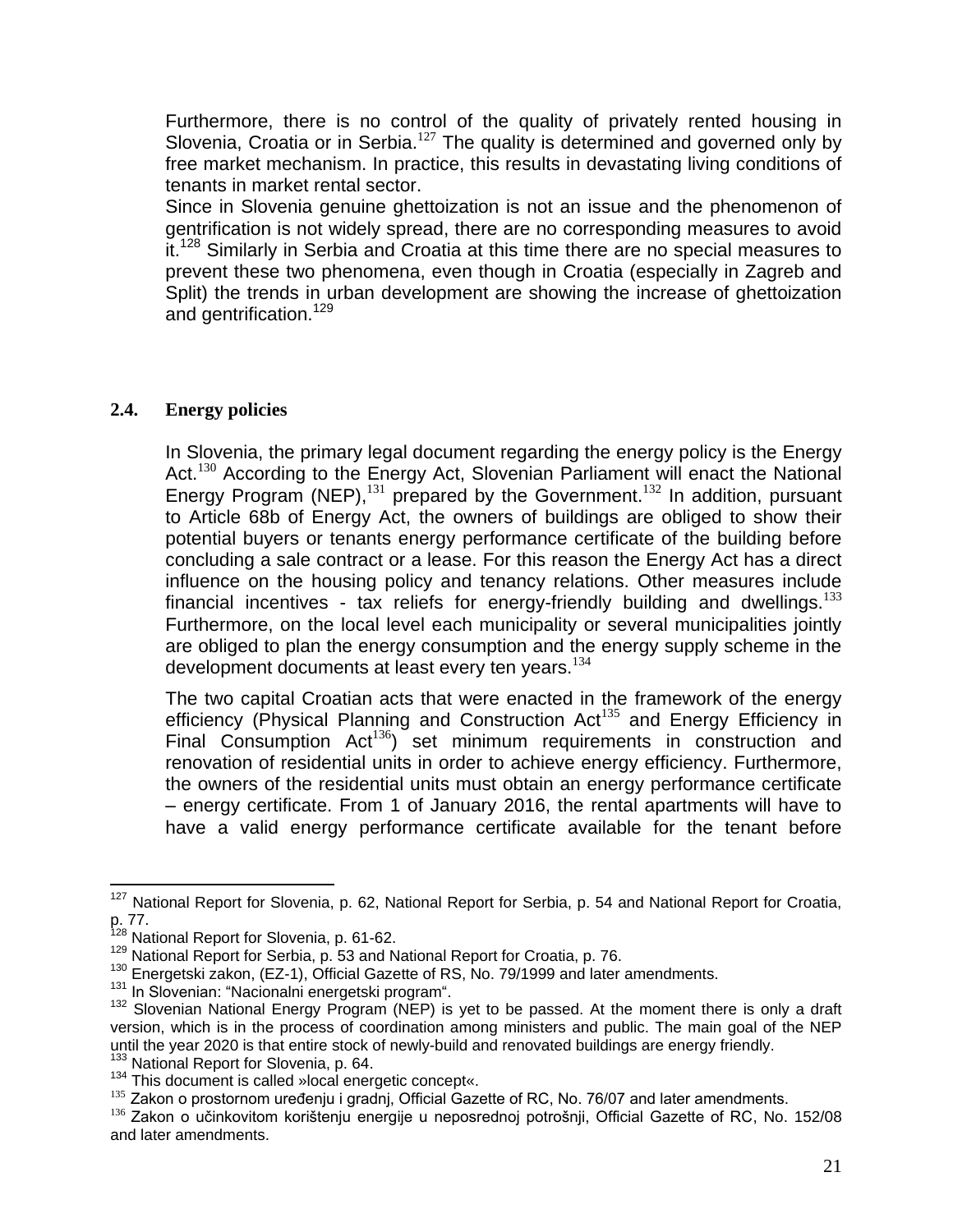entering into a lease agreement. This regulation will therefore have a direct impact on rental housing. $137$ 

Although there are certain endeavours on the national level in Serbia to address energy efficiency of buildings, there is no general energy policy. The adopted documents are non-binding, which in general results in no significant change in the energy or housing policies of Serbia. The only new measure, which offers insight into the energetic efficiency of the dwelling, is "energy passport".<sup>138</sup> It is obligatory for all the newly built dwellings as from 2013. It is mandatory also for the older dwellings, which are intended for sale, renting or reconstruction.<sup>139</sup>

As the result of the implementation of acquis communautaire,  $140$  Croatia and Slovenia have a more active national energy policy in the field of housing. Serbia, on the other hand, does not have a national energy policy, nor do local selfgovernment units deal with the issue accordingly.

#### <span id="page-21-0"></span>**2.5. Subsidization**

The Slovenian and Croatian systems of subsidization are different but they are based on the same ideas. Serbia, on the other hand, stands out, because the system of subsidization is very underdeveloped.

The only type of housing subsidy available in Serbia is approval of housing loans from commercial banks to citizens.<sup>141</sup> The subsidy has been subject to certain criticism, since the scale of subsidies for housing loans have only been supporting homeownership and some households, who are actually able to solve their housing issue on their own. Other housing subsidies are not available in Serbia.<sup>142</sup>

In Croatia and Slovenia, where all types of housing are subsidized (owneroccupied and rental housing), system of subsidization is much more effective. The largest part of subsidies in Slovenia is intended for rental sector (both market and non-profit). Some are available for tenants,<sup>143</sup> whereas others are intended for landlords.<sup>144</sup> The eligibility for the subsidy depends on the income census of the claimant and number of individuals living in households. The assignment of the subsidy is in the discretion of the public administration and is paid directly to tenant or to landlord. Various groups of people (students, janitor's, elderly,

<sup>&</sup>lt;sup>137</sup> National Report for Croatia, p. 77.

<sup>&</sup>lt;sup>138</sup> The initial energetic passports indicate only the heating consumption of the dwelling and not the other consumptions.

<sup>&</sup>lt;sup>139</sup> National Report for Serbia, p. 54-56.

<sup>140</sup> Especially due to implementation of the Directive 2010/31/EU of the European Parliament and of the Council of 19 May 2010 on the energy performance of buildings.

<sup>&</sup>lt;sup>141</sup> The subsidy was introduced in September 2009 with the Program on Subsidies of Loans for Newlyconstructed Dwellings. For more on the topic see National Report for Serbia, p. 56.

<sup>&</sup>lt;sup>142</sup> National Report for Serbia, p. 56.

<sup>143</sup> Tenant's oriented subsidies are regulated in the Exercise of Rights to public Funds Act (Zakon o uveljavljanju pravic iz javnih sredstev (ZUPJS), Official Gazette of RS, No. 62/2010 and its later amendment).  $144$  Such as subsidy for dwellings that have social purpose.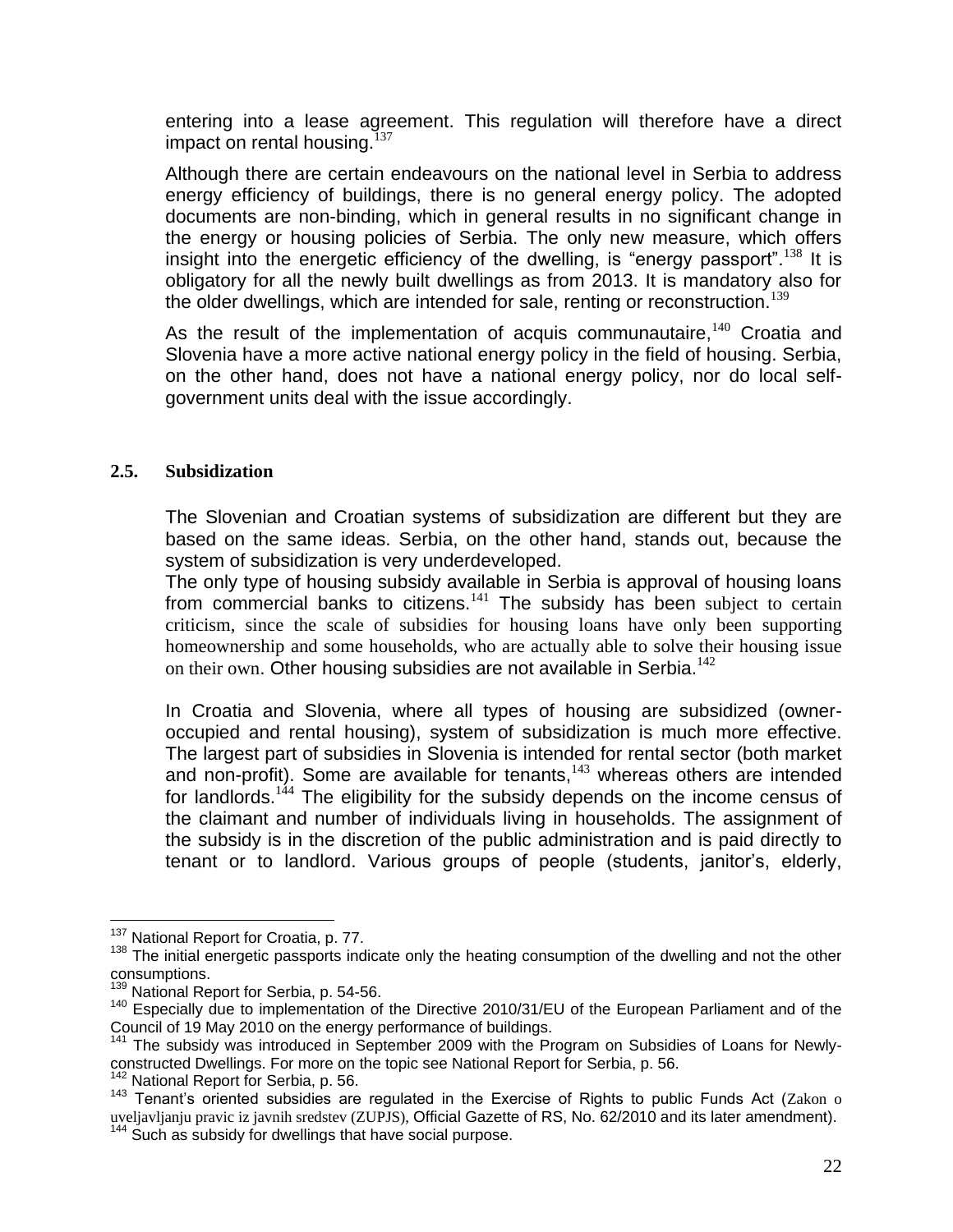invalids etc.) are entitled to subsidies as tenants. Subsidies during tenancy mostly assist the less well-off households with housing costs.<sup>145</sup>

Other subsidies available in Slovenia include those for renewal and restoration of dwellings and for green houses. Slovenian Eco Fund offers nonreturnable grants for the intended renewal and reconstruction of dwellings, which contribute to more eco-friendly and green houses.  $146$ 

A system of subsidization in Croatia is predominantly well-developed and more or less effective (compared to other two countries under review). All types of housing in Croatia are subsidized, owner-occupied, private rental housing, public rental housing and social housing, i.e. housing with protected rent by different types of subsidies. Within the POS programme<sup>147</sup> subsidies for construction or reconstruction are available. Furthermore, within the programme of governmental subsidies and guarantees for housing loans the state subsidizes repayment or guarantees for the repayment of housing loan granted by commercial banks and within the housing savings programme the state gives an incentive on the savings. Rents and housing costs of private rental housing, social housing with protected rent and owner occupied housing, on the other hand, are subsidized by the local and regional authorities within the housing allowance system.<sup>148</sup>

Subsidization within the POS Programme works in the form of lower-than market interest rate for investment loans. Within the programme of governmental subsidies and guarantees for housing loan the subsidy is awarded as direct payment to the commercial bank that granted the housing loan or as guarantee to pay interest on overdue instalments. Within the housing savings programme the state gives an incentive on the amount paid to the savings during the year in the maximum amount of 750 HRK (around 100 EUR).<sup>149</sup> Finally, within the housing allowance system subsidies can be granted in an amount of money that is directly paid to the beneficiary (home owner) or the local authorities pay the costs directly to the providers of services. $150$ 

## <span id="page-22-0"></span>**2.6. Taxation**

Homeownership is taxed in all three countries under review, while renting is taxed mostly in Slovenia and Croatia and not so much in Serbia. However, taxes are imposed only on landlords, since Slovenian and Croatian tenants do not pay any taxes on their rental tenancies.<sup>151</sup> In Serbia tenants in rental tenancies must pay the Property Tax, but only if the rental contract is concluded for more than one year or for indefinite period.<sup>152</sup> In practice tenants in Serbia do not pay any taxes

 $\overline{a}$ <sup>145</sup> National Report for Slovenia, p. 67-70.

<sup>146</sup> National Report for Slovenia, p. 69.

<sup>&</sup>lt;sup>147</sup> More on the POS Programme see p. 14 of this report.

<sup>&</sup>lt;sup>148</sup> National Report for Croatia, p. 80.

<sup>&</sup>lt;sup>149</sup> National Report for Croatia, p. 81.

<sup>&</sup>lt;sup>150</sup> National Report for Croatia, p. 82.

<sup>&</sup>lt;sup>151</sup> National Report for Slovenia, p. 71 and National Report for Croatia, p. 87.

<sup>&</sup>lt;sup>152</sup> National Report for Serbia, p. 59.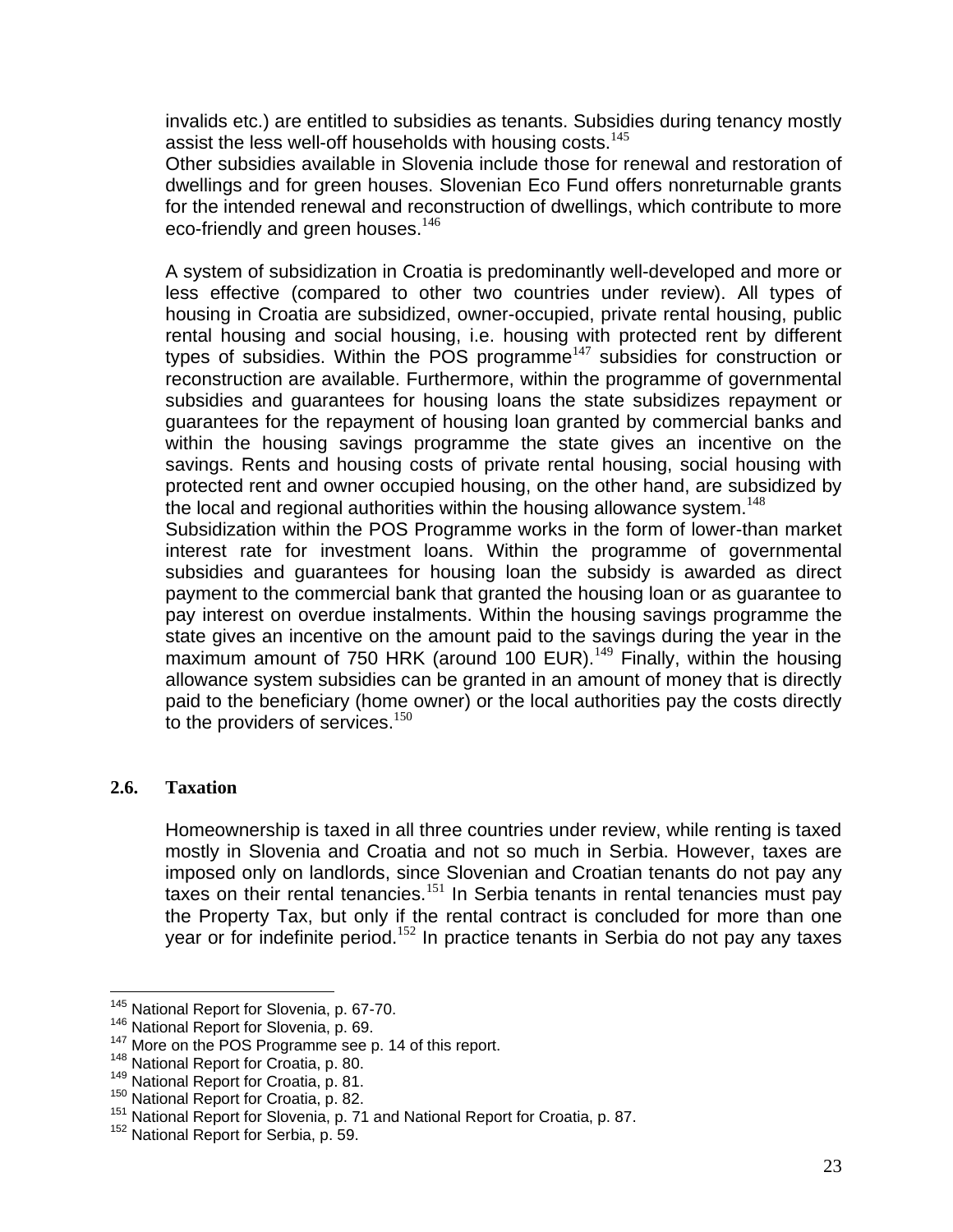on their rental tenancies, since there are no contracts for market rentals concluded for period longer than one year or for indefinite period.<sup>153</sup>

In Slovenia and Croatia the value of occupying a house is considered as a taxable income. Ownership in both countries is taxed with the Value Added Tax Act, while in Serbia such act is not enacted. The profit derived from the sale of a residential home is taxed only in Slovenia. Natural persons, who become owners of dwellings in Slovenia after 1 January 2002, must pay the Tax on Capital Income upon sale of their dwellings. $154$ 

All three tax systems contain several subsidies given in the form of tax reliefs and credits. For example, in Croatia and Serbia the amount of rent for private landlords is reduced by 30% (in Croatia) or 20% (in Serbia) on the name of expenses.<sup>155</sup> Up to mid-2010 the tenants in Croatia were also able to deduct rent from taxable income, but after that time tax deduction was derogated.<sup>156</sup> Furthermore, in Slovenia and Serbia homeowners are also being treated favourably via tax system. $157$ 

The tax subsidies have negative effect on rental markets in all three countries under comparison. Since there is a tax relief for the owner occupying his dwelling, many do not register rental contract, but rather register themselves as having residence on the address of the dwelling.

Tax evasion is a major problem in Serbia<sup>158</sup> and also a rather topical issue in Slovenia, where the Inspection Office is not too restrictive with the inspections of landlord. Therefore many rental contracts are not registered. Accordingly, the rental market in Slovenia is affected in the sense that renters and landlords are without legal protection in the case of a problem.<sup>159</sup> For Serbia, there is no information on tax evasion to affect the rental market.

<sup>&</sup>lt;sup>153</sup> Rather chain contracts are concluded, if any.

<sup>154</sup> National Report for Slovenia, p. 71.

<sup>155</sup> National Report for Croatia, p. 87 and National Report for Serbia, p. 60.

<sup>&</sup>lt;sup>156</sup> National Report for Croatia, p. 87.

<sup>&</sup>lt;sup>157</sup> National Report for Slovenia, p. 71-73 and National Report for Serbia, p. 59-60.

<sup>&</sup>lt;sup>158</sup> National Report for Serbia, p. 61.

<sup>&</sup>lt;sup>159</sup> National Report for Slovenia, p. 73.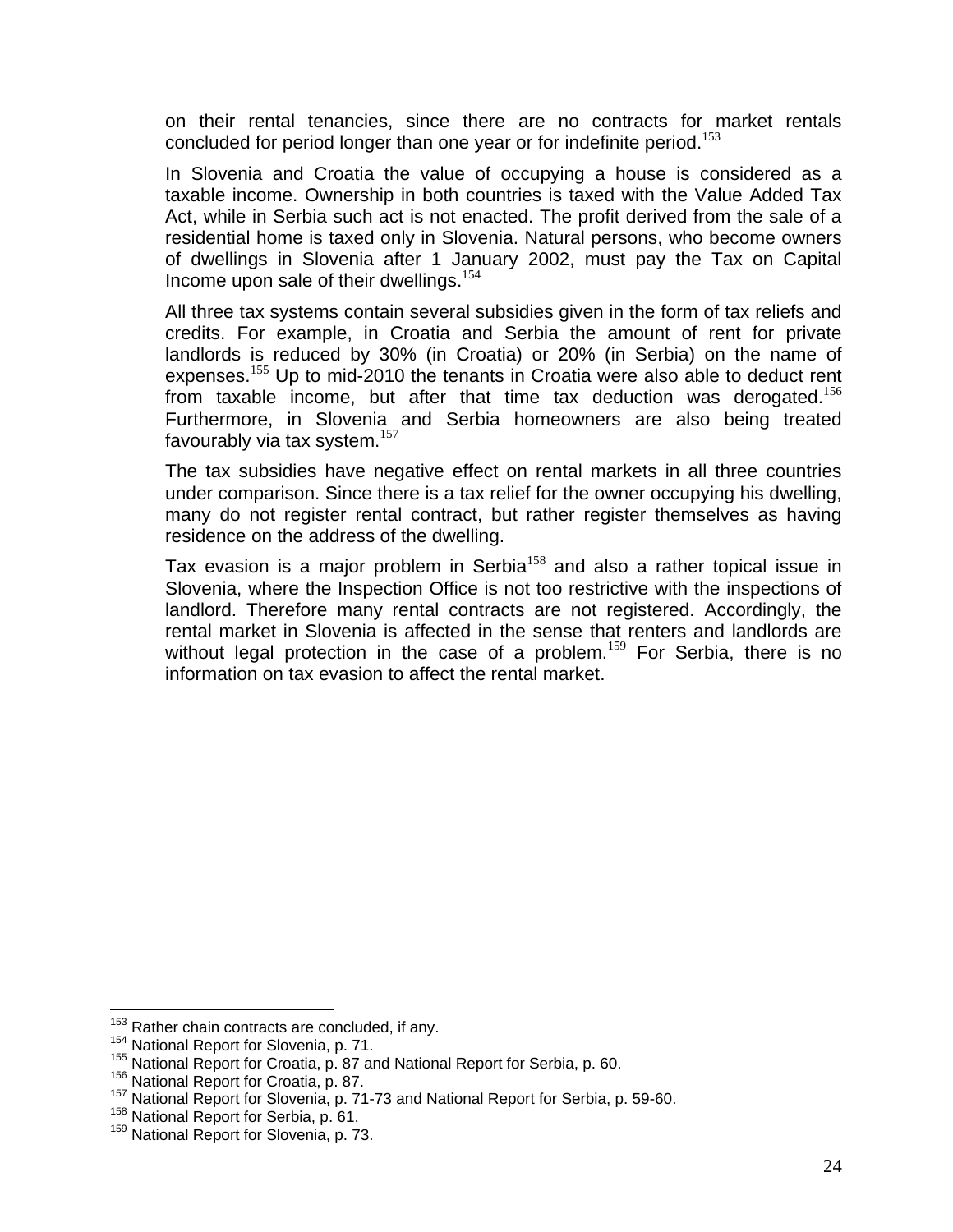# <span id="page-24-0"></span>**3. Comparison of tenures without a public task**

### <span id="page-24-2"></span><span id="page-24-1"></span>**3.1. Evaluative criteria for the landlord**

### **3.1.1 Profitability**

In all three countries under review rent regulation does not impede a reasonable profit of the landlord, since freely contracted market rents are not subject to any legal (or other) control as long as the profit from renting is reasonable and the rent or contract is not usurious. Usurious rents, however, are regulated by the current legislation in countries being compared.<sup>160</sup>

Slovenian, Croatian and Serbian landlords being natural persons are obliged to pay income taxes from rent. In Serbia, the tax base is equal to the amount of rent  $\frac{1}{2}$  minus 20% on the account of standardized costs.<sup>161</sup> Legal persons, whose primary activity is renting apartments, are not subject to the income tax, but to profit tax in accordance with the Tax on Profit of Legal Persons Act.<sup>162</sup>

In Croatia, private landlords are taxed according to the Income Tax Act.<sup>163</sup> Taxpayer is the landlord – natural person when renting is conducted as an additional activity. The taxable basis is the amount of rent reduced by 30% on the account of the expenses. The tax rate is  $12\%$ .<sup>164</sup> In addition, the so-called selfemployed landlords (i.e. landlords, who gain more than 85.000 HRK from rents in the period of one year) must pay the special income tax – income from independent personal activities.<sup>165</sup> Commercial landlords (i.e. natural and legal persons when renting is conducted as business activity aimed at gaining profit) are subjected to the payment of Corporate Income Tax regulated by the Profit Tax Law. $^{166}$ 

In Slovenia, taxation of landlords being natural persons is governed by the Income Tax Act<sup>167</sup> and the Tax Procedure Act.<sup>168</sup> The tax base is income in the form of rent minus the normalized cost of 10% of the rent. However, Slovenian government already drafted a new Real Property Tax Act,<sup>169</sup> which would also

 $160$  In Slovenia, pursuant to Article 119 of the 2003 Housing Act any rent, which is 50% or more percent higher than the average market rent in the municipality for equal or similar category of dwellings (taking into account also the location and equipment of the dwelling), deems as usurious. Likewise in Serbia, the tenancy contract, which would impose a very high or a very low rent for a dwelling, would according to Article 141 of the 1978 Obligation Relations Act be deemed as usurious. Finally, in Croatia, the rent according to provisions of Lease of Flats Act may not exceed 120% of the average contractually agreed rent in the same village or county for a comparable apartment.

Article 68 of the Citizens' Income Tax Act.

<sup>&</sup>lt;sup>162</sup> Zakon o porezu na dobit pravih lica, Official Gazette of RS, No. 25/2001 and later amendments.

<sup>163</sup> Zakon o porezu na esemprementa, securitate of RC, No. 177/04 and later amendments.

<sup>&</sup>lt;sup>164</sup> National Report for Croatia, p. 86.

 $165$  The tax is calculated as if the renting is conducted as an independent personal activity and the income is determined on the basis of business books as the difference between business revenues and expenditures. The tax rate is 12%, 25% and 40% depending on the level of tax base.

Zakon o porezu na dobit, Official Gazette of RC, No. 177/04 and later amendments.

<sup>167</sup> Zakon o dohodnini (ZDoh-2), Official Gazette of RS, No. 13/11 and later amendments.

<sup>&</sup>lt;sup>168</sup> Zakon o davčnem postopku (ZDavP-2), Official Gazette of RS, No. 13/11 and later amendments.

<sup>&</sup>lt;sup>169</sup> Zakon o davku na nepremičnine, Official Gazette of RS, No. 101/13.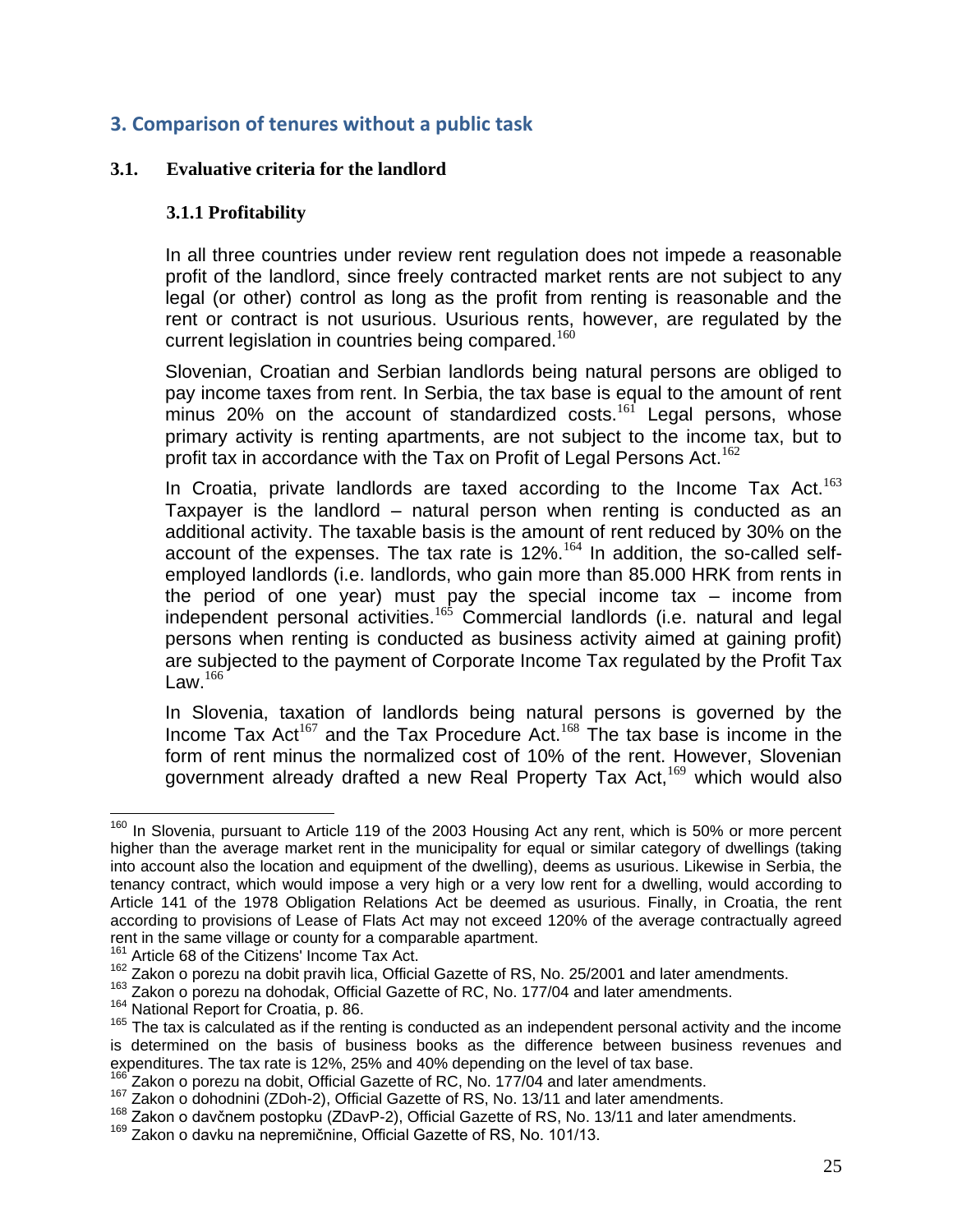cover the taxation of rents. But the Slovenian Constitutional Court unanimously annulled the real estate tax act after finding key parts of the law, including the way property has been valued for the purpose of levying the tax, unconstitutional.<sup>170</sup>

The idea regarding the costs of repairs, for which the landlord is responsible, is the same in the three laws under review. The primary concern of the landlord is to maintain the normal use of the dwelling and the building. In practice this means that landlords are obliged to conduct repairs not deriving from the tenants' normal use of the dwelling, but from the dwelling itself (such as changes of windows). Costs of small repairs and costs of regular use of the rented dwelling (such as repair of a broken chair that got broken during the tenancy), on the other hand, are borne by the tenants. However, taking into account principle of freedom of contract, the question of who is responsible for repairs can be also agreed upon differently between the parties. Hence, it is even possible that all repair works are charged from the tenant or from the landlord.

Costs of utilities are mainly in the domain of the tenant and not landlord, unless agreed otherwise in the contract. However, landlords in Slovenia must also secure payment into the reserve fund (in case of a multi-apartment building),  $171$ similar as landlords in Croatia must cover fee for mandatory maintenance.<sup>172</sup>

# <span id="page-25-0"></span>**3.1.2. Property rights respected de iure and de facto**

In case of failure by the tenant to pay the rent the landlord is protected by law. Not paying the rent within the deadline set by the tenancy contract may result in termination of the contract. However, the landlord is obliged to warn the tenant about the breach of the contract first. If the tenant does not pay the rent even after (s)he was required to, the landlord may terminate the contract.

This regulation is common to all three laws. However, deadlines for the payment after receiving the notice from landlord differ to some extent. In Serbia and Slovenia, the tenant is obliged to pay the rent in fifteen days after receiving the notice. In Slovenia, additional deadline for rent payment may be also longer but not shorter. In Croatia, the landlord may terminate the contract, if the tenant fails to pay the rent within thirty days from receiving the notice.

Moreover, landlord is entitled to terminate the tenancy contract also in case of abuse or deterioration of the dwelling by the tenant. Such protection of landlord is guaranteed in all three laws.

If, upon the termination of a tenancy contract and expiration of termination period the apartment is not vacated and returned to the owner, the landlord is legally

 $\overline{a}$ <sup>170</sup> Constitutional Court decision no. U-I-313/13 dated 21 March 2014.

<sup>&</sup>lt;sup>171</sup> Reserve fund are compulsory monthly payments by condominium owners. The fund is intended for possible maintenance work on the building and cannot be used for other purposes. The manager of the building is in charge of the fund. He must open a special banking account only for storage of these payments.

 $\frac{72}{2}$  The fee of mandatory maintenance is a fee paid to a common »housing budget« of every dwelling owned by more than one owner. It is intended to be used for repairs and maintenance of the building itself and of the common spaces.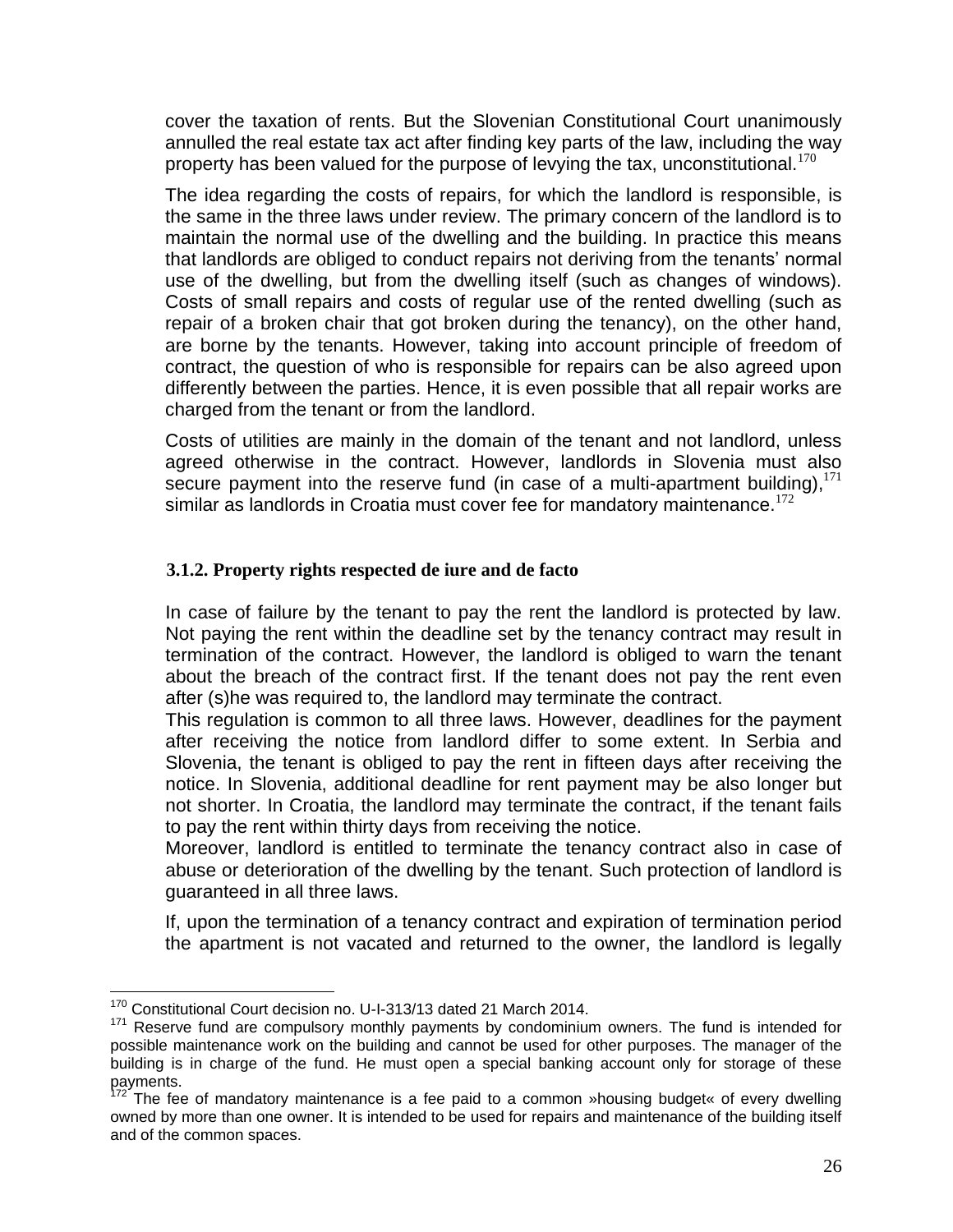entitled to demand eviction of the tenant. In Slovenia and Croatia these disputes are handled by the court with a priority.<sup>173</sup>

In Serbia, landlord may request the eviction from the municipal authority, competent for housing matters.<sup>174</sup> The reason for putting in charge the municipal authority and not courts lies in the assumption that the municipal authority would settle the situation more promptly than courts. However, the municipal authority limits its administrative procedure exclusively to the indisputable facts of the case, when it is clear that the occupation of the dwelling is illegal. If the authority assesses that there is a dispute regarding the legality of the occupation, it refers the parties to the litigation in front of the competent court.<sup>175</sup> The eviction procedures, in front of the municipal organs, are also deemed as prioritized.

Deposit is the main form of landlord's security in all three countries under review. The legal concept is the same in Slovenia, Croatia and Serbia. Deposit is mainly a guarantee to cover potential claims of the landlord after termination of the contract on the account of possible damages.

The deposit is not legally regulated in any of the three countries. In practice, the usual value of deposit in Slovenia is between one to three monthly rents,  $176$  in Croatia between one to two monthly rents, $177$  while in Serbia the amount of deposit is usually one (sometimes two) monthly rent(s).<sup>178</sup> However, deposits can be also higher, since it is usual for market tenancy contracts that the parties agree on the deposit.

The parties may agree that the deposit is returned after the termination of the contract or that it be offset with one or more last rents. There are no special provisions regulating the storage of the deposit. Interest rates are not anticipated. Landlord is allowed to use the deposit to restore the dwelling to the condition, in which it was before the tenant started his residence.<sup>179</sup>

In Serbia, other types of security are also legal (e.g. liens, guarantors etc.), but in practice only deposit is used.<sup>180</sup> In Slovenia, while the landlord does not have a statutory lien on the tenant's (movable) property, the landlord and the tenant may establish a contractual lien.<sup>181</sup> In Croatia, on the other hand, a statutory lien on the tenant's assets is provided for the unpaid rent as well as the damages claims. The landlord has the right to retain the movable property until the tenant pays the due rent or damages. In accordance with rules on retention right, landlord may sell the tenant's assets only if (s)he informed the tenant of such an intent.<sup>182</sup>

 $\overline{a}$ <sup>173</sup> National Report for Slovenia, p. 164 and National Report for Croatia, p. 169.

<sup>&</sup>lt;sup>174</sup> The request is filed with the municipal authority in the municipality, in which the dwelling is located. This is usually the Housing Department of the municipal authority.

<sup>&</sup>lt;sup>175</sup> National Report for Serbia, p. 138.

<sup>&</sup>lt;sup>176</sup> National Report for Slovenia, p. 131.

<sup>&</sup>lt;sup>177</sup> National Report for Croatia, p. 144.

<sup>&</sup>lt;sup>178</sup> National Report for Serbia, p. 109.

<sup>&</sup>lt;sup>179</sup> National Report for Slovenia, p. 130-131, National Report for Croatia, p. 144-145, National Report for Serbia, p. 108-109.

National Report for Serbia, p. 108.

<sup>&</sup>lt;sup>181</sup> Provisions of the 2002 Law of Property Code (Stavarnopravni zakonik (SPZ), Official Gazette of RS, No. 87/02 and later amendment) apply.

<sup>182</sup> Article 75 of Civil Obligations Law (Zakon o obveznim odnosima, Official Gazette of RC, No. 35/05 and later amendments).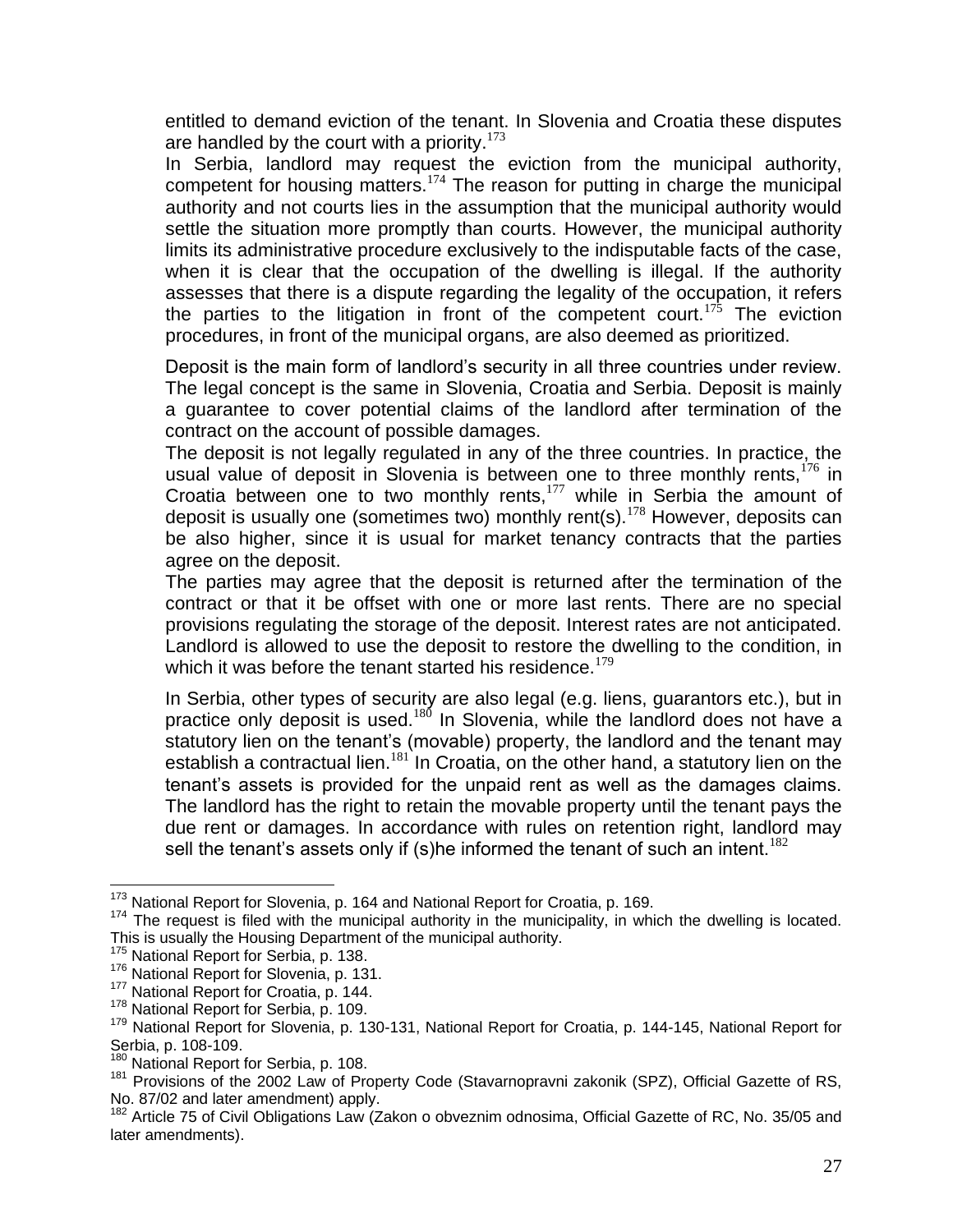The possibility to terminate tenancy contract if house is needed for own use or close relatives is given under Croatian law, according to which a six months move-out period for the tenant applies, $183$  as well as under Slovenian law.  $184$  In such case Slovenian landlord is obliged to provide other suitable apartment for the tenant and to pay for moving costs.

As already mentioned eviction procedure in Slovenia and Croatia is in the jurisdiction of the court, while in Serbia a municipal authority competent for housing matters is competent. The possibility of alternative dispute resolution is available as well, but no special procedures are developed precisely for these procedures (this applies mostly to Slovenia and Serbia).

The disputes are handled with priority in all three legal systems. However, in Croatia the legal procedures for termination and eviction take almost a year at the first instance and few years to be finally resolved.<sup>185</sup> For Slovenia and Serbia no official data are available in respect to the average length of procedure.

According to Article 93(2) of the 2003 Housing Act, the rent payment in Slovenia may be replaced by performance in kind according to the agreement between the parties. This Article regulates the situation when the landlord does not provide the normal use of the dwelling. In such case, the tenant has a right to propose to the Housing Inspection to issue an order, setting the deadline for the provision of proper conditions for use. If the landlord fails to execute the order within the set deadline, the tenant shall provide the needed repairs himself. The costs of the execution, alongside the interests, can be offset with active debts of the tenant to the landlord on the account of the rent.<sup>186</sup>

In Serbia, such practice is extremely rare but not impossible, although none of the statutes contains a provision which would enforce the performance in kind.<sup>187</sup>

#### <span id="page-27-1"></span><span id="page-27-0"></span>**3.2. Important evaluative criteria for the tenant**

#### **3.2.1. Affordability**

The affordability of the tenant depends on different elements, such as initial rent, deposit, expenses, responsibility on repairs etc. Initial rent is of course the most important among them and therefore it needs to be the evaluated first.

The rent for market rentals in Slovenia, Serbia and Croatia is determined freely on the market, depending solely on the supply and demand. Its value is usually the result of the negotiation between landlord and future tenant, according to the location, size and equipment of the dwelling. No maximum amount of a freely

<sup>&</sup>lt;sup>183</sup> National Report for Croatia, p. 161.

<sup>184</sup> Article 106 of 2003 Housing Act.

<sup>&</sup>lt;sup>185</sup> National Report for Croatia, p. 175.

<sup>186</sup> Article 93(2) of the 2003 Housing Act.

<sup>&</sup>lt;sup>187</sup> National Report for Serbia, p. 105.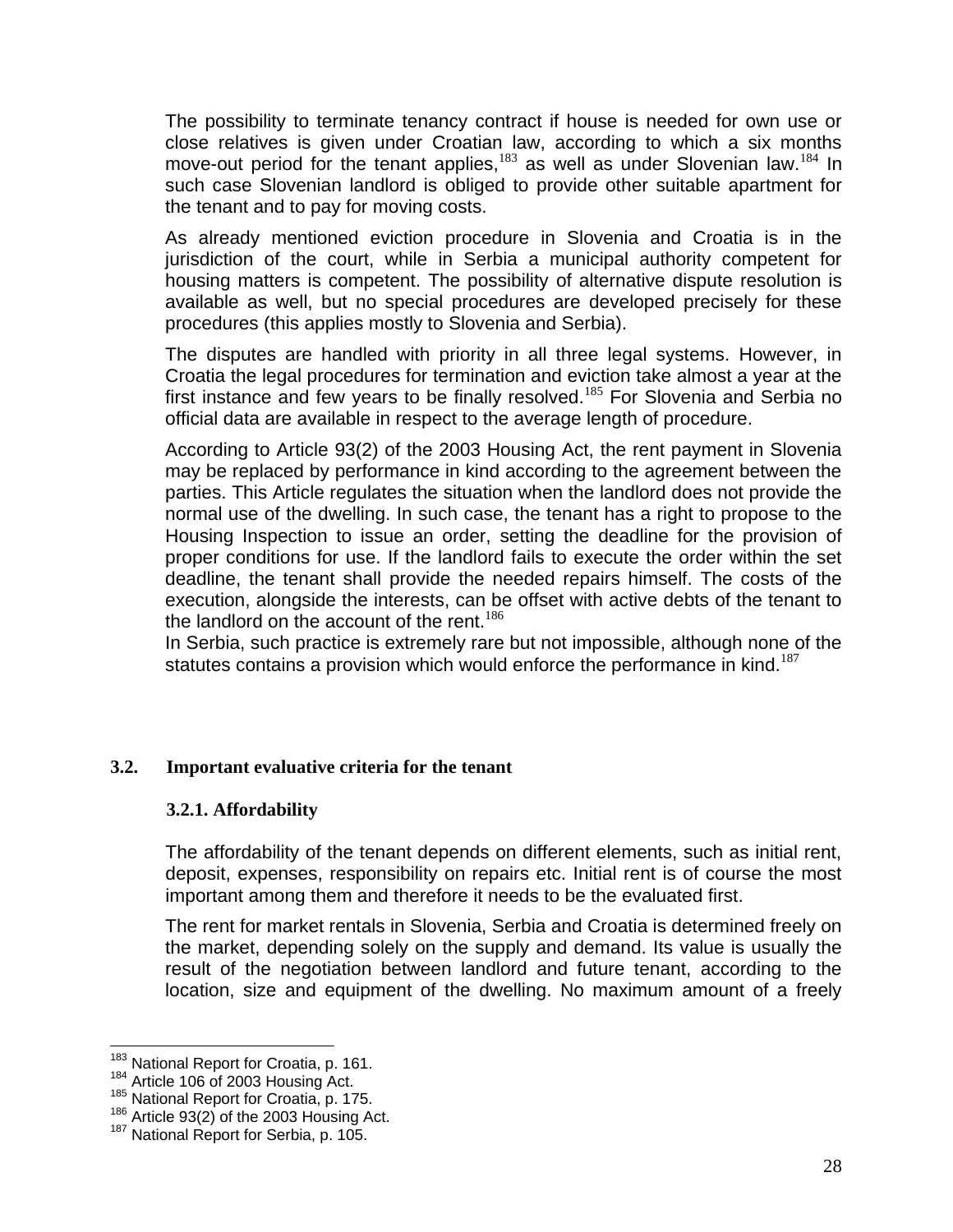contracted rent is set, since rents for market rentals are not subject to any control in any of the three laws. $188$ 

In Slovenia and Serbia there is also no regulation of clauses on rent increase. Hence, a possible rent increase is left solely to the discretion of the parties. In Croatia, on the other hand, changes of rent in the open-ended tenancy contract are not allowed before the expiration of one year.<sup>189</sup> After the first year any party may propose the change of the rent in writing. The new rent amount is than maximized to 120% of the average contractual rent paid in the similar apartment in the area. If the new proposed rent exceeds the legally set amount, the tenant has the right to ask the Court to determine the rent in a 30 days period.<sup>190</sup> As far as automatic increase clauses or index-oriented increase clauses are concerned, all three law systems are unfamiliar with both of them.<sup>191</sup>

The next element influencing the affordability of the tenant is the regulation of deposit. At the moment of the conclusion of the tenancy contract the tenant usually pays the deposit. This type of guarantee to cover potential claims of the landlord after termination of the contract on the account of possible damages made by the tenant is common in all three countries under review.

As the deposits are predominantly agreed upon in private rentals, where written contracts can be a rare practice, it is advisable for the tenant to ask for the signed receipt. If a written contract is concluded, the amount of the deposit is usually determined in the contract.

The deposit is not regulated by Law in any of the three countries. In practice the usual value of deposit in Slovenia is between one to three monthly rents,  $192$  in Croatia between one to two monthly rents, $193$  while in Serbia the amount of deposit is usually one (sometimes two) monthly rent(s).<sup>194</sup> However, deposits can be also higher upon agreement between the parties.

The parties have also the possibility to agree upon the rules of use of the deposit as well as on its interest rates. In practice, however, such provisions are rare. When the tenant is normally using the apartment, the landlord is obliged to return the deposit upon the cessation of the contract. Usually this will take place after the landlord checks that the apartment is in proper state and the keys to the apartment are returned. If the apartment is not in a proper state upon return, the deposit may be used for repairs. In practice, deposit is frequently used instead of payment of the last (one or two) rents.

One of the essential provisions of the tenancy agreement is who will pay the apartment utilities. Unless agreed otherwise, the utilities such as water, electricity, garbage removal, gas supply etc. are paid by the tenant. The running costs are usually not included in the rent price and are paid separately (on top of the rent).

<sup>&</sup>lt;sup>188</sup> National Report for Slovenia, p. 117, National Report for Croatia, p. 139 and National Report for Serbia, p. 101.

<sup>&</sup>lt;sup>189</sup> Pursuant to Article 10 of the Lease of Flats Act.

<sup>&</sup>lt;sup>190</sup> National Report for Croatia, p. 141.

<sup>191</sup> National Report for Slovenia, p. 126, National Report for Croatia, p. 141 and National Report for Serbia, p. 106.

<sup>&</sup>lt;sup>192</sup> National Report for Slovenia, p. 131.

<sup>&</sup>lt;sup>193</sup> National Report for Croatia, p. 144.

<sup>&</sup>lt;sup>194</sup> National Report for Serbia, p. 109.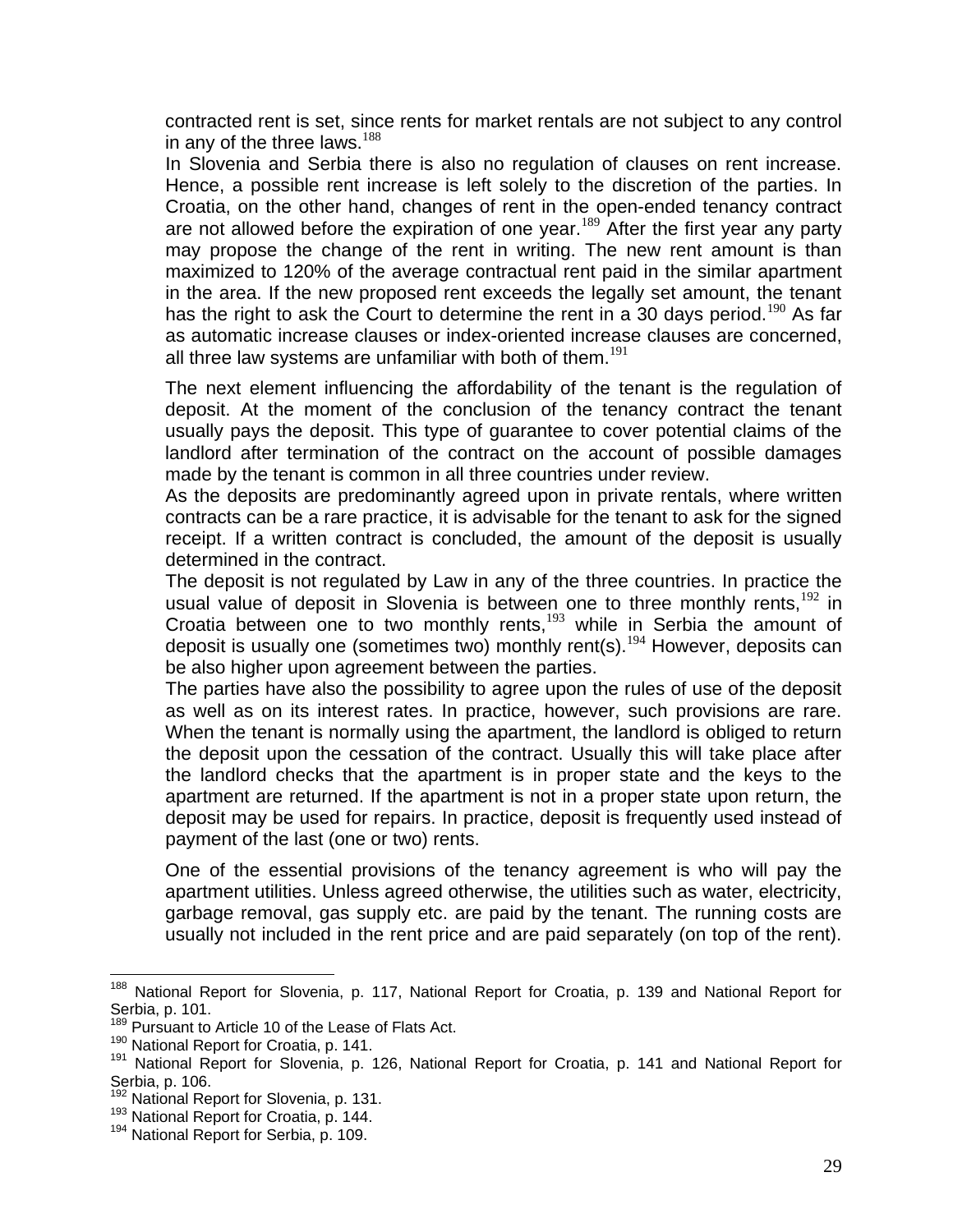However, the parties may agree that the tenant is obliged to pay a lump-sum, covering both rent price and running costs. In this case, the tenant has no other costs, unless otherwise agreed.

Increase of prices of utilities normally has to be borne by the tenant. Usually it does not influence rents, since the tenant is paying the costs separately based on the invoice. Only in case of fixed rent clause (lump-sum) the increase of prices is borne by the landlord. It is important to note that in such case the rent does not increase automatically. The landlord is entitled to higher amount, but only if the increase is significant and (s)he manages to negotiate with the tenant a higher amount of rent. Consequently, this type of rent (lump-sum) is rare in practice.

The described arrangement regarding the expenses is applicable in all of the three countries. No significant differences among the countries under review were noticed.

Costs of repairs are mainly in the domain of the landlord and not tenant, unless agreed otherwise in the tenancy contract. This applies to Slovenia, Croatia as well as Serbia. The tenant will usually be responsible only for the costs of small repairs and costs of regular use of the rented dwelling, such as repair of a broken chair that got broken during the tenancy, repair of a broken glass window or change of broken siphons, wires and fuse etc.

According to all three legal systems, major repairs (such as changes of old windows) not derived from the tenants' normal use of the dwelling, but from the dwelling itself are the landlord's responsibility. However, taking into account principle of freedom of contract, the question of who is responsible for repairs may be also regulated otherwise. Hence, it is even possible that all repair works are paid by either party.

Tenants in Slovenia and Croatia do not pay taxes, since taxes are imposed only on landlords.<sup>195</sup> In Serbia tenants in rental tenancies must pay the Property Tax, but only if the rental contract is concluded for the period longer than one year or for indefinite period.<sup>196</sup> In practice this means that also tenants in Serbia do not pay any taxes on their rental tenancies, since there are no contracts for market rentals concluded for period longer than one year or for indefinite period.<sup>197</sup>

Finally, tenants in Slovenia and Croatia are entitled to subsidies, which during tenancy mostly assist the less well-off households with housing costs. As a proof of their status tenants must have a valid tenancy contract. This represents a problem especially in Croatia, where landlords are reluctant to conclude written tenancy contracts. Thus, tenants in Croatia rarely exercise their right to subsidy.<sup>198</sup>

In Slovenia, on the other hand, where a various groups of people (students, janitor's, elderly, invalids etc.) are entitled to subsidies as tenants, the subsidization of students, who reside in market rented dwellings, is quite common. In order to receive the subsidy, the student must fulfil certain conditions.<sup>199</sup> The subvention is

<sup>&</sup>lt;sup>195</sup> National Report for Slovenia, p. 71 and National Report for Croatia, p. 87.

<sup>&</sup>lt;sup>196</sup> National Report for Serbia, p. 59.

<sup>&</sup>lt;sup>197</sup> Rather chain contracts are concluded, if any.

<sup>&</sup>lt;sup>198</sup> National Report for Croatia, p. 82.

<sup>199</sup> The student must fulfil following conditions: (i) Slovenian citizenship, (ii) status of student (regular or irregular) that is not employed, (iii) average gross income of the individuals in the household must not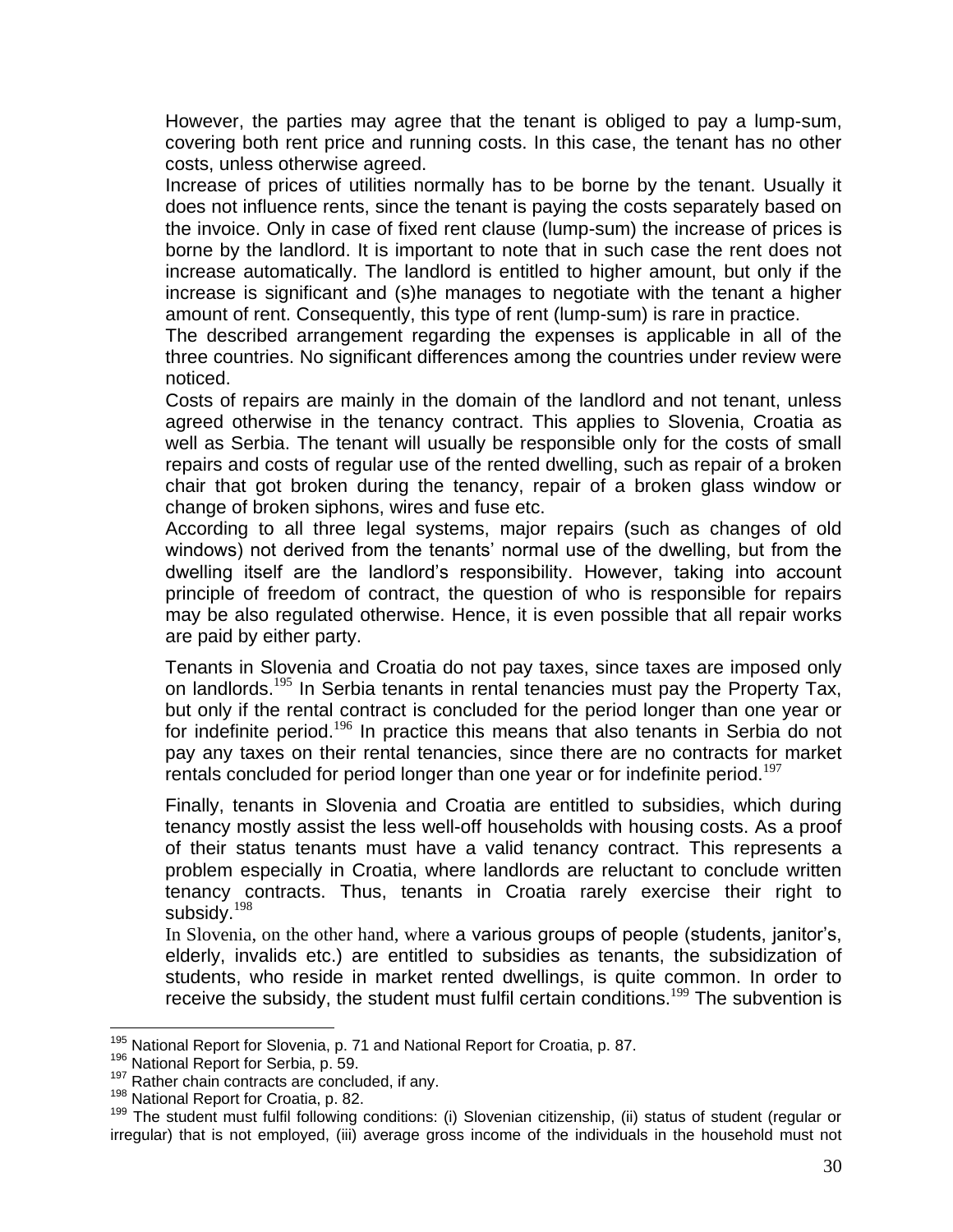awarded for the period of ten months, i.e. for the duration of the schooling semester, and it is paid out directly to the landlord.<sup>200</sup> Additionally, subsidy of market rent can be awarded also to tenants, who fall into the income census for subsidies in non-profit apartments and have applied for obtaining the non-profit apartment in the municipality of their residence, but failed to obtain it. The subsidy is paid out to the tenant, while (s)he pays full value of the rent to the landlord.<sup>201</sup> On the contrary, subsidization of tenants in Serbia is not even available. Hence, it is reasonable to argue that the position of tenants in Serbia is the least beneficial when comparing the possibilities to obtain a subsidy to tenants in the three legal systems.

## <span id="page-30-0"></span>**3.2.2. Stability**

Tenancy contract has to be made in writing. This legal requirement, which should bring some stability to the position of the tenant, is common to all three laws. The effect of the lack of a written agreement is, however, not always the same.

According to Slovenian law, the absence of a written contract results in a null and void contract.<sup>202</sup> Similarly, oral contracts in Serbia do not have a legal effect,<sup>203</sup> since the written form is a condition for the existence of the contract and not merely a proof of it. $204$  Pursuant to Croatian legislation tenancy contracts are valid if concluded in writing.  $205$  However, according to case-law, the "rule of consolidation"<sup>206</sup> may apply. Therefore, if the contract has been fulfilled in its whole or in its important part, it is validly concluded regardless of its (written or oral) form. The rule of consolidation only applies when both parties have fulfilled their obligations. Fulfilment of contractual obligations by one party only will therefore not suffice. $207$ 

Slovenian and Croatian law are also familiar with the landlord's duty to register a tenancy contract, while in Serbian legislation no such obligation exists.<sup>208</sup> However, none of the first two systems is effective in case of the omitted registration. Provisions of the Croatian law do not have a desired impact in practice,<sup>209</sup> although a fine is imposed in case of omitting the obligation of

exceed 150% of average gross salary per individual in Slovenia, (iv) has permanent residence more than twenty-five kilometres away from the institution and (v) has not been excluded from the residence hall.

<sup>200</sup> National Report for Slovenia, p. 69.

<sup>201</sup> National Report for Slovenia, p. 68.

<sup>202</sup> J. Šinkovec and B. Tratar, Komentar stanovanjskega zakona (2003), p. 102.

<sup>203</sup> S.R. Vukovič, Komentar Zakona o stanovanju (sa Sudskim Praksom, Obrascima i Registrom Pojmova) (2004), p. 41.

<sup>&</sup>lt;sup>204</sup> National Report for Serbia, p. 86.

<sup>205</sup> Article 4 of Lease of Flats Act.

<sup>206</sup> Article 249 of Civil Obligations Law.

 $207$  Gorenc and others: Komentar Zakona o obveznim odnosima (2005), p. 883.

<sup>&</sup>lt;sup>208</sup> According to the 2011 Residence and Domicile of the Citizens Act the landlords are obliged only to allow their tenants to register temporary and permanent residence.

<sup>&</sup>lt;sup>209</sup> Article 26 of Lease of Flats Act provides the obligation to register a tenancy contract, which can be registered with the Local authority unit as well as the nearest Tax office. The contract has to be registered by the owner of the dwelling within eight days after the tenancy contract was signed. In practice many tenants are registered as "family members", since the payment of taxes in such cases is not determined.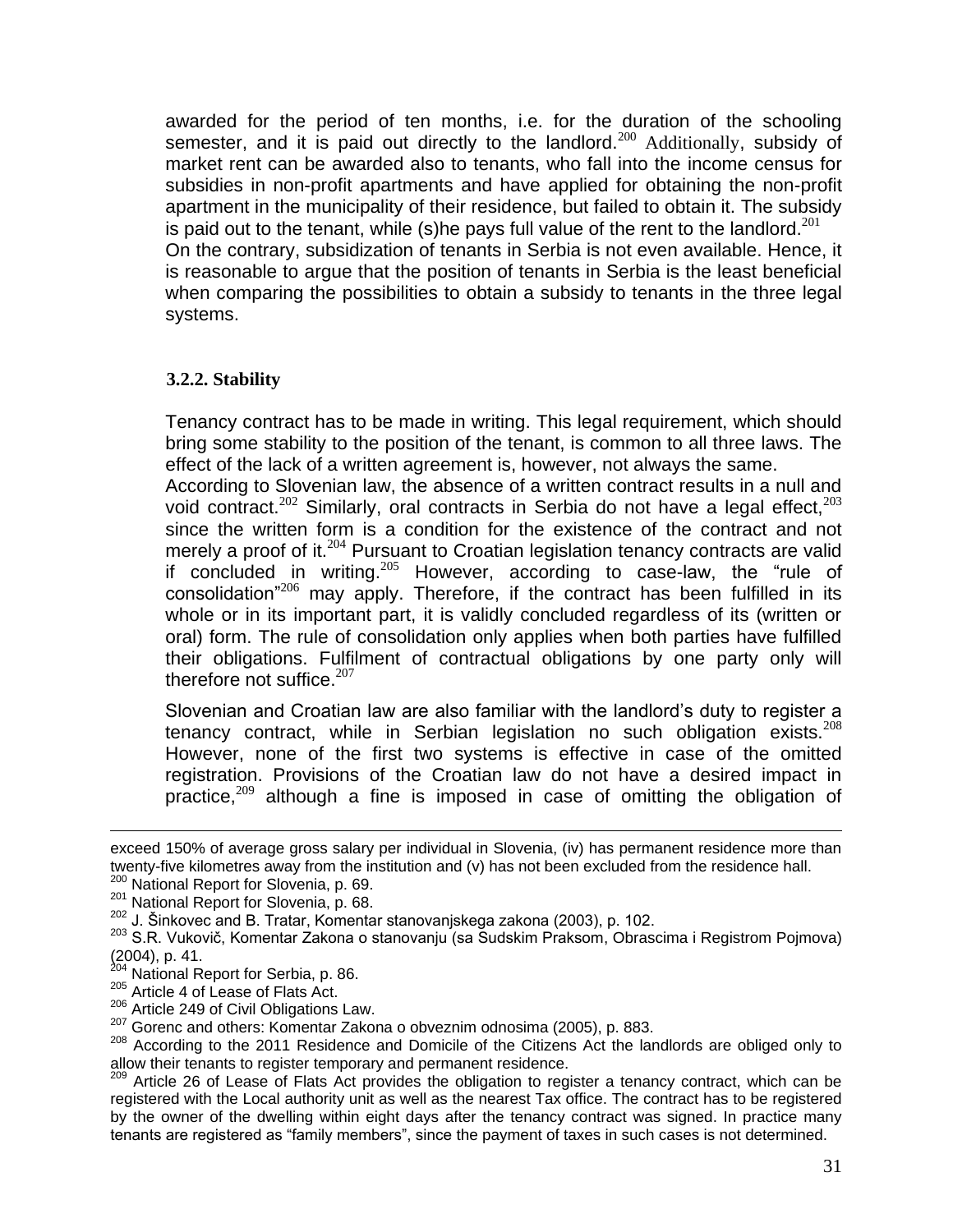registration. As far as Slovenia is concerned, there was no special duty or requirement to register a tenancy contract prior to 1 July 2013. As of this date every new rental contract, as well as any change of the parties or the rent price, must be registered with the Geodetic Office of RS by the fifteenth of the following month. Due to the relatively new practice in Slovenian regime the possible effects of omitted registration will be seen in the future.

Among the incentives for the landlord to conclude an unofficial "black market" contract giving less stability to the tenant are the tax subsidies. They have major negative effect on rental markets in all three countries under comparison. Since there is a tax relief for the owner occupying his dwelling, many do not register rental contract, but rather register themselves as having residence on the address of the dwelling. Accordingly, the rental market is affected in the sense that renters and landlords are without legal protection in the case of a dispute. $210$ 

In Slovenia, Croatia and Serbia open-ended contracts for market rentals are not very common, although market rentals may be concluded for either limited period or as open-ended. In case of open-ended tenancies, tenants in Slovenia and Croatia are given adequate protection against unilateral termination by the landlord.

According to Slovenian legislation the landlord is able to terminate the contract if the so-called culpable reasons for termination exist<sup>211</sup> or for other reasons, as long as they are clearly governed by the rental contract.<sup>212</sup> In addition, even in such cases the tenant may prove before the court that the reason was incurred due to circumstances beyond his control or that he was unable to resolve them without fault at his part in due time.<sup>213</sup> Similarly, pursuant to Croatian legislation the landlord is able to terminate the tenancy contract for culpable reasons determined by law, i.e. if the tenant breaches some of his contractual or legal obligations.<sup>214</sup> The position of the Serbian tenant is, however, not as protected as in other two countries. In general, the landlord in Serbia does not need to state any reason for terminating open-ended market tenancy contract.<sup>215</sup>

As already indicated, market tenancy contracts are usually concluded as limited in time in practice.<sup>216</sup> In Slovenia and Croatia landlords are not given the chance to circumvent the protection of the tenant guaranteed in case of open-ended leases by concluding the fixed term lease. The above-described regulation regarding the possible unilateral termination by landlord also applies for cases of fixed term leases.

The protection or/and stability of the tenant in case of limited in time tenancy contract is also ensured in Serbia. Pursuant to Serbian regulation the premature

<sup>&</sup>lt;sup>210</sup> National Report for Slovenia, p. 73.

<sup>211</sup> According to Article 103 of the 2003 Housing Act there are twelve culpable reasons for termination.

<sup>212</sup> Article 105 of the 2003 Housing Act.

<sup>&</sup>lt;sup>213</sup> Vlahek, 'Odpoved stanovanjske najemne pogodbe', Podjetje in Delo, no. 7 (2006), p. 1235-1236.

<sup>&</sup>lt;sup>214</sup> Article 19 of the Lease of Flats Act.

<sup>&</sup>lt;sup>215</sup> National Report for Serbia, p. 132.

<sup>&</sup>lt;sup>216</sup> National Report for Slovenia, p. 116, National Report for Croatia, p. 137 and National Report for Serbia, p. 100.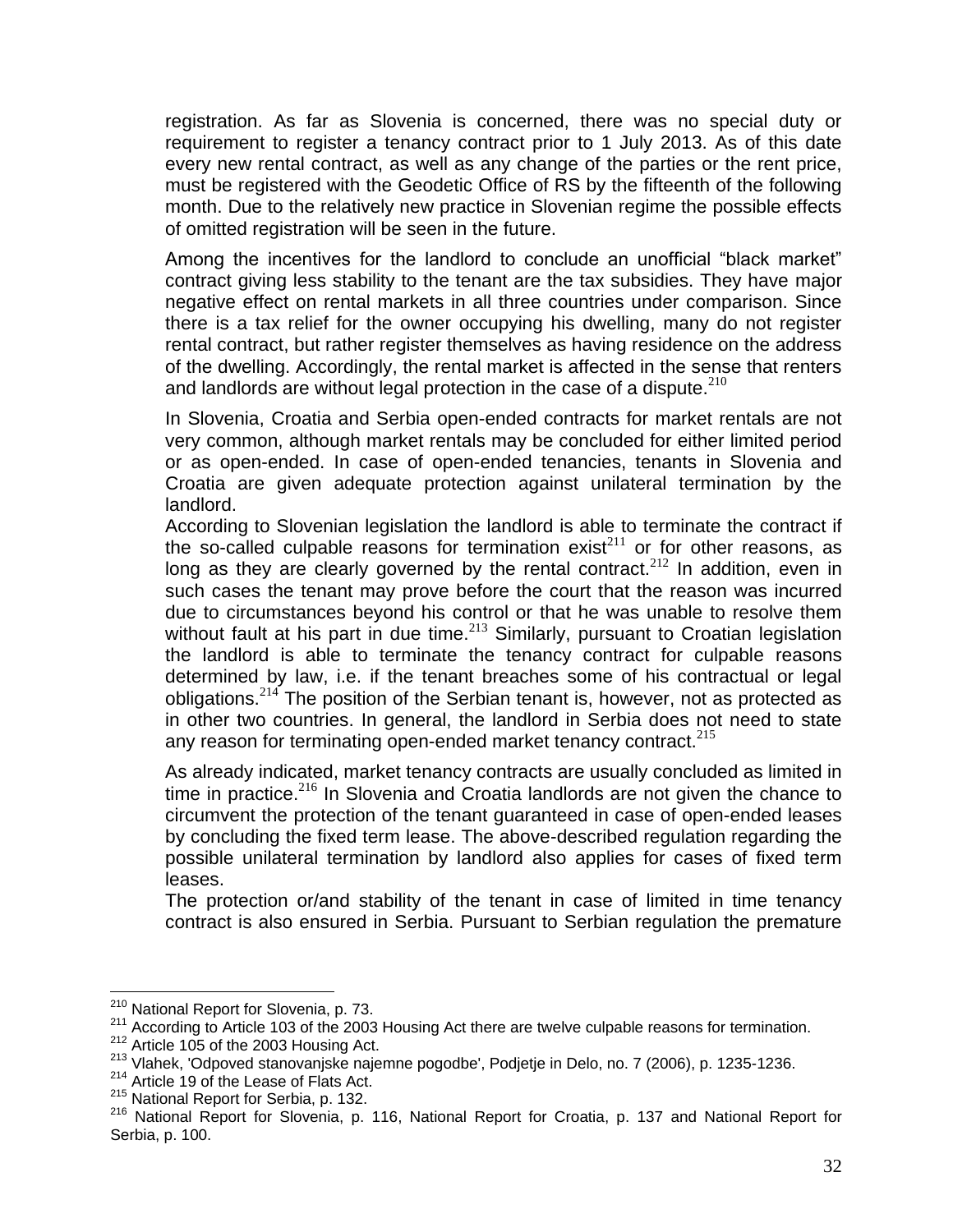termination of the limited in time contracts by the landlord is allowed only due to certain special reasons that are contained in 1978 Obligation Relations Act. $217$ 

In Slovenia, the prolongation of the contract is left to the explicit demand of the tenant. The tenant, who wishes to prolong the duration of the tenancy, is obliged to ask for the permission of the landlord within thirty days before the termination of the contract.<sup>218</sup> Otherwise the tenant is obliged to vacate the premises within the period determined in the contract. This is different in Croatia and Serbia, where it is possible to tacitly renew a tenancy contract.

In Croatia a tenancy contract for definite period may be tacitly renewed for the same duration if none of the parties gives notice in writing to the other party to enter into a fixed-term contract for a further period, 30 days prior the expiry of the contract.

According to Serbian legislation a tacit renewal of tenancy contract may apply if the tenant continues to use the dwelling after the termination of the agreed period, while the landlord does not object. In such case it is considered that the new open-ended contract was concluded under the same conditions as the previous contract. $219$ 

In case of a market rental the tenant and landlord are free to agree upon the duration of the contract. In practice most of the tenancy contracts in Slovenia, Croatia and Serbia are concluded for a limited time period (rather than openended contracts). In such case the contractual term of definite time period is regarded as essential.

For tenants in private rental market no general protection or social defences are available in the eviction procedure. This applies to all three countries under review. However, tenants in Slovenia, who are (in theory) protected from being unjustifiably evicted by the landlord, may be considered as only exception to the general rule. $220$ 

# <span id="page-32-0"></span>**3.2.3. Flexibility**

Non-abusive subletting is allowed in all three systems, although there are some differences in the regulation (especially when comparing Serbia to Slovenia).

The landlord's approval of subletting is always required. However, according to Serbian legislation, the landlord is entitled to refuse the subletting only for justified reasons. $22^{\circ}$  These reasons could refer to the leased asset in question, the personal characteristics of the sub-tenant or some other.<sup>222</sup> The Slovenian Code of Obligations (hereinafter also: CO) includes the same provision, according to

 $217$  See Arts 582, 584 and 588 of the 1978 Obligation Relations Act.

<sup>218</sup> National Report for Slovenia, p. 116.

<sup>&</sup>lt;sup>219</sup> Article 596 of the 1978 Obligation Relations Act.

<sup>&</sup>lt;sup>220</sup> Pursuant to Article 106 of the 2003 Housing Act, if the landlord terminates the contract from a reason other than culpable reason from Article 103 or reasons contained in the tenancy contract, (s)he is obliged to provide another adequate dwelling for the tenant. Nevertheless, the tenant's rental position must not deteriorate.

 $221$  Article 587 of the 1987 Obligation Relations Act.

 $222$  Article 586(2) of the 1987 Obligation Relations Act.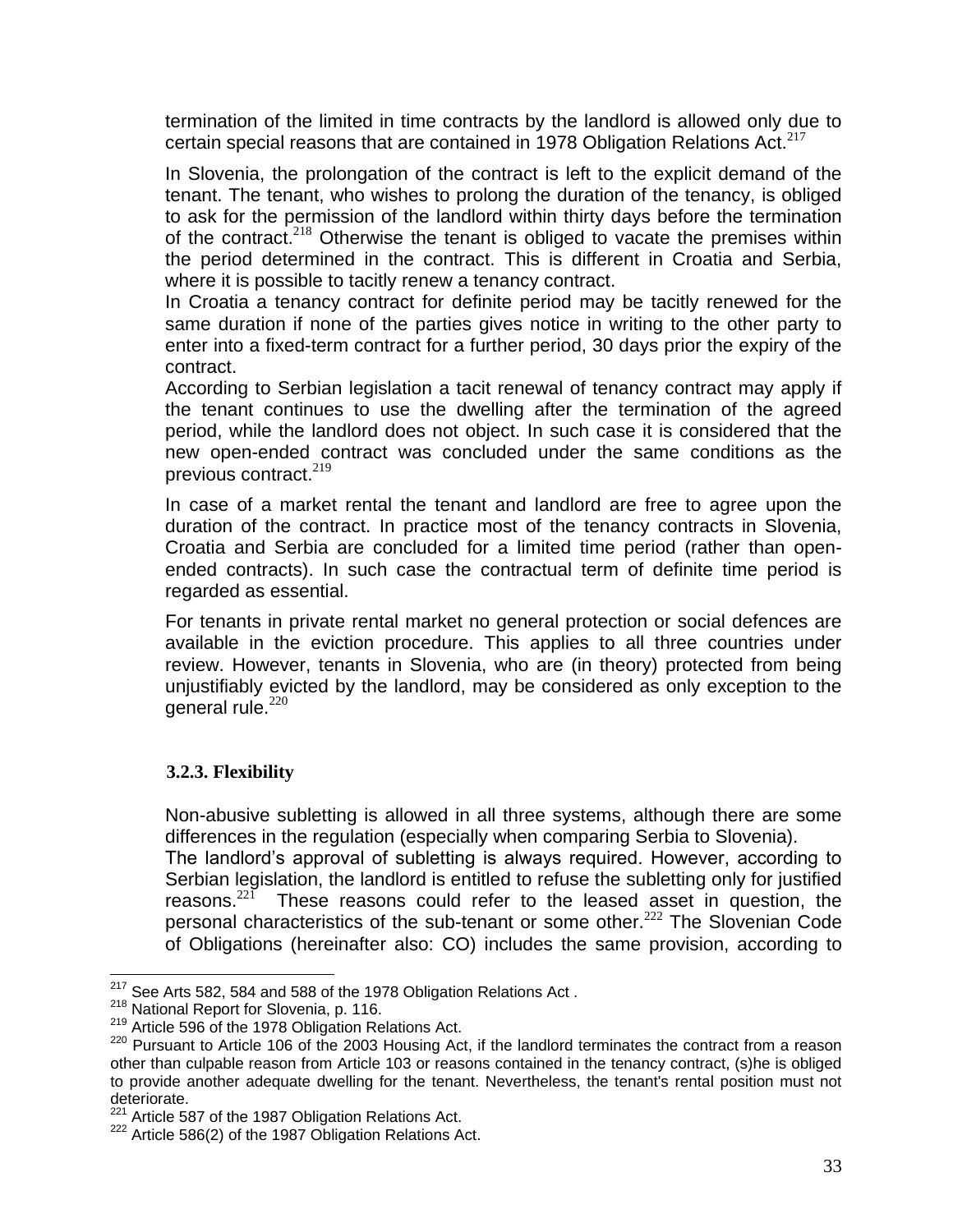which the landlord may oppose the sublease only on justified grounds. $^{223}$  In addition, subletting in Slovenia is also a subject to 2003 Housing Act, which is in relation to previously mentioned CO lex specialis It is important to note that this act does not require justified grounds as a condition for refusing the subletting.<sup>224</sup>

 $223$  Article 606 CO.

<sup>&</sup>lt;sup>224</sup> National Report for Slovenia, p. 115.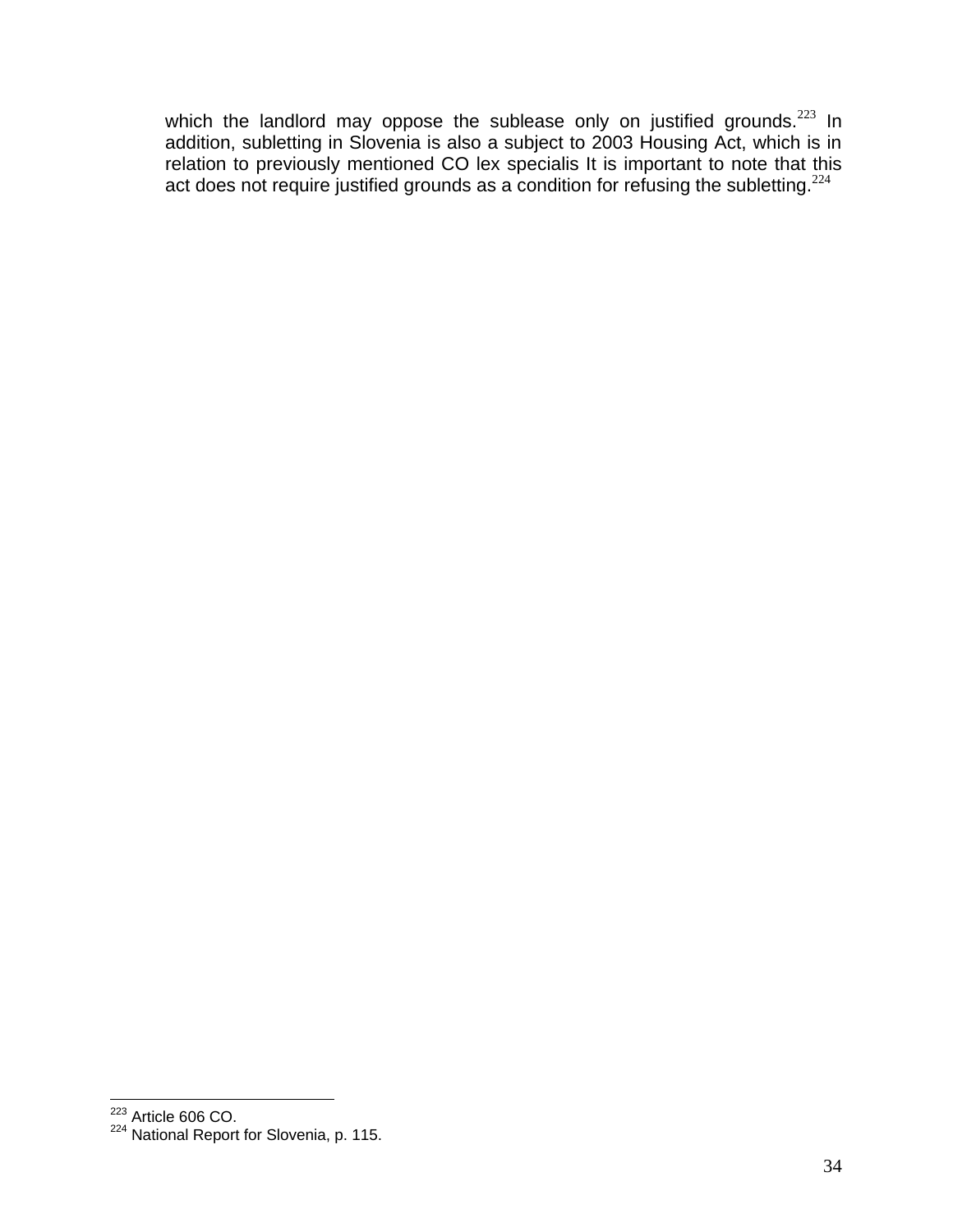# <span id="page-34-0"></span>**4. Comparison of tenures with a public task**

#### <span id="page-34-1"></span>**4.1. Generalities**

Rental tenures with public task exist in all three countries under review. However, there are some differences among them.

In Slovenia the majority of rented housing represents dwellings with nonprofitable rent, i.e. 70% of all rented units. These dwellings are awarded by municipality, state, public housing fund or other non-profit housing organization. They are intended for individuals with very low incomes, limited property and poor housing conditions.<sup>225</sup> Secondly, there are special purpose rental apartments designed to sooth the needs of elderly citizens, who are no longer able to supply themselves or to care for themselves. Nevertheless, they are capable of living a relatively autonomous life with rare help of the professional stuff. The apartments are constructed to serve the functional needs of elderly (for instance the dwelling do not have doorsteps, have wider halls, larger bathrooms, adjusted equipment etc.). The largest investor in these apartments is the Real Estate Fund of Pension and Invalidity Institution (hereinafter: Fund), whose owner is the Institution for Pension and Invalidity Security of Republic of Slovenia. The Fund is the owner of 170 apartments in nine municipalities across Slovenia, which represents 3% of all rented units. $226$ 

In Croatia there are three types of tenures with a public task. Social housing, which is intended for households of low income, is renting with protected rent. In most cases these housing units are owned by local authorities (cities) and the smaller part is in private ownership. Secondly, a latest program of public rental housing is an innovation in the housing program of two cities, Zagreb and Varaždin. This program has been proven as effective. Although the freely determined rent is prescribed by the by-laws regulating this program, it is classified under regular types in the rental sector with a public task. This is mainly for the purpose of this program, which aims are younger families with more children and without proper housing. In addition, the indirect goal of this program is to decrease the level of rent of the market rental housing. Next to these two groups, a special form of housing with public task was formed in Croatia. This is the so-called protected tenants' renting for former housing right holders. $227$ 

Non-profit rentals in Serbia also have a public task, although their share is rather modest. They encompass less than 2% of the entire housing stock in Serbia. These dwellings are awarded by local self-governed units or non-profit housing agencies, if such agency is established in the particular municipality. The situation has improved since the execution of the 2009 program Social Housing in the Supportive Environment, which introduced a new model of social housing. The main object of the project is to offer an adequate housing for socially underprivileged persons, as well as IDPs and refugees. Hence, a chosen

<sup>&</sup>lt;sup>225</sup> National Report for Slovenia, p. 78-80.

<sup>226</sup> National Report for Slovenia, p. 81-82.

<sup>&</sup>lt;sup>227</sup> National Report for Croatia, p. 94-97.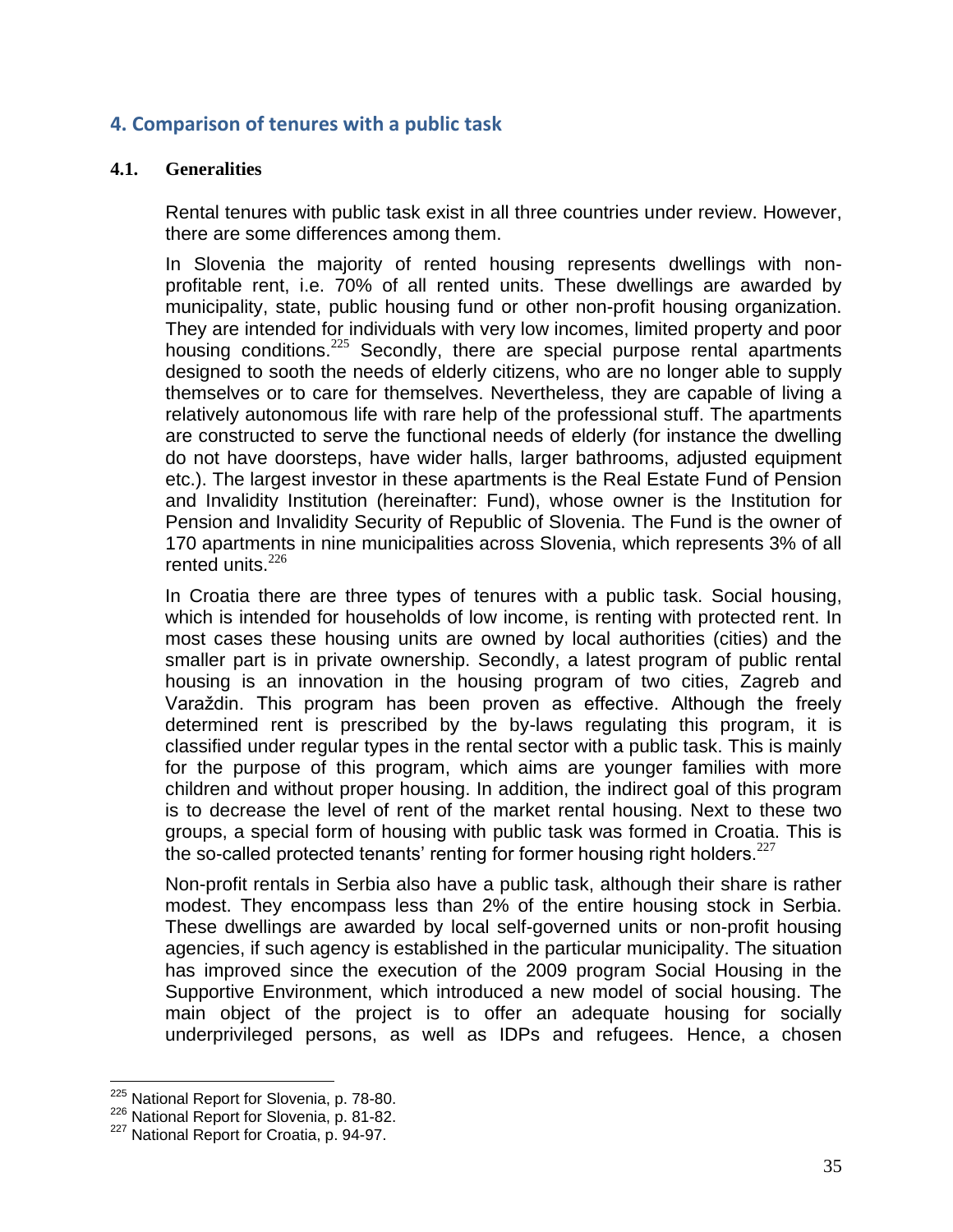individual is regarded as a host, whose responsibility is to help others in the building. $228$ 

From the above it is apparent that regulatory types of rental with public task are intended for different groups of people in each country. Social cases (individuals and/or households with lower income) are taken care of in all three countries to a certain extent. Slovenia has additional provisions for the elderly, while Croatian system is targeted also in protecting younger families in need. In Serbia system of tenures with a public task seems, however, the least effective among the three. Nevertheless, Serbians are looking for improvements.

## <span id="page-35-0"></span>**4.2. Evaluative criteria for public/social/private subsidized landlords**

Subsidization of landlords in tenures with a public task is underdeveloped in all three countries under review. In Serbia, such subsidies are not even available, while in Slovenia and Croatia landlords are merely encouraged to rent public/social/non-profit dwellings. In Croatia the subsidy for local authorities and other legal persons when acting as buyers of housing units for the purpose of social and public rental housing is prescribed. Similarly, landlords in Slovenia are entitled to subsidy for dwellings that have social purpose.

#### <span id="page-35-2"></span><span id="page-35-1"></span>**4.3. Evaluative criteria for the tenant**

#### **4.3.1. Access**

In general, there is the lack of adequate supply in all three countries under review.

Non-profit and social housing in Serbia has been neglected since the dissolution of former Yugoslavia. Some improvements have been seen recently, with around 1.500 dwellings built in 2010 in various cities across Serbia. However, this is far from satisfactory supply due to emerging economic state in the country. $229$ 

The supply of dwellings with a public task is also insufficient in Slovenia. Taking into account the ageing population more purpose apartments are going to be needed in the future. Apart from that there is also a large demand for non-profit rentals, which has been somewhat reduced by introducing subventions for market rents in 2009. In spite of this, according to municipal data, there are around 8.300 households in need of non-profit dwellings.  $230$ 

The number of households in need for social housing in Croatia increased in recent years according to the research that was made. This indicates that the problem of lack of adequate supply of dwellings with a public task is also present in Croatia.

 $\overline{a}$ <sup>228</sup> National Report for Serbia, p. 67.

<sup>229</sup> National Report for Serbia, p. 30.

<sup>&</sup>lt;sup>230</sup> National Report for Slovenia, p. 29.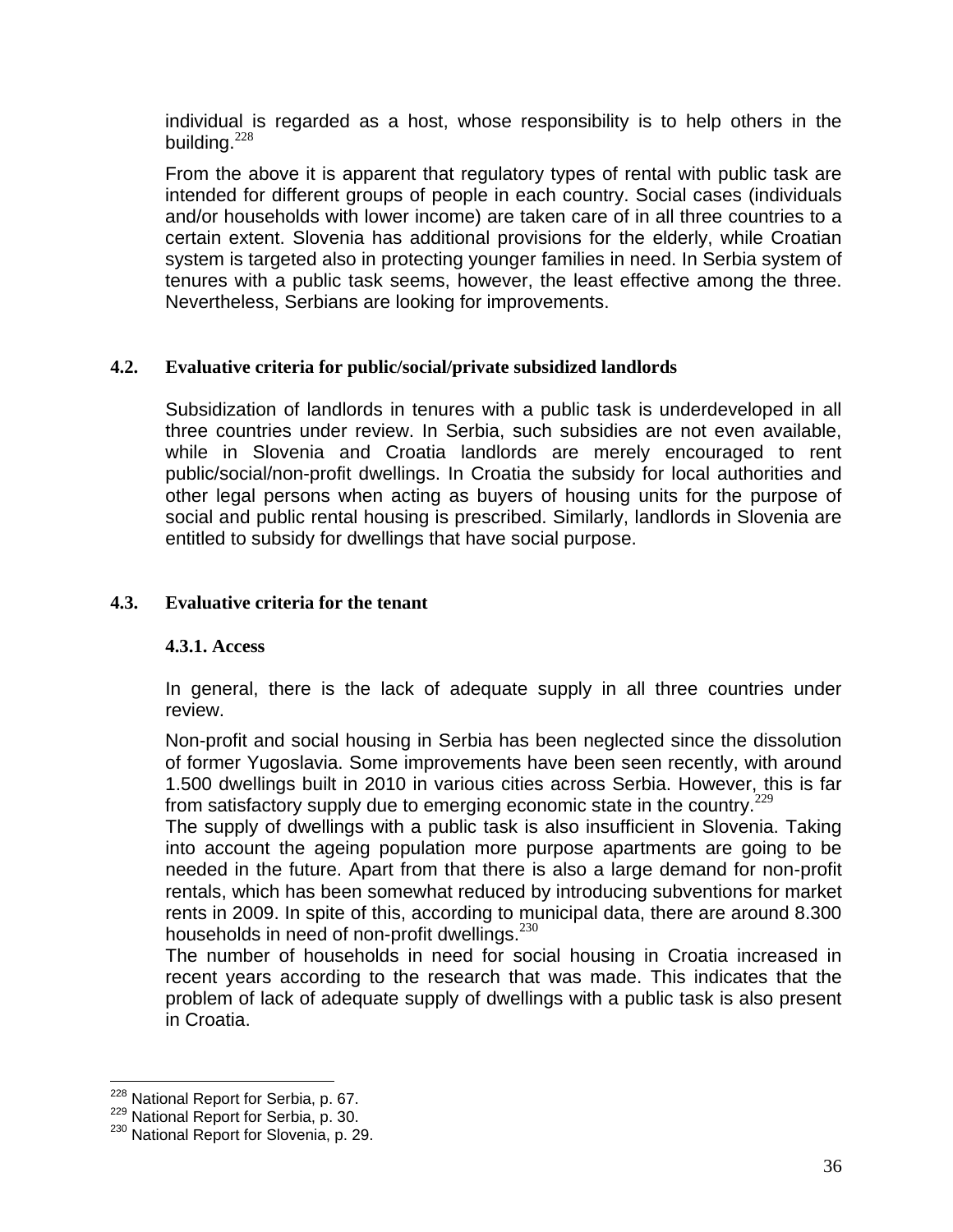The selection procedure of awarding non-profit apartments in Slovenia is based on a public notice, which is published in the media stating all necessary documentation that is to be submitted by the applicants.<sup>231</sup> For this reason alone it can be argued that the selection procedure is fair. In addition, incomplete applications may be completed in additional time limit. The right to appeal against the decision of the committee, which is entitled for forming the lists of eligible applicants, is also guaranteed.

General conditions of eligibility are: (i) Slovenian or EU citizenship, (ii) permanent residence in the municipality or the territory on which the landlord is operating, (iii) that the applicant and his family members have not already rented a non-profit apartment for indefinite period of time or(co)own a dwelling, (iv) that the applicant and his family members do not own a property in the value of 40% of an adequate dwelling and (v) the value of determined income census of the household. Every notice sets out particular target group, which is more prone to obtain an apartment. The fulfilment of conditions is assessed with points, whereas landlords are able to determine additional conditions. However, landlord must be careful to set conditions in a manner that the apartments are available for all social groups. Landlords have a right to request from the tenants to submit evidence on eligibility for non-profit rental every five years. If the tenant is no longer eligible, the contact can be change to market rental contract.<sup>232</sup> If the social circumstances of the tenant deteriorate again in the future, he has a right to request a non-profit rent again. $^{233}$ 

The residents of special purpose rental housing in Slovenia can be elderly, who are psychophysically capable of autonomous life, but require some assistance with everyday work. Additionally, eligible are individuals, whose present residence is inadequate in some manner (too far from the urban area, inadequately equipped regarding their invalidity), then partners of eligible residents and individuals younger than sixty-five years, who fulfil other conditions.  $234$ 

The application is available on special form. The selection procedure is in the jurisdiction of the special committee, $^{235}$  which is responsible to elect rightful claimants. The non-elected applicants have a right to appeal to the Fund.<sup>236</sup> Apart from the fulfilment of general conditions of eligibility, the applicants must have enough finance to cover the expenses of the rent and other costs. This provision can be characterized as relatively unfair, since it eliminates those, who might be most in need of assistance from the selection procedure.

<sup>&</sup>lt;sup>231</sup> Selection procedure of non-profit apartments in Slovenia is in the jurisdiction of special committees established by landlords. The committees are entitled for forming the lists of eligible applicants.

<sup>&</sup>lt;sup>232</sup> National Report for Slovenia, p. 78-79.

<sup>233</sup> Article 90 of the 2003 Housing Act.

<sup>&</sup>lt;sup>234</sup> The advantage is given to the Slovenian elderly (although Slovenian citizenship is not required), who need assistance from a professional, rather than to those, who reside in inadequate dwellings or arears, and to those, who have a permanent residence in the municipal, in which the rented dwelling is located. In addition, the advantage is given to the individuals without relatives, who would be able to take care of them.

<sup>&</sup>lt;sup>235</sup> The special committee is formed on behalf of the Fund and legal person, who is responsible for the care in the dwelling.

 $236$  Deadline for the appeal is eight days from the notice.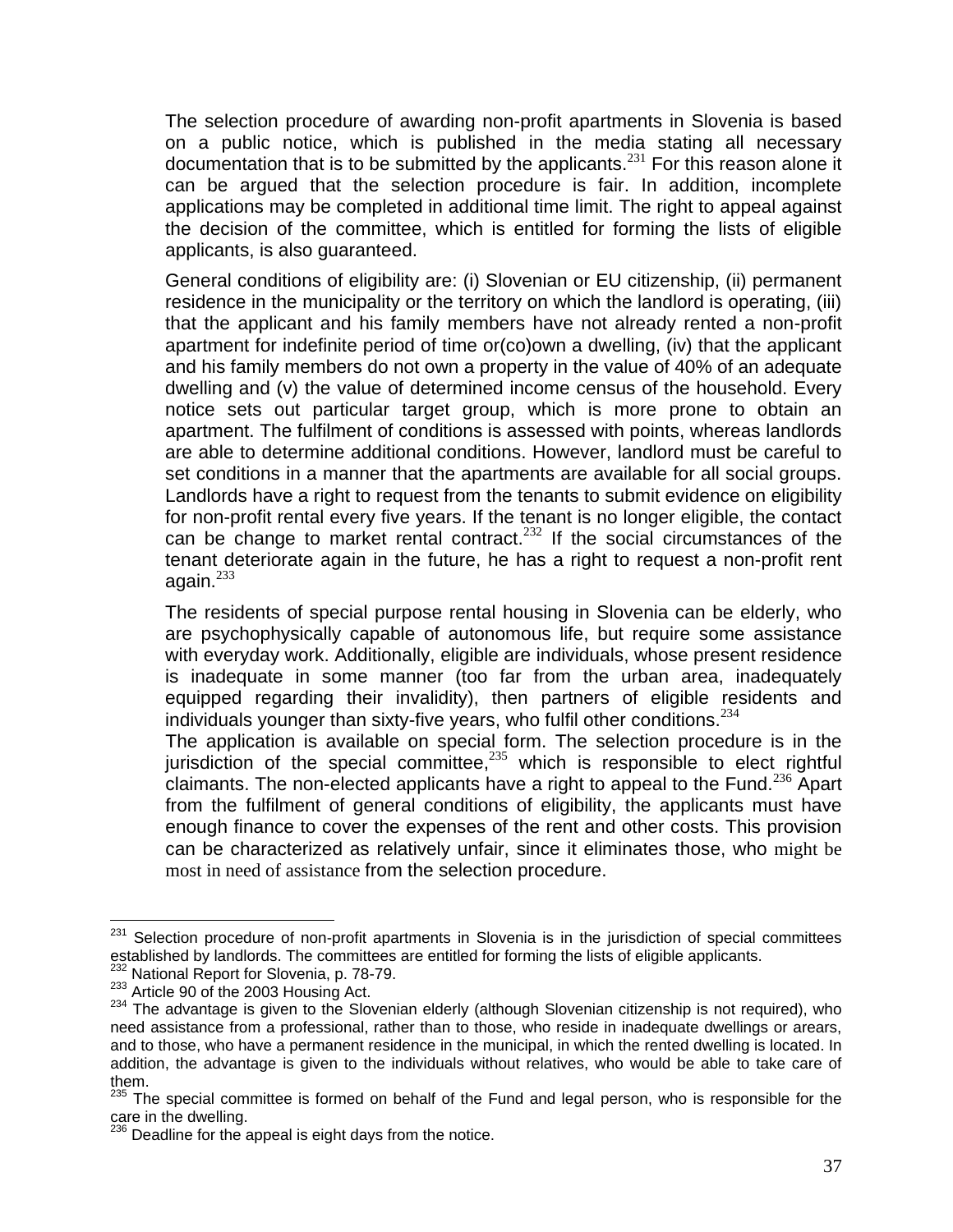In Croatia protected rent is paid by various groups of people, why this program should be quite effective. Firstly, the protected tenants, i.e. former holders of the housing rights, are entitled to it.<sup>237</sup> They acquired *ex lege* a status of a tenant with the right to conclude open-ended tenancy contract with protected rent.  $238$ Secondly, tenants eligible for social housing program, war veterans, victims of war, refugees and returnees are all entitled to protected rent.

On the basis of the individual applications for tender of social housing a priority list is drawn up. The rank of the applicant on the priority list depends of the evaluation of the prescribed criteria. They are prescribed on the local level, usually in by-laws and decisions, so its town has its own criteria.<sup>239</sup> For this reason the fairness of the selection procedure may be questionable, although in practice these criteria are very similar and mostly refer to different social conditions of the applicant.

Regarding the public rental housing, both cities (Zagreb and Varaždin) conducted tenders for the allocation of public rental housing. The priority list was drawn up on the basis of the individual applications. The selection procedure and eligible criteria as prescribed by the by-laws were applicable.<sup>240</sup> The important part of selection of the appropriate applicant held also tenants' social and health status apart from the basic criteria based on their housing situation and income level. The tenancy contracts were conducted for the period of five years with the possibility of prolongation. $241$ 

The general conditions of eligibility for non-profit rentals in Serbia are given to individuals based on their housing situation, income level, health conditions, invalidity, number of household members and property situation. The priority is given to more vulnerable groups, such as youth, families with children, elderly over sixty-five years, single parents, invalids, IDPs and refugees, Roma and others.<sup>242</sup>

# <span id="page-37-0"></span>**4.3.2. Affordability**

A short overview of regulation of the initial rent in the three laws is required, before the comparison regarding its effectiveness can be made.

In Croatia, the level of protected rent is determined on the basis of conditions and measures set by the government,  $243$  but at the same time it cannot be lower than

<sup>&</sup>lt;sup>237</sup> More precisely this refers to: (i) tenants former holders of the housing rights on the former public (socially owned) housing or nationalized housing who did not exercise their right to buy dwellings they were living in, (ii) tenants former holders of the housing rights on the private housing who were not entitled by the law to buy housing they were living in and (iii) tenants former holders of the housing rights on the confiscated housing which were resulted to their previous owners.

<sup>&</sup>lt;sup>238</sup> For this group of tenants Arts 30-50 of the Lease of Flats Act apply.

<sup>&</sup>lt;sup>239</sup> National Report for Croatia, p. 95.

<sup>&</sup>lt;sup>240</sup> Decision on renting of Public Rental Housing.

<sup>&</sup>lt;sup>241</sup> National Report for Croatia, p. 99.

<sup>242</sup> National Report for Slovenia, p. 67.

<sup>&</sup>lt;sup>243</sup> This controlled rent is paid by different groups of people, such as persons in social or public houses (social cases, war veterans) and former housing right holders.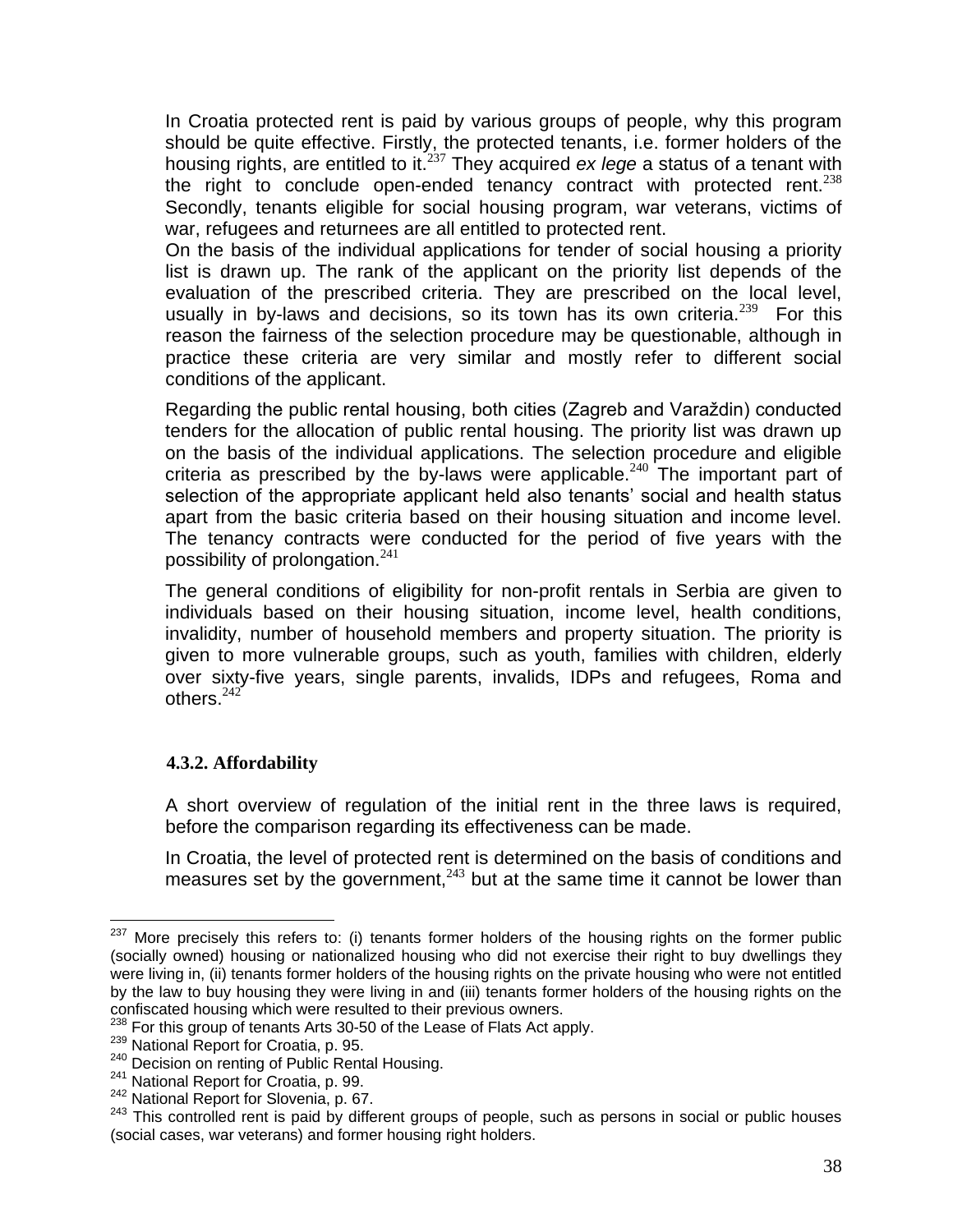the amount necessary to cover the costs of the maintenance of the building, as determined by a special regulation.<sup>244</sup> If the level of maintenance of the building is higher than the level of protected rent, protected tenant is obliged to pay the protected rent in the amount of the maintenance costs.<sup>245</sup>

In Slovenia, the rent for non-profit apartments is determined in accordance with a special methodology.<sup>246</sup> The basis is calculated according to administratively determined value of the dwelling. Newer and more modern apartments have more value points, therefore also higher rent price.<sup>247</sup> The rental prices of purpose apartments, on the other hand, are to be determined freely on the market.

The rent of social housing in Serbia is based on social and other criteria, such as area of the dwelling, quality of the dwelling and the building, in which the dwelling is situated. It does not include actual costs. The manner of calculations is set in Directions on the Manner of Determining the Rent. <sup>248</sup>

Based on the above it can be argued, that rental prices of dwellings with a public task are generally controlled in a certain manner, i.e. they are regulated with a specific methodology or based on certain criteria. This makes them more affordable compared to the private market rentals. Hence, the aim of achieving housing affordability, which is one of the aspects of the tenure with the public task, is reached. However, since people in need of these dwellings usually have lower income, the rental prices are merely more affordable.

Furthermore, tenants are protected by the legal regulation of rent increase. The increase of non-profit rents in Slovenia, the increase of protected rents in Croatia<sup>249</sup> and the increase of non-profit rents in Serbia<sup>250</sup> are all controlled by the law. In Slovenia, for example, if a landlord of a non-profit unit wants to increase the rent, the government must first amend the relevant Decree,  $251$  setting different value of elements of non-profit rent. The rent in non-profit rentals in Serbia is determined every six months by the government, which means the landlord cannot unilaterally increase the rent. In cases of protected and public rentals in Croatia, the rent is automatically increased when the relevant legal documents are changed. $252$ 

The next element influencing the affordability of the tenant is the regulation of deposit. Slovenia has the most unified and precise regulation of deposit for nonprofit rentals among the countries under comparison. According to its legislation,  $253$  the landlord and the tenant must determine the mutual obligations regarding the deposit in tenancy contract. Contractual terms must define the payment, reimbursement and revaluation of the deposit. In certain cases the

 $244$  Pursuant to Article 7(3) of the Lease of Flats Act.

<sup>&</sup>lt;sup>245</sup> National Report for Croatia, p. 50.

<sup>&</sup>lt;sup>246</sup> Article 117 of the 2003 Housing Act.

<sup>&</sup>lt;sup>247</sup> National Report for Slovenia, p. 32.

<sup>248</sup> National Report for Serbia, p. 124.

<sup>249</sup> National Report for Croatia, p. 140.

<sup>&</sup>lt;sup>250</sup> National Report for Serbia, p. 123.

<sup>&</sup>lt;sup>251</sup> The Decree on the Methodology of Determination of Rents for Non-profit Housing and the Criteria and Procedure for the Implementation of Subsidised Rents.

<sup>&</sup>lt;sup>252</sup> The Government of Decree or local Rules on the amount of protected or public rent.

<sup>&</sup>lt;sup>253</sup> Article 13 of the Rules on Renting the Non-Profit Apartments (Pravilnik o dodeljevanju neprofitnih stanovanj v najem, Official Gazette of RS, No. 14/04 and later amendments).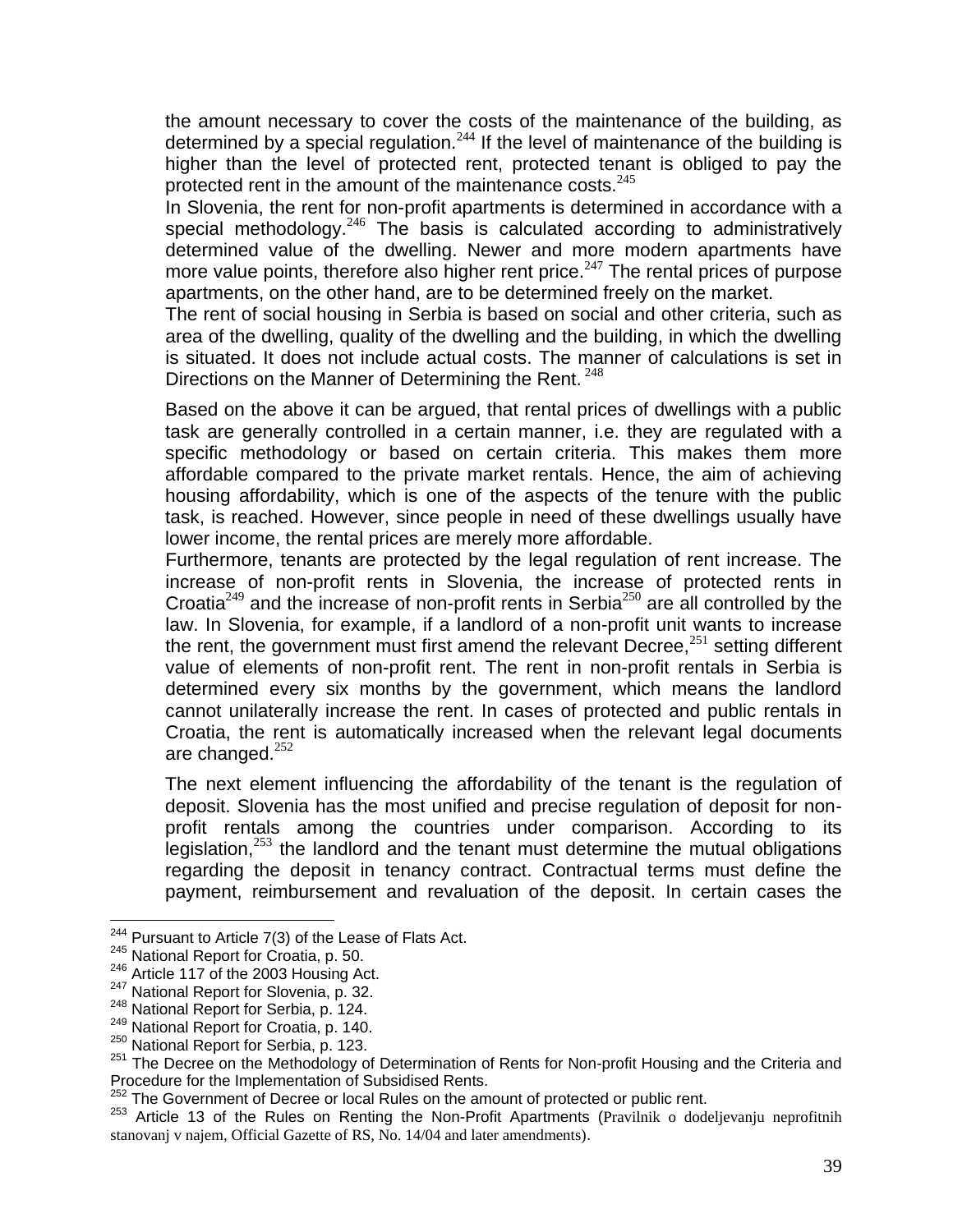landlord may approve the payment of the deposit in instalments. The level of the deposit for non-profit rentals is also regulated. Its value is limited with the level of maximum three monthly rent prices.<sup>254</sup>

In Croatia, the regulation of deposit for social and public tenants selected by tender procedure is also regulated, but only to a certain extent.<sup>255</sup> Therefore, the level of deposit is not regulated the same in all parts of the Croatia. For example, according to tender for public housing in Zagreb, 2 monthly rents have to be paid at the conclusion of a tenancy contract, while in case of tenders for social and public housing in City of Vinkovci no deposit is required.<sup>256</sup>

In Serbia, there are no relevant provisions on the amount of the deposit for the non-profit rentals.<sup>257</sup>

# <span id="page-39-0"></span>**4.3.3. Stability**

In order to ensure a proper stability for the tenant, contracts for non-profit rentals in Slovenia are always concluded for the indefinite period of time.<sup>258</sup> Same applies to protected tenants (former housing rights holders) in Croatia. The lease concluded between the landlord and the protected tenant is open-ended (until the death of the tenant), while tenders for social and public tenancy contract provide for different solutions depends on the municipal regulation.<sup>259</sup> Serbian tenants of non-profit rentals do not have such a protection as, for example, Slovenians tenants of non-profit rentals or protected tenants (former housing rights holders) in Croatia. According to Serbian legislation, if the tenancy contact does not determine the period for which it is concluded, the period is deemed as openended. $260$  This means that tenancy contracts may be concluded for either limited period or for indefinite.

Tenants of tenures with a public task, however, do not have any an option to buy the dwelling. No such pre-emption right is provided in any of the three laws.

# <span id="page-39-1"></span>**4.3.4. Flexibility**

Non-abusive subletting is allowed in all three systems, although there is some differences in the regulation (especially when comparing Serbia to Slovenia) that need to be pointed out.

The landlord's approval of subletting the apartment is always required. However, according to Serbian legislation, the landlord is entitled to refuse the subletting only from the justified reasons.<sup>261</sup> These reasons could refer to the leased asset

 $\overline{a}$  $254$  Article 13(2) of the Rules on Renting the Non-Profit Apartments.

<sup>255</sup> National Report for Croatia, p. 144.

<sup>&</sup>lt;sup>256</sup> Likewise in Zadar and Rijaka no deposit is required in case of tender of social housing.

<sup>&</sup>lt;sup>257</sup> National Report for Serbia, p. 108.

<sup>&</sup>lt;sup>258</sup> Article 90(1) of the 2003 Housing Act.

<sup>&</sup>lt;sup>259</sup> National Report for Croatia, p. 138.

 $260$  Article 7(3) of the 1992 Housing Act.

<sup>&</sup>lt;sup>261</sup> Article 587 of the 1987 Obligation Relations Act.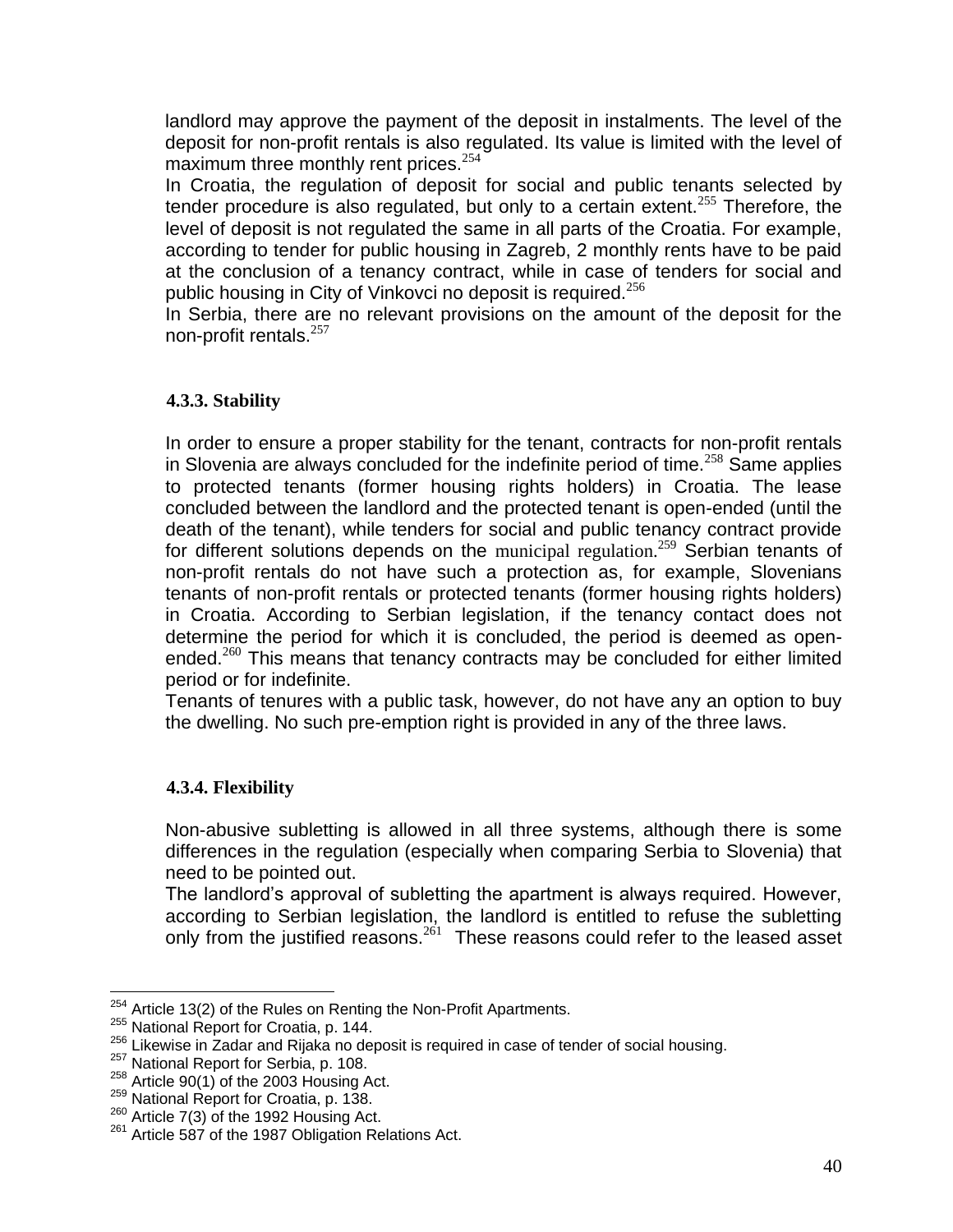in question, the personal characteristics of the sub-tenant or some other.<sup>262</sup> The Slovenian Code of Obligations includes the same provision, according to which the landlord may oppose the sublease only on justified grounds.<sup>263</sup> In addition, subletting in Slovenia is also a subject to 2003 Housing Act. It is important to note that this act does not require justified grounds as a condition for refusing the subletting.<sup>264</sup>

 $262$  Article 586(2) of the 1987 Obligation Relations Act.

 $263$  Article 606 CO.

<sup>&</sup>lt;sup>264</sup> National Report for Slovenia, p. 115.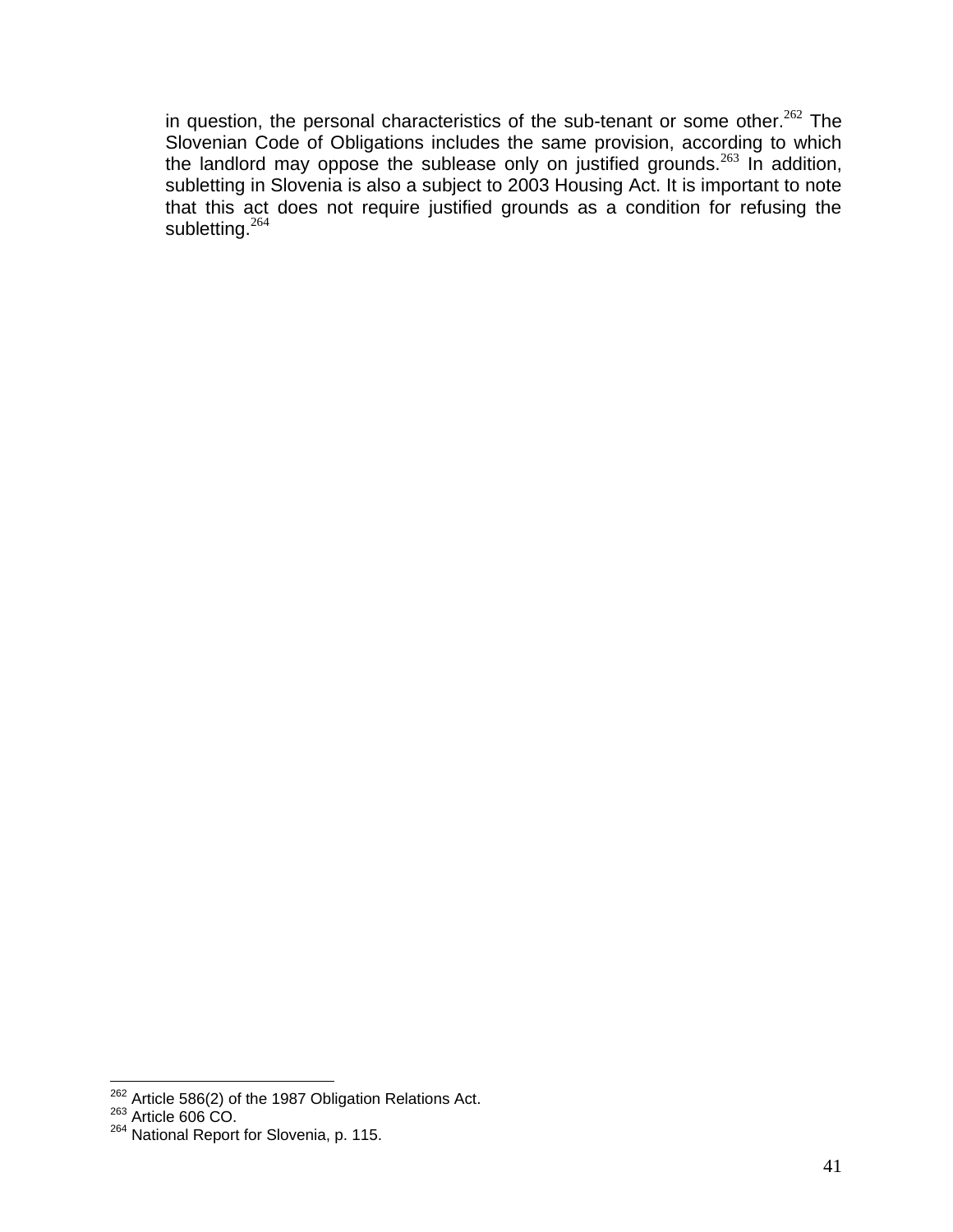# <span id="page-41-0"></span>**5. Conclusion**

It may be generally noticed that Serbian tenancy law, as well as housing system in general, is underdeveloped compared to Slovenia and Croatia. Serbian legislation is obsolete and governmental control of rental sector is insufficient. There is also a lack of affordable housing. In Slovenia and Croatia, on the other hand, the situation in rental sector is more promising, although not without weaknesses. Slovenia and Croatia enacted more or less appropriate legislation, but tenancy law in both countries still does not function efficiently in practice.

Although the three tenancy law systems are quite different, they are faced with similar problems due to the same socialistic history. One of their crucial characteristics is an extremely high preference of home-ownership over renting. Tenancy as a tenure type is not preferred by the inhabitants and the rentals are seen as a measure of last resort. In addition, the long-term tenancy agreements in private market are so rare in practice that they are almost non-existent. In such circumstances both parties are unaware of their rights and obligations. To make tenancy more attractive, both legislative and financial reforms should be adopted. For example, in order to acquaint the citizens with their rights, a greater role should be given to associations of landlords and tenants.

Furthermore, from the legal perspective a lack of rental standards (especially in the market rental sector) is a problem. None of the valid statutes in Slovenia, Croatia or Serbia governs the (minimum) quality of rental dwellings. As a result, there is a prevalent opinion that rental dwellings are usually of lower quality, which adds to the stigmatization of renting in general. The truth is that some rented apartments are indeed inadequately furnished and maintain (especially those rented to less well-off individuals and migrants). Another reason is inefficient inspection authority in Slovenia and Croatia or even non-existing inspection authority or similar body controlling housing standards in Serbia.

A lack of written tenancy contracts in the market rental sector is a further problem. Written tenancy contracts are not only important as a proof of a tenancy relation, but also serve to inform the parties about their rights and obligations. As a result of the lack of written agreements the parties remain without legal protection in case of a dispute. This is especially disadvantageous for the tenant as the weaker party, who is in need of efficient legal protection. The most likely reason for not concluding a written tenancy agreement is the avoidance of taxes on renting by the landlords. As noted in section 2.6. (Taxation) of this report, the taxation policies of all the three countries under comparison have negative effect on the rental sector, however, for different reasons.

As far as housing with a public task is concerned, there is a lack of adequate supply in all three countries under review. Non-profit and social housing in Serbia has been neglected and is far from satisfactory. Similarly, the supply of dwellings with a public task in Slovenia and Croatia is insufficient. An increased supply could be encouraged by proper subsidies. Unfortunately, currently subsidization of landlords of tenures with a public task is underdeveloped in all three countries under review.

Finally, the most topical issue regarding tenancy at this moment (at least in Slovenia and Croatia) is not legal. It is rather the economic challenge of looking for possible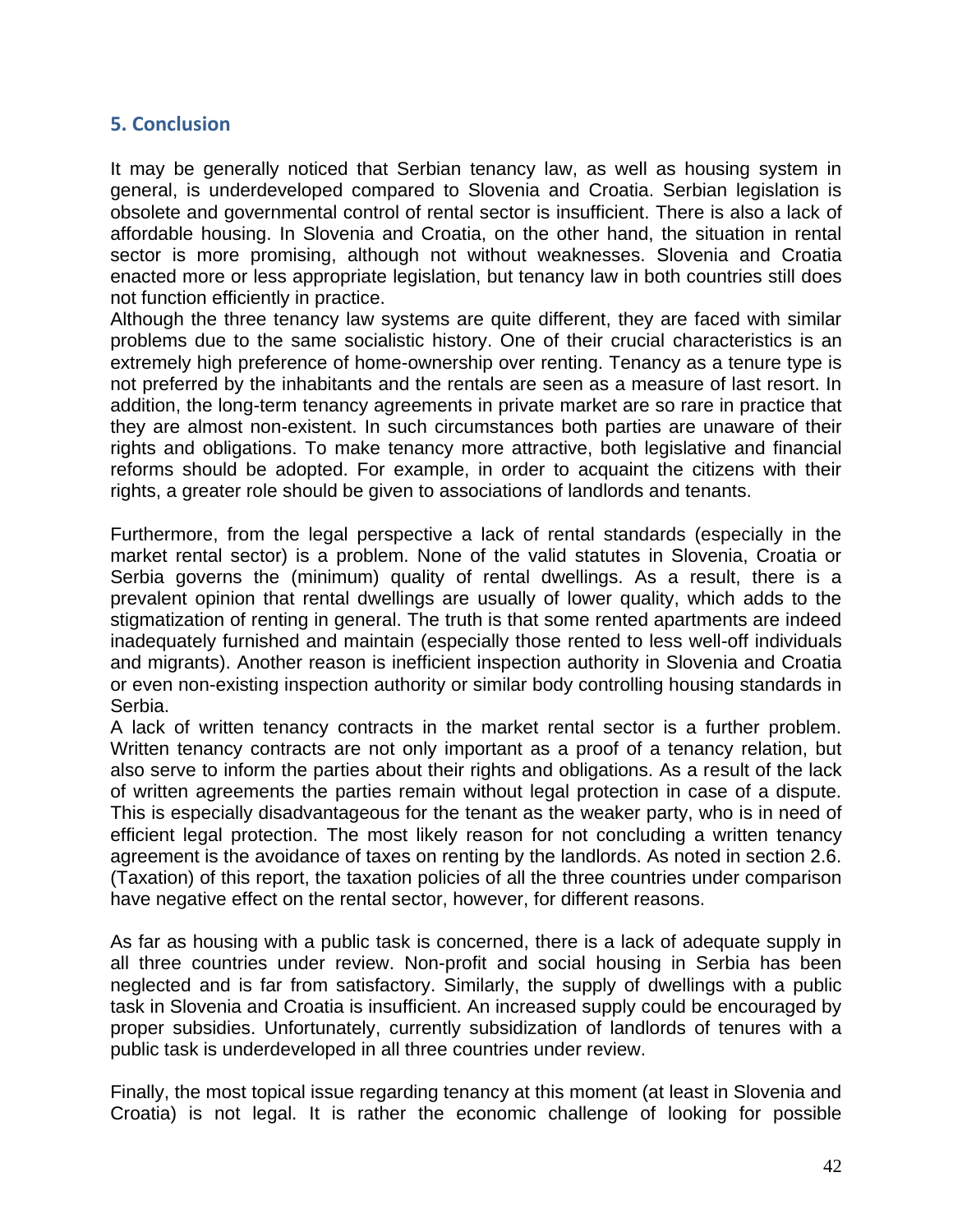countermeasures for the consequences of economic crisis.<sup>265</sup> Among the effects of the economic crisis, the most pressing problem is a surplus of unsold apartments and deterioration of newly built apartments in Slovenia and Croatia. Countries have reacted differently to this problem.

In Croatia, the innovations in the POS programme and Rent-to buy Scheme have already been proven as very successful measures.<sup>266</sup> Meanwhile in Slovenia a different transitory solution for the banking crisis has been adopted. A bad bank  $(BAMC),<sup>267</sup>$ which has become the owner of many unsold apartments - either as a mortgagee or as a direct buyer - has been founded. Its aim is to return as much money as possible to the state budget. BAMC will start to sell the first apartments in the beginning of the year 2015, either selling them directly or applying a rent-to buy scheme. It is expected that after the entry of the BAMC in the real estate market the prices of other housing supply will decrease. Thus BAMC will surely have a decisive influence on the housing stock and housing conditions in Slovenia in the future.

 $^{265}$  For more on the crises see section 1.2.5. Effects of the current crisis in comparative perspective.

<sup>&</sup>lt;sup>266</sup> For more on the POS Programme see p. 14 of this report.

<sup>&</sup>lt;sup>267</sup> "Družba za upravljanje terjatev (DUTB)" is not a permanent and real bank, but a temporary financial solution for the economic crisis. Bad loans and credits have been transferred from the state owned banks to BAMC.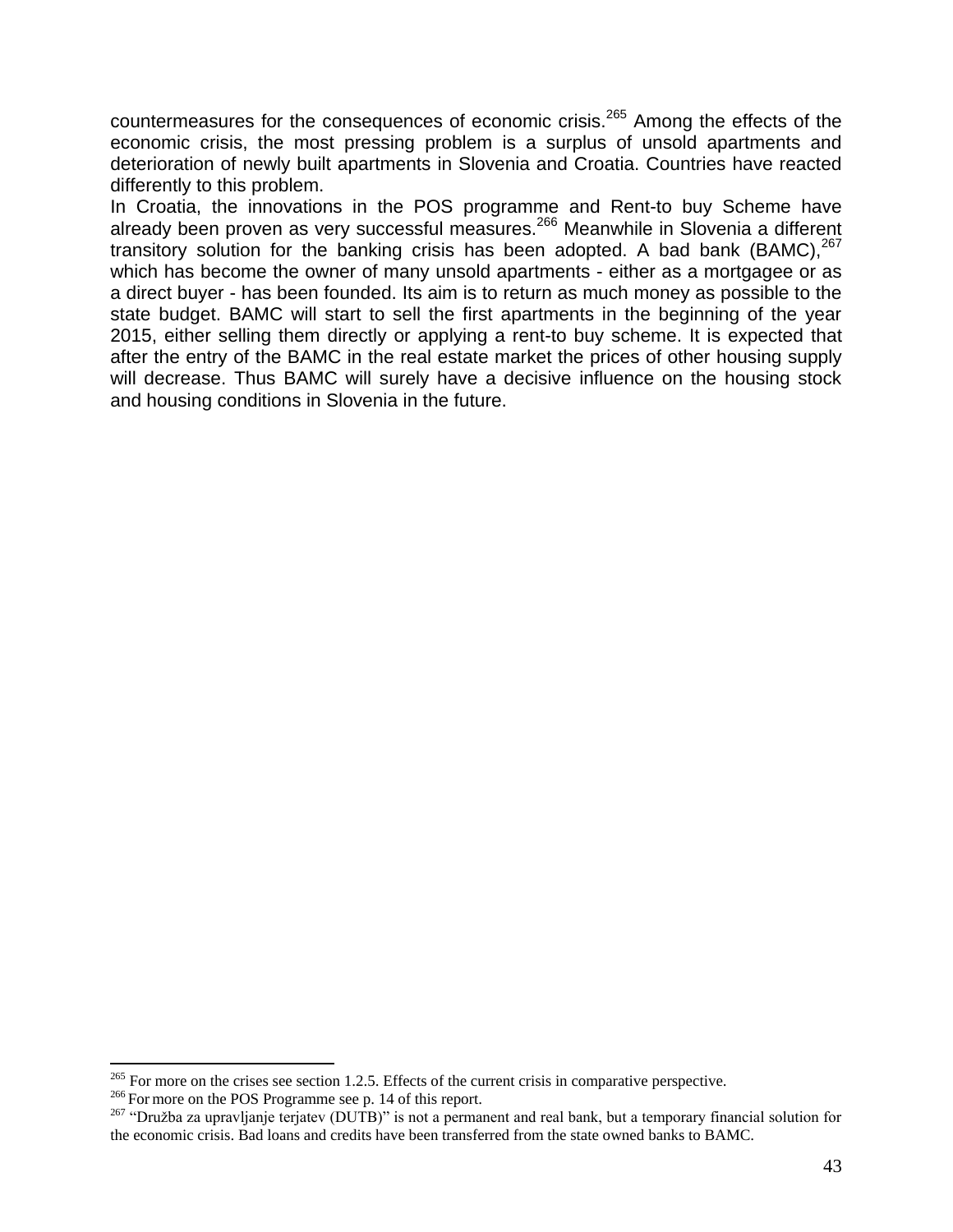# <span id="page-43-0"></span>**6. Tables**

# <span id="page-43-1"></span>**6.1 Literature**

# <span id="page-43-2"></span>**I. Books, Periodicals and Reports**

- 1. Gorenc and others: Komentar Zakona o obveznim odnosima, Zagreb: RRiF-plus, 2005.
- 2. Jakopič A./Žnidarec M., National Report for Croatia: Tenancy Law and Housing Policy in Multi-level Europe.
- 3. Petrović T., National Report for Serbia: Tenancy Law and Housing Policy in Multilevel Europe.
- 4. Petrović T., National Report for Slovenia: Tenancy Law and Housing Policy in Multilevel Europe.
- 5. Šinkovec J./Tratar B., Komentar stanovanjskega zakona, Lesce: Založba Oziris, 2003.
- 6. Vlahek A., 'Odpoved stanovanjske najemne pogodbe', Podjetje in Delo, no. 7 (2006), p. 1235-1236.
- 7. Vukovič S.R., Komentar Zakona o stanovanju (sa Sudskim Praksom, Obrascima i Registrom Pojmova), Beograd: Poslovni biro, 2004.

# <span id="page-43-3"></span>**II. Legislation**

- 8. Act on the Natural Persons Guarantee Scheme of the Republic of Slovenia (Zakon o jamstveni shemi Republike Slovenije za fizične osebe), Official Gazette of RS, No. 59/2009.
- 9. Civil Obligations Law (Zakon o obveznim odnosima), Official Gazette of RC, No. 35/05 and later amendments.
- 10. Energy Act (Energetski zakon, (EZ-1)), Official Gazette of RS, No. 79/1999 and later amendments.
- 11. Energy Efficiency in Final Consumption Act (Zakon o učinkovitom korištenju energije u neposrednoj potrošnji), Official Gazette of RC, No. 152/08 and later amendments.
- 12. Exercise of Rights to public Funds Act (Zakon o uveljavljanju pravic iz javnih sredstev (ZUPJS), Official Gazette of RS, No. 62/2010 and its later amendment.
- 13. Housing Act (Stanovanjski zakon (SZ-1)), Official Gazette of RS, No. 69/03 and later amendments.
- 14. Income Tax Act (Zakon o dohodnini (ZDoh-2)), Official Gazette of RS, No. 13/11 and later amendments.
- 15. Income Tax Act (Zakon o porezu na dohodak), Official Gazette of RC, No. 177/04 and later amendments.
- 16. Law of Property Code (Stvarnopravni zakonik (SPZ)), Official Gazette of RS, No. 87/02 and later amendment.
- 17. Lease of Flats Act (Zakon o Najmu Stanova), Official Gazette of RC, No. 91/96 and later amendments.
- 18. Ownership and Other Proprietary Rights Act (Zakon o vlasništvu i drugim stvarnim pravima) Official Gazette of RC, No. 91/96 and later amendments.